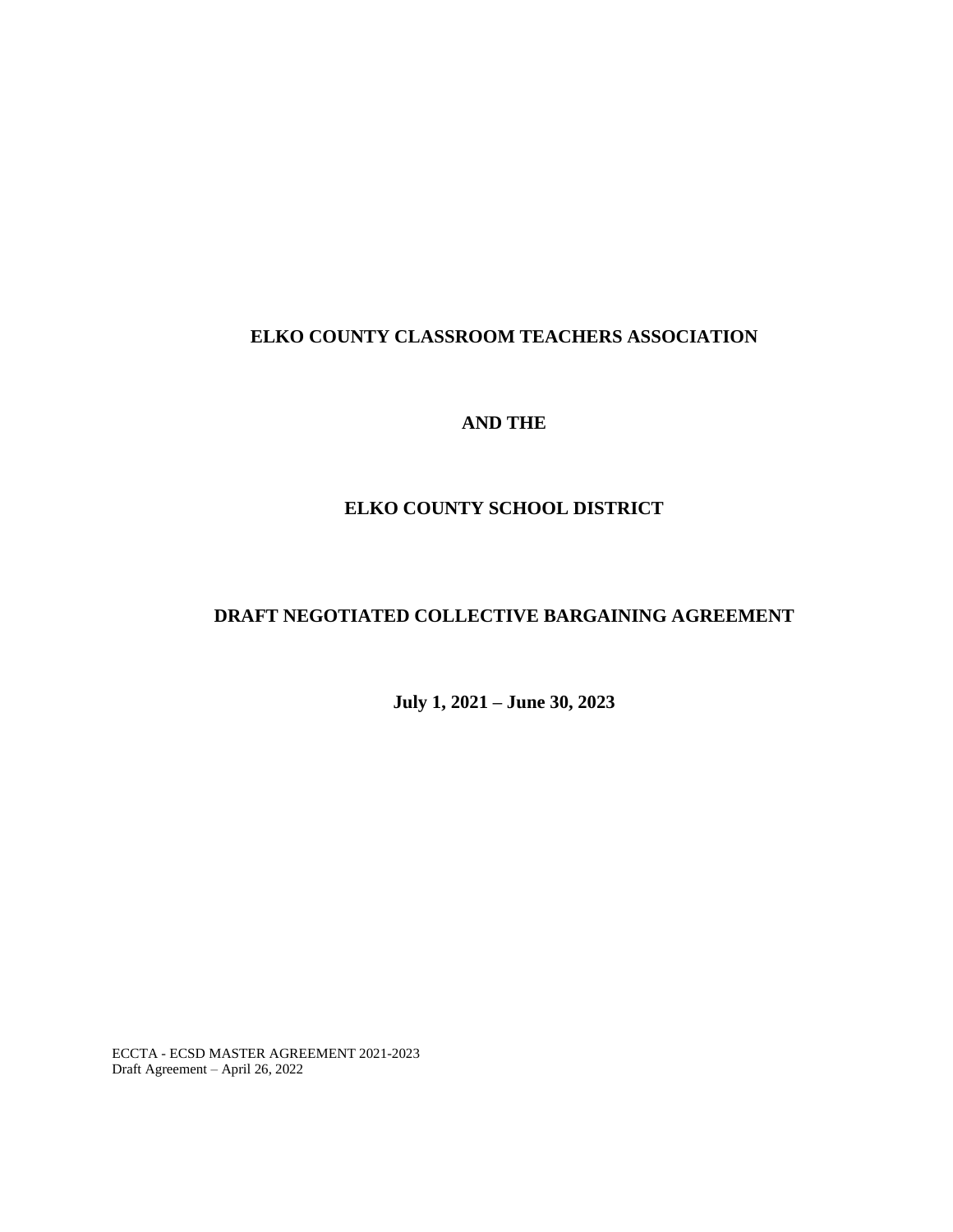# **TABLE OF CONTENTS**

| Article 1  | Purpose and Intent                                                                                                                                                                                                                                                                          | Page 5  |
|------------|---------------------------------------------------------------------------------------------------------------------------------------------------------------------------------------------------------------------------------------------------------------------------------------------|---------|
| Article 2  | Definitions                                                                                                                                                                                                                                                                                 | Page 6  |
| Article 3  | Recognition                                                                                                                                                                                                                                                                                 | Page 9  |
| Article 4  | <b>Association Rights</b>                                                                                                                                                                                                                                                                   | Page 10 |
|            | <b>Association Leave</b><br>1<br>$\overline{2}$<br>President's Leave<br>5<br>School Building Use<br>7<br>School Mail<br>8<br><b>Bulletin Board</b><br>9<br>No Union Discrimination                                                                                                          |         |
| Article 5  | <b>Dues Deduction</b>                                                                                                                                                                                                                                                                       | Page 11 |
| Article 6  | <b>Grievance Procedure</b>                                                                                                                                                                                                                                                                  | Page 12 |
| Article 7  | <b>Teacher Rights</b>                                                                                                                                                                                                                                                                       | Page 17 |
|            | 1<br>Personnel File – Documents<br>$\overline{2}$<br>Complaints - 10-day Timeline<br>3<br><b>Review Personnel File</b><br>$\overline{4}$<br>Representation at any Meeting<br>5<br>Non Discrimination                                                                                        |         |
| Article 8  | <b>Teacher Protection</b>                                                                                                                                                                                                                                                                   | Page 19 |
| Article 9  | <b>Working Conditions</b>                                                                                                                                                                                                                                                                   | Page 21 |
|            | $\mathbf{1}$<br>Salary<br>$\overline{2}$<br>Teaching Days $-180$<br>Non-teaching Contract Days<br>3<br><b>Extended Contract</b><br>6<br>7<br>Daily Work Hours - Lunch<br>10 Preparation Period<br>12 Paid to Substitute<br><b>Travel Time</b><br>13<br>Principal's Advisory Committee<br>17 |         |
| Article 10 | <b>Materials and Supplies</b>                                                                                                                                                                                                                                                               | Page 25 |
| Article 11 | Leaves                                                                                                                                                                                                                                                                                      | Page 26 |
|            | Sick Leave<br>1<br>$\overline{2}$<br>Deduction of Unearned Sick Leave<br>3<br>Authorized Use of Sick Leave<br>4<br>Non-emergency Sick Leave – restrictions<br>Payment for Unused Sick Leave<br>5<br><b>Sick Leave Bank</b><br>ECCTA - ECSD MASTER AGREEMENT 2021-2023                       | Page 27 |

Draft Agreement – April 26, 2022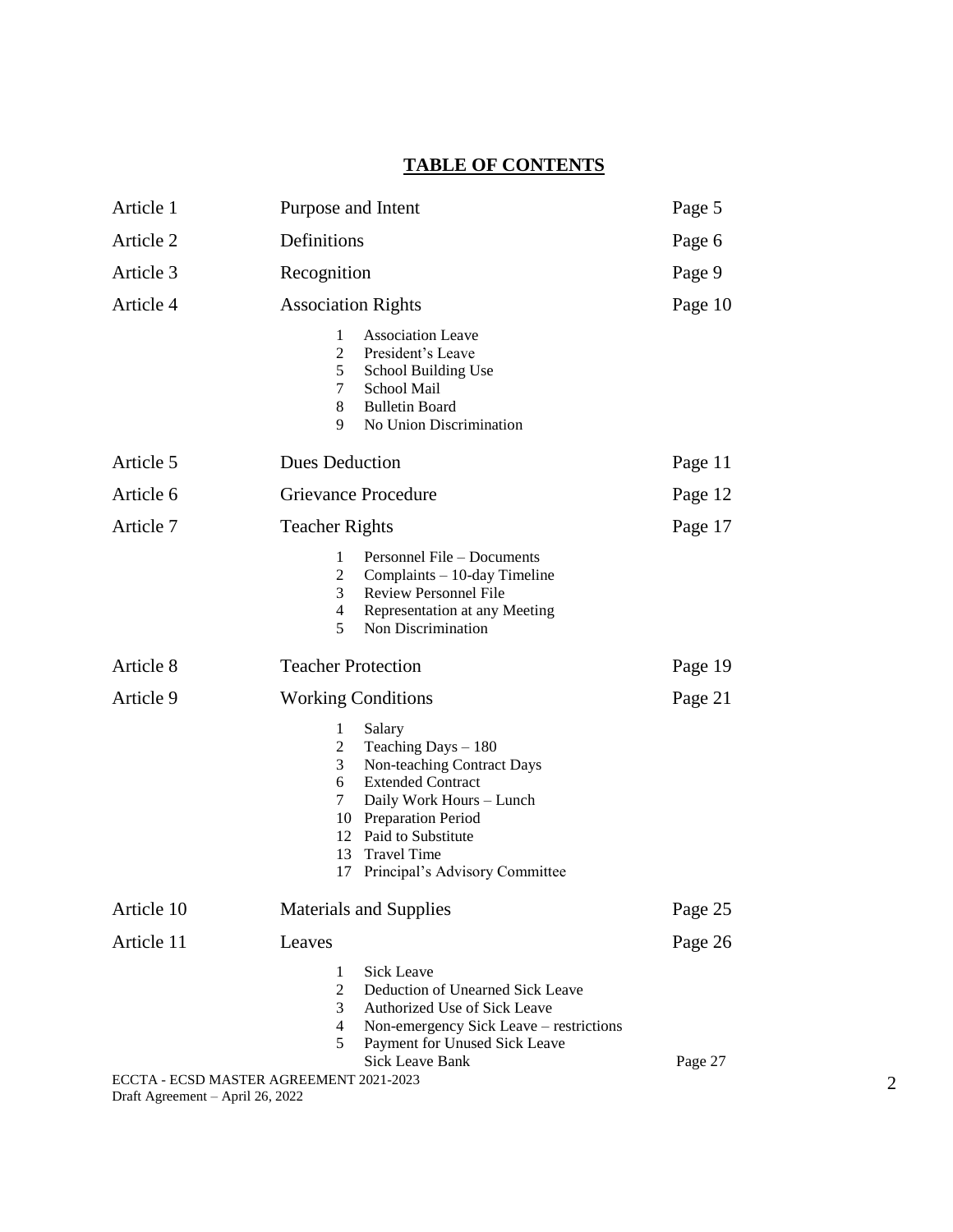|                  | Donation of Sick Leave<br>Personal Annual Leave<br><b>Personal Business Leave</b><br>Leave for Unforeseen Circumstances<br>Professional Leave<br>Sabbatical Leave<br><b>Summer Leave</b><br>Maternity/Paternity/Adoption Leave<br>Conferences and Visitations<br><b>Community Service Leave</b><br>Military Leave<br>Court Leave<br>Leave of Absence | Page 27<br>Page 28<br>Page 29<br>Page 29<br>Page 29<br>Page 30<br>Page 32<br>Page 32<br>Page 32<br>Page 32<br>Page 32<br>Page 32<br>Page 33 |  |
|------------------|------------------------------------------------------------------------------------------------------------------------------------------------------------------------------------------------------------------------------------------------------------------------------------------------------------------------------------------------------|---------------------------------------------------------------------------------------------------------------------------------------------|--|
| Article 12       | <b>Transfer and Reassignment</b><br>1<br>Posting of Vacancies<br>2<br><b>Voluntary Transfer</b><br>3<br><b>Involuntary Transfer</b><br>In-House Transfer<br>4                                                                                                                                                                                        | Page 34                                                                                                                                     |  |
| Article 13       | <b>Reduction in Force</b>                                                                                                                                                                                                                                                                                                                            | Page 37                                                                                                                                     |  |
| Article 14       | Compensation<br><b>Licensed Salary Schedule</b><br>1<br>2<br>Movement on Schedule<br>3<br>Occupational Program<br>4<br><b>Advancement Notice</b><br><b>Isolation Pay</b><br>6<br>$\tau$<br>Direct Deposit<br>10 Extra Duty Pay<br>12 Shared Contracts<br>13<br><b>Critical Needs Positions</b><br>15<br><b>Annualized Paychecks</b>                  | Page 41                                                                                                                                     |  |
| Article 15       | Insurance                                                                                                                                                                                                                                                                                                                                            | Page 46                                                                                                                                     |  |
| Article 16       | Retirement                                                                                                                                                                                                                                                                                                                                           | Page 47<br>Page 49                                                                                                                          |  |
| Article 17       | <b>General Savings Clause</b>                                                                                                                                                                                                                                                                                                                        |                                                                                                                                             |  |
| Article 18       | Terms of Agreement                                                                                                                                                                                                                                                                                                                                   | Page 50                                                                                                                                     |  |
| Appendix A       | Basic Certified Salary Schedule 2020-21                                                                                                                                                                                                                                                                                                              | Page 52                                                                                                                                     |  |
| Appendix $A - 1$ | National Board Certified Salary Schedule 2020-21                                                                                                                                                                                                                                                                                                     | Page 53                                                                                                                                     |  |
| Appendix B       | <b>Extra Duty Pay Scale</b><br>Page 54                                                                                                                                                                                                                                                                                                               |                                                                                                                                             |  |
| Appendix C       | Clubs and/Organization Procedures                                                                                                                                                                                                                                                                                                                    | Page 56                                                                                                                                     |  |
| Appendix D       | <b>Sick Leave Bank Procedure</b><br>Page 57                                                                                                                                                                                                                                                                                                          |                                                                                                                                             |  |

ECCTA - ECSD MASTER AGREEMENT 2021-2023 Draft Agreement – April 26, 2022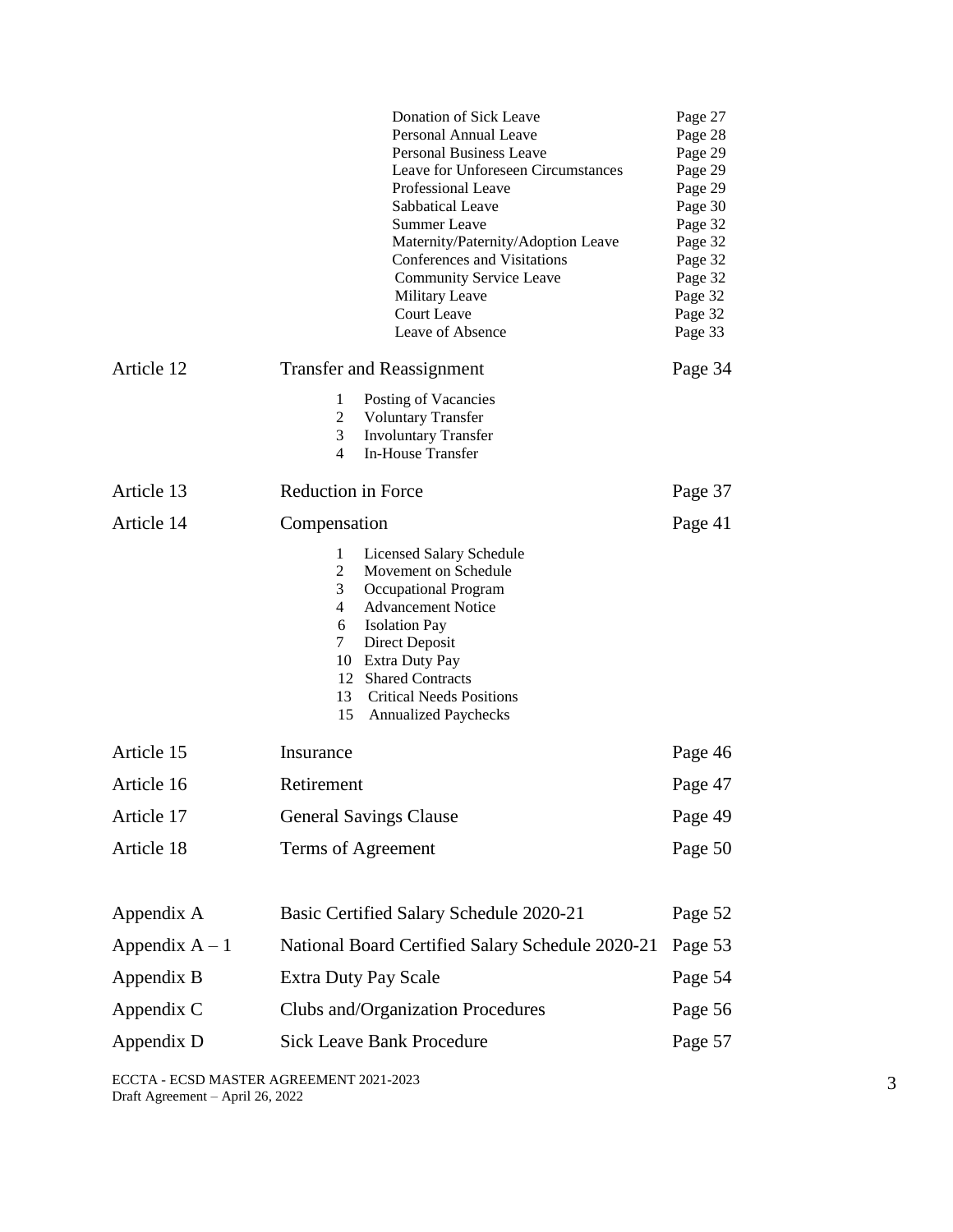| Appendix E | <b>Shared Contract Agreement</b>       | Page 61 |
|------------|----------------------------------------|---------|
| Appendix F | Self Insurance Fund Balance and Claims | Page 64 |
|            | <b>Status Report</b>                   |         |
| Appendix G | <b>Contract Modification History</b>   | Page 65 |
|            |                                        |         |
| Appendix H | 4-Day School Week                      | Page 66 |

ECCTA - ECSD MASTER AGREEMENT 2021-2023 Draft Agreement – April 26, 2022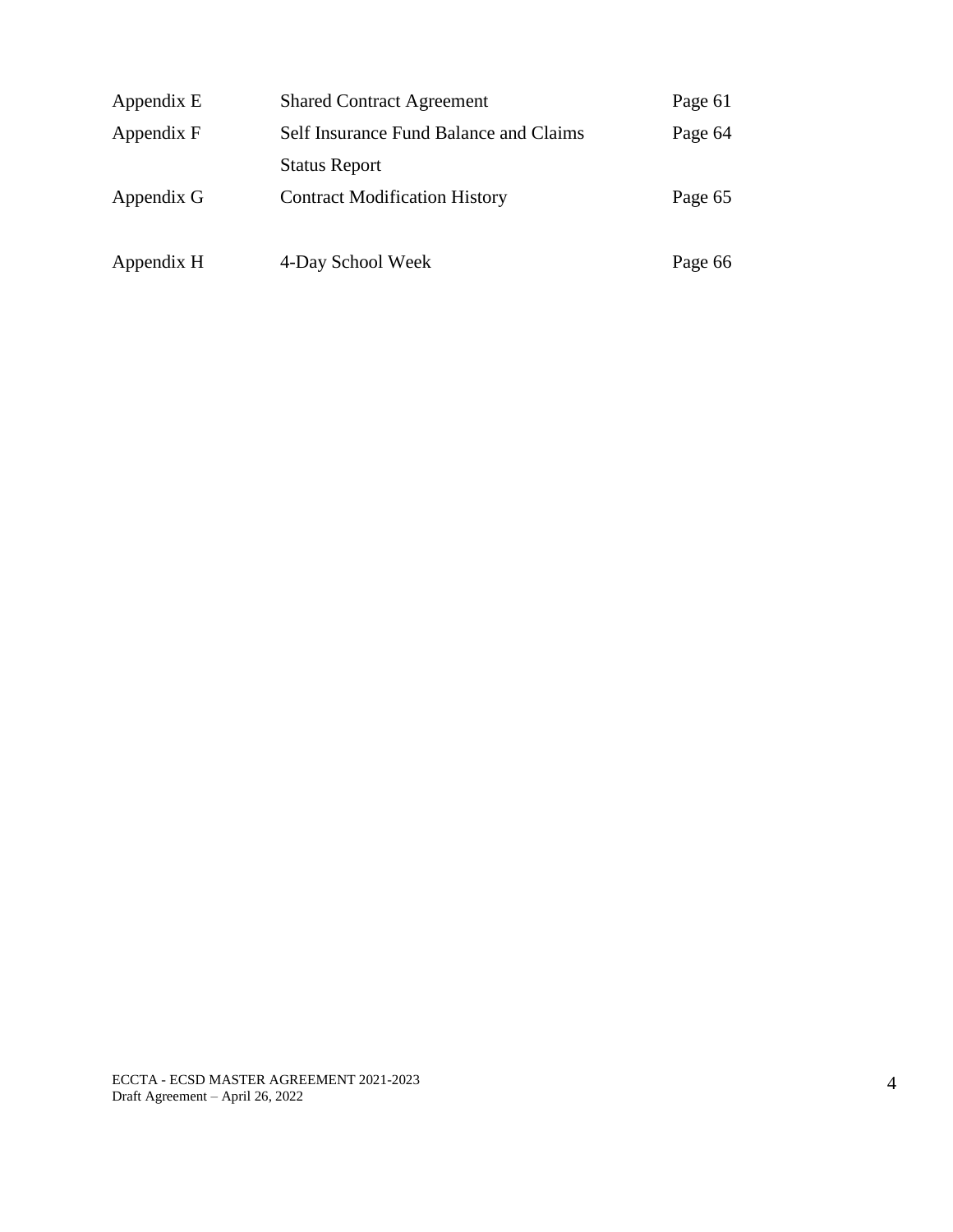## **ARTICLE 1 PURPOSE AND INTENT 12-16-96**

WHEREAS, the State of Nevada has enacted the Local Government Employee Management Relations Act cited as Chapter 288, Nevada Revised Statutes, providing for collective bargaining between the Elko County School District and the Elko County Classroom Teachers Association; and

WHEREAS, it is the intent of the District and Association to comply with said law, through a system of employee-employer cooperation to foster and improve the well-being of employees, and maintain high standards of work performance on behalf of the citizens and taxpayers; and

WHEREAS, the Board of Trustees is the duly elected governing body of the District, with powers as delegated by the laws of the State of Nevada, to formulate programs and policies for the operation of the District to be directed through their designated representative, the Superintendent of Schools; and

WHEREAS, a free and open exchange of views is desirable and necessary by and between the parties hereto in their efforts to negotiate in good faith with respect to wages, hours and conditions of employment in accordance with the Nevada Revised Statutes; and

WHEREAS, the members of the teaching staff in the district have the right to join, or not to join, any organization for their professional or economic improvement; and

WHEREAS, the Elko County School Board of Trustees and the Elko County Classroom Teachers Association, the parties to this agreement, recognize and declare that providing the highest standards of education for the children of the district is their mutual aim; and

NOW, THEREFORE, it is agreed: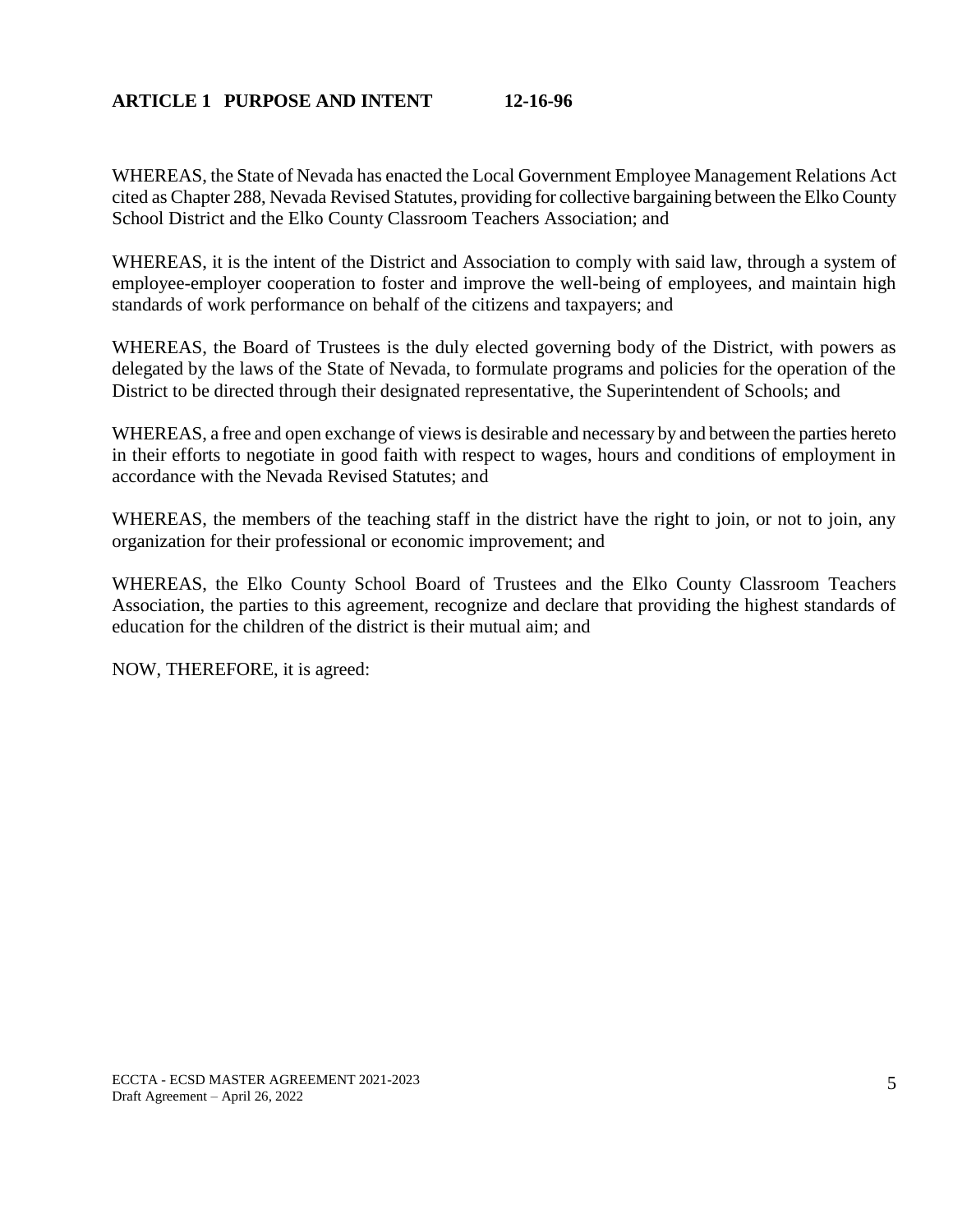# **ARTICLE 2 DEFINITIONS 12/11/20**

Definitions as used in this agreement are as follows:

- 1. "Accredited" shall mean accredited by one of the six regional accrediting agencies recognized by the National Board of Education; New England Association of School and Colleges (NEASC); North Central Association of Schools and Colleges (NCA); Middle States Association of Schools and Colleges (MSA); Southern Association of Schools and Colleges (SACS); Western Association of Schools and Colleges (WASC); or Northwest Association of Schools and Colleges (NWCCU).
- 2. "Agreement" refers to this document as the "Final Negotiated Collective Bargaining Agreement" CBA between the District and the Association.
- 3. "Association" shall mean the Elko County Classroom Teachers Association, which is the entity known as the Employee Organization and NRS Chapter 288. "Association" shall include authorized officers, representatives, and agents.
- 4. "Attendance Area", as defined as Areas #1 and #2 and illustrated in Article 12, Section 4 and Article 13, section 15.
- 5. "Board" shall mean the Board of School Trustees of the Elko County School District known as the Local Government Employer in NRS Chapter 288. "Board" shall include authorized officers, representatives and agents.
- 6. "Break in Service" shall mean any termination of employment. Approved leaves, including but not limited to absence due to illness, absence due to work-related injury or disability, scheduled vacations, and approved leaves of absence do not constitute a break in service.
- 7. "Chapter 288" shall refer to Chapter 288 of the Nevada Revised Statutes (NRS) and subsequent revisions, also known as the Local Government Employee-Management Relations Act.
- 8. "Contracted School Year" shall mean the period of time from the first contracted day of the school year to the last contracted day of the school year.
- 9. "Countime Time" Exclude the day of the event that triggers the count period. Count every calendar day after that, including intermediate Saturdays, Sundays and non-working days, unless the count period is specified as "school days" or "working days". Include the last day of the count period, but if the last day is a Saturday, Sunday or non-working day, the count period continues to run until the end of the next day that is not a Saturday, Sunday or non-working day.
- 10. "Credit" shall be any credit issued by an accredited college, community college, university, and other post-high school institution, or any other body authorized to issue in-service credit. All credits will be adjusted to semester hour equivalency. Official transcripts shall be furnished to the District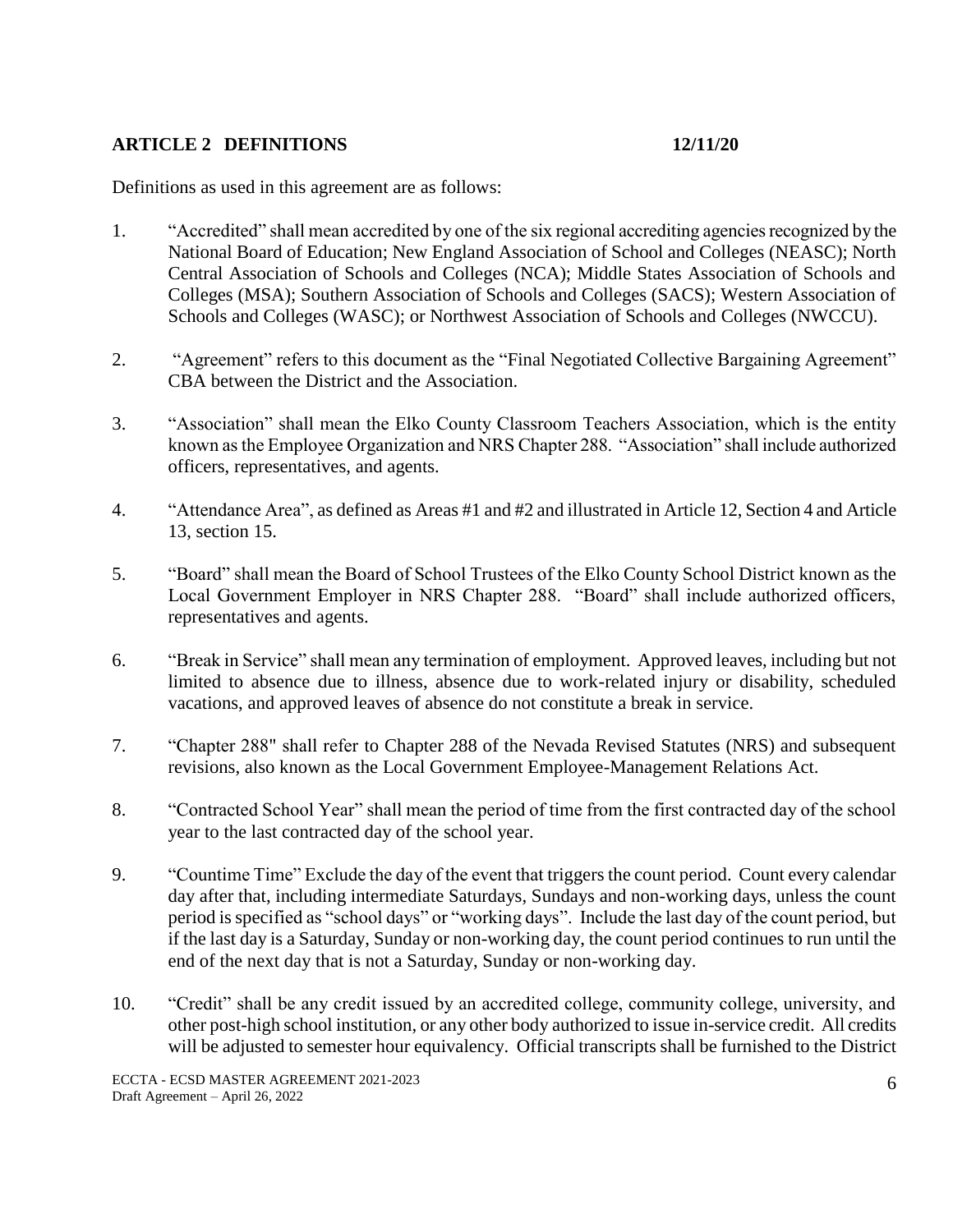as evidence of completion of credits claimed for salary purposes.

- 11. "Regular Work Day" shall mean a contracted day as determined by the school calendar. Contract days will be seven (7) hours per day in duration for the five day school week and eight (8) hours and twenty-two (22) minutes per day for the four day school week, not including lunch period.
- 12. "District" shall mean the Elko County School District.
- 13. "Educational Field" refers to an area of study which directly leads to an endorsement or license in an area where students receive credit towards graduation.
- 14. "EMRB" shall mean the Local Government Employee-Management Relations Board as provided in Chapter 288, Nevada Revised Statutes.
- 15. "Full-Time Teacher" includes all licensed teachers who are contracted for the school year to work a regular day as defined in this agreement.
- 16. "Graduate credit" shall be any credit issued by an accredited college or university which is classified as graduate credit by that institution. Official transcripts indicating that the course is graduate level or a letter from the registrar defining the credit shown on the official transcripts shall be furnished to the District as evidence of completion of graduate credits claimed for salary purposes.
- 17. "Grievance" is a dispute by a teacher or the Association concerning the interpretation, application or claimed violation of an express provision of this agreement.
- 18. Grievant shall mean a teacher, a group of teachers or the association filing a grievance.
- 19. "In-service credit" shall be any credit issued for training conducted by the District, an educational institution, or an agency which has received approval for in-service credit from the Superintendent, prior to the starting of the course. In-service credit will be given upon receipt of the documentation indicating completion of the course and shall be considered equivalent to undergraduate credit for salary purposes.
- 20. "Involuntary Transfer" refers to a District-initiated change in teaching assignment from one school, to another school in the same attendance area, or to a different attendance area. Rural Schools under this definition shall be considered individual school sites.
- 21. "Part Time Teacher" includes all licensed teachers who are contracted for the school year to work at least 17.5 hours per week but do not work a regular work day as defined in this agreement.
- 22. "Party of Interest" is any person or persons who takes action or against whom action is taken in order to resolve the grievance.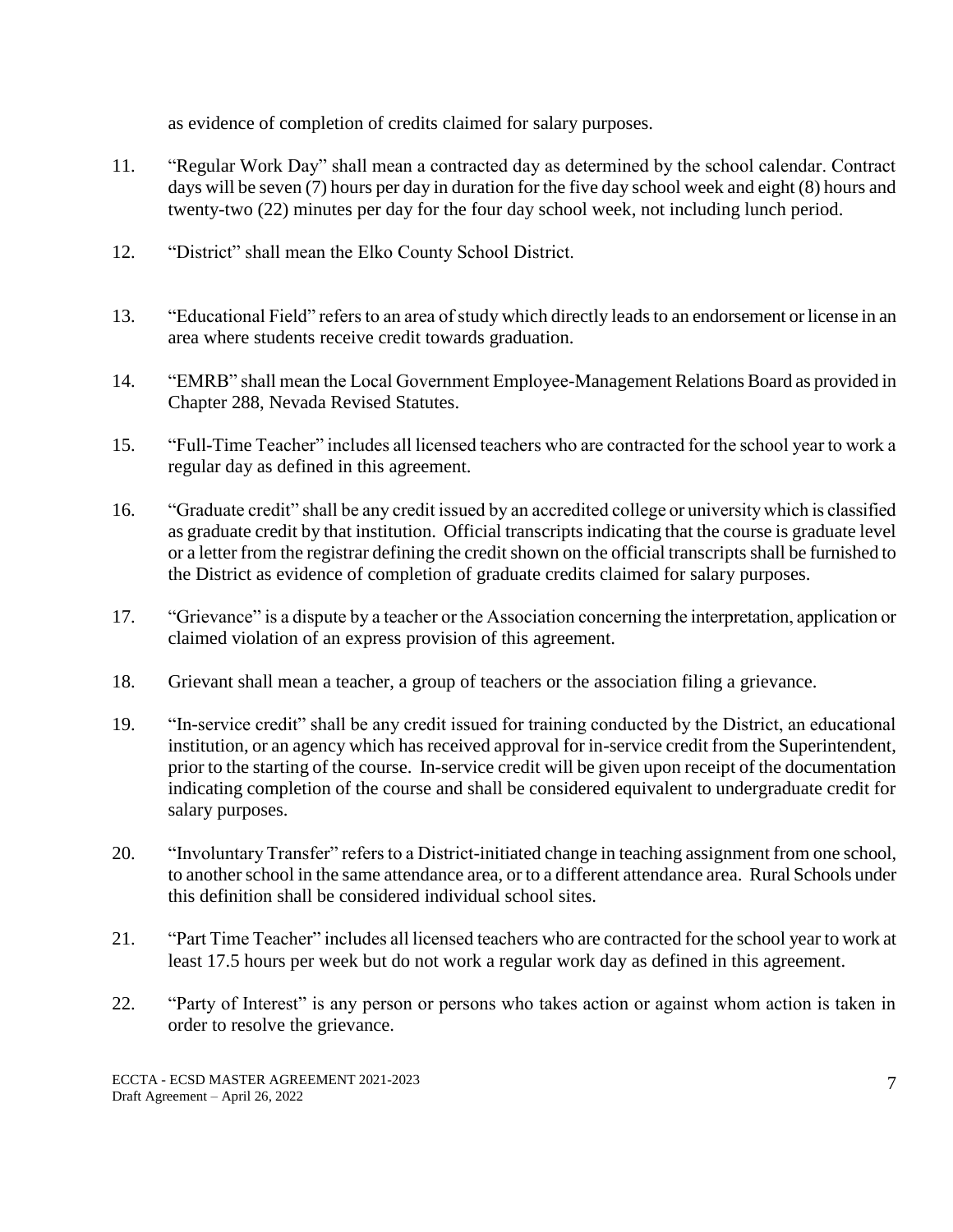- 23. "Qualified" as used in Article 13,shall mean licensed by the State of Nevada to teach specific gradelevels/subject areas.
- 24. "School Year" shall be defined in accordance with NRS 388.080(1) which states"...the public school year commences on the first day of July and ends the last day of June".
- 25. "Seniority" is defined as years of continuous employment with the Elko County School District as a teacher. The seniority date is established based upon the date of receipt of written acceptance of the initial contract offer by the District Office. In the event of a "Break in Service," the seniority date is re-established as the date of written acceptance of the most recent contract offer. A teacher working less than 17.5 hours per week shall accrue seniority at the rate of one-half annual seniority. Service rendered beyond the normal school year (i.e., summer school, extended contracts) shall not add to the employee's seniority.
- 26. "Superintendent" shall mean the Superintendent of Schools of the Elko County School District or his/her designated representative.
- 27. "Teacher" shall refer to all contractual, non-administrative personnel licensed and employed pursuant to the rules of NRS Chapter 391 who are eligible for membership in the Elko County Classroom Teaches Association.
- 28. "Time" will be defined as per Nevada Rules of Civil Procedure (NRCP) 6(a) for computation purposes. The day of the act, event or default from which the designated period of time begins to run shall not be included. The last day of the period so computed shall be included, unless it is a Saturday, a Sunday, or a holiday.
- 29. "Undergraduate credit" shall be any credit issued by an accredited college, community college, university, or other post high school institution.
- 30. "Voluntary Transfer" refers to a teacher-initiated change in teaching assignment between schools, work locations or to another grade/subject.
- 31. "Zero Hour" shall be defined as an extra instructional period assigned to a teacher, in lieu of a preparation period, for which a student receives credit and shall be paid on the basis of one-seventh (1/7) of the current contracted salary, with the exception being "Zero Hours" for certified employees contracted for an eight (8) hour regular work day.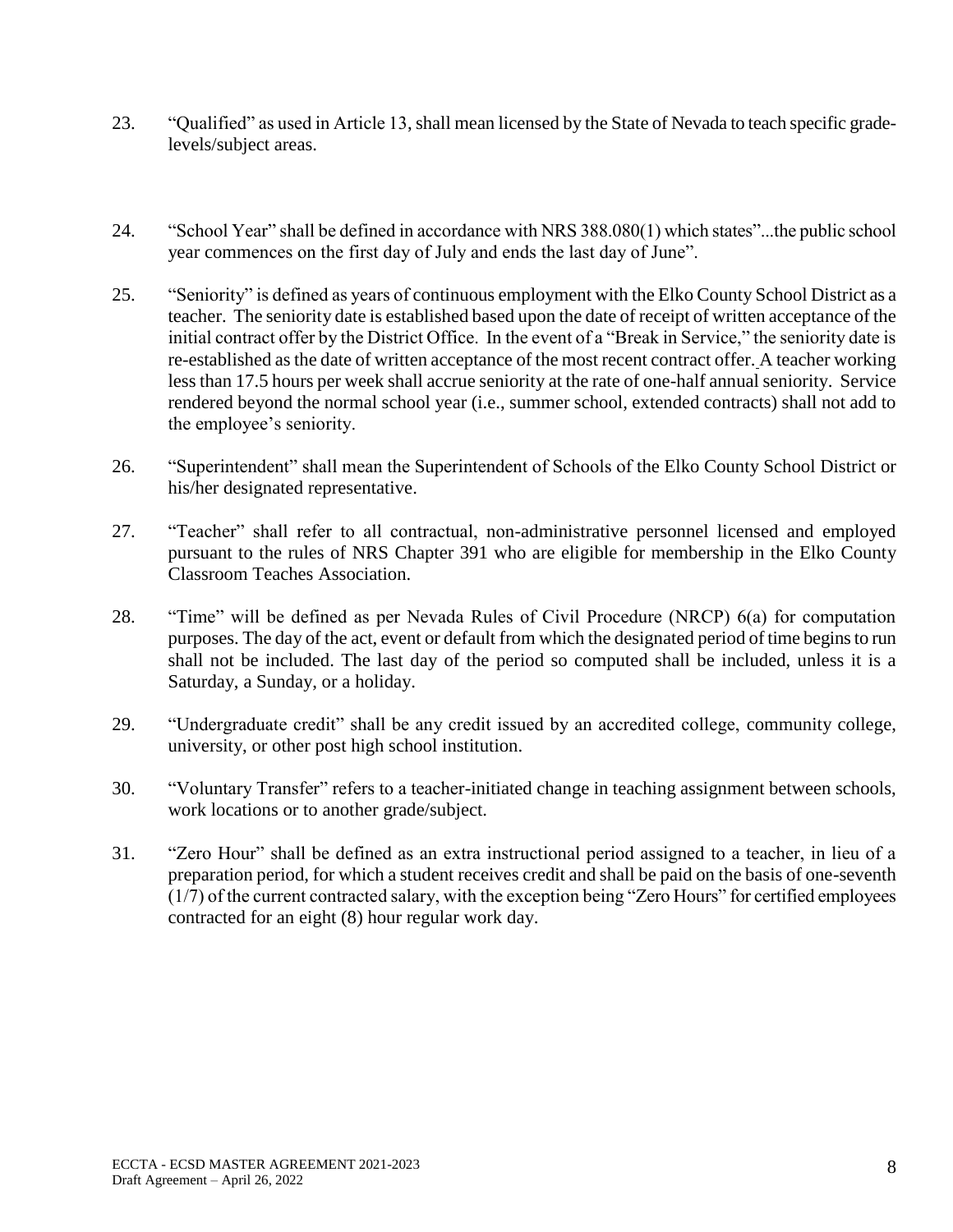## **ARTICLE 3 RECOGNITION 12/15/98**

- 1. The Board recognizes the Association as the exclusive representative of all teachers as defined in Articles 2-27 for all collective bargaining purposes as set forth in NRS 288. The Board acknowledges the receipt of (a) a copy of its constitution and by-laws; (b) a roster of its representatives and officers; (c) a pledge not to strike as required in NRS 288, and (d) a verified membership list.
- 2. All rights and privileges granted to the Association under the terms and provisions of this agreement shall be for the use of the Association subject to Chapter 288.140(2) which states: "The recognition of an employee organization for negotiation, pursuant to this chapter, does not preclude any local government employee who is not a member of that employee organization from acting for himself/herself with respect to any condition of his/her employment, but any action taken on a request or in adjustment of a grievance shall be consistent with the terms of an applicable negotiated agreement, if any."
- 3. Classifications excluded from the bargaining unit are those "administrative, confidential and supervisory" employees as defined in NRS Chapter 288.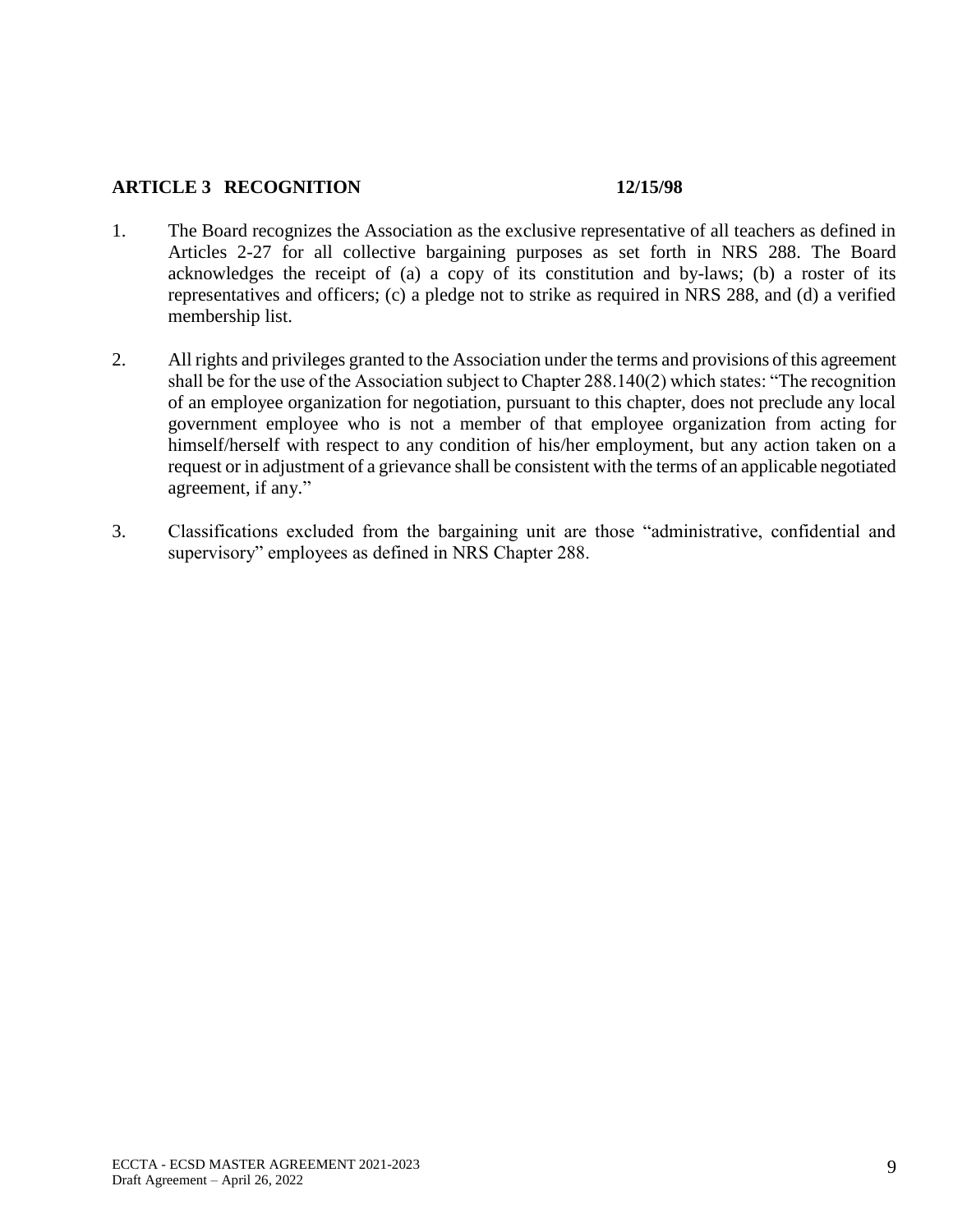## **ARTICLE 4 ASSOCIATION RIGHTS 12/15/98**

- 1. Association leave shall be credited to the Association on July 1 of each year. Association leave shall not accrue from year to year. The purpose of this leave is for the Association to handle official Association business. Requests for Association leave shall be made to the Superintendent at least 48 hours in advance of such leave whenever possible. The Association shall reimburse the District at the substitute pay rate for leave days granted. Additional leave for Association purposes may be granted upon application to and approval of the Superintendent.
- 2. The President of the Association shall be granted fifteen (15) days leave per year during his/her term of office for services to be rendered to the Association and its members.
- 3. The President of the Association shall be allowed to visit any school within the district while on leave or at any other time that does not interfere with his/her professional duties as a teacher. The President of the Association shall notify the principal of the school of his intent to visit that site at least 24 hours in advance whenever possible.
- 4. Twenty-five (25) days shall be granted to the use of teachers who are officers or representatives of the Association other than the President. The request for Association leave shall be made to the Superintendent at least 48 hours in advance of such leave whenever possible. Ten (10) days granted to the Association for contract negotiations during the school day shall be exempt from reimbursement. The Association shall reimburse the District at the substitute pay rate for leave days granted. The Principal will be notified no less than twenty-four (24) hours prior to such leave whenever possible.
- 5. The Association may use school buildings for Association business. Such use must be scheduled with the Principal and shall not interfere with or interrupt normal school operations.
- 6. Meetings between the Association's members and non-employee representatives shall not interfere with normal work duties and unless otherwise approved by the Superintendent shall take place during the teacher's non-work time.
- 7. The Association may use school e-mail and inter-school mail service for Association material.
- 8. The Association shall have the right to place, in a reasonable manner, appropriately identified notices, circulars and other materials related to association business on school faculty bulletin boards not to exceed 16 square feet in area. The contents of any Association notices, circulars and other materials to be posted on school property shall be made available to the site supervisor prior to posting.
- 9. No teacher shall be discharged, dismissed or discriminated against because of lawful activities conducted on behalf of the Association.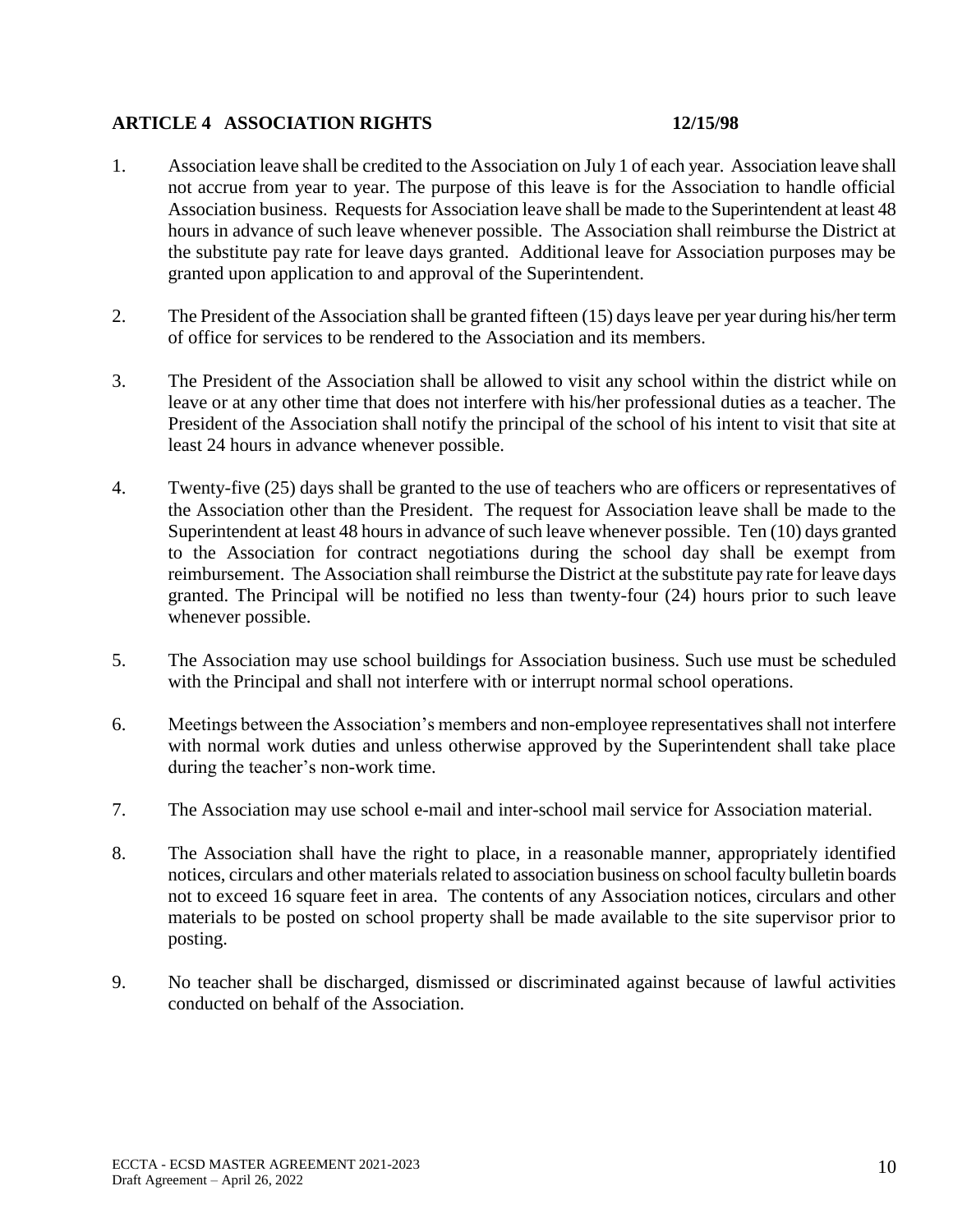## **ARTICLE 5 DUES DEDUCTION 2/27/19**

(Notice of period when membership in the Association may be rescinded by a member teacher must be conspicuous, printed in larger or other contrasting type or color (NRS 608.110).

- 2. The Association shall certify in writing the current rate of membership dues to the District no later than September 10 each year. The District shall be notified of any changes in the rate of membership dues thirty (30) days prior to the effective date of such change.
- 3. No later than October 10 of each year the Association shall provide the District with a current list of membership. The Association shall notify the District monthly of any changes in such list. The District shall not be required to honor for any month's deduction any authorizations that are delivered to it later than the tenth  $(10<sup>th</sup>)$  of the month.
- 4. Upon termination of any teacher who is a member of the Association, any remaining dues owed to the Association by that teacher will be deducted from his/her final pay warrant.
- 5. The school District, in agreeing to deduct dues from the pay warrants of member teachers, is performing a solely administration function on behalf of the Association for its convenience and is not a party to any agreement between the Association and its members regarding the deduction of dues. The Association, therefore, agrees to hold the School District harmless and to reimburse the School District for any and all costs, including legal fees, it may incur in the relation to any deduction made at the direction of the Association and contrary to the instructions received from the individual employee.
- 6. Dues are paid on an annual basis and a member is obligated to pay the entire amount of dues for the membership year. Members may revoke their membership by giving written notice to the District and the President of the local association between July 1 and July 15 of any calendar year. It is the responsibility of the member to provide notice to both parties.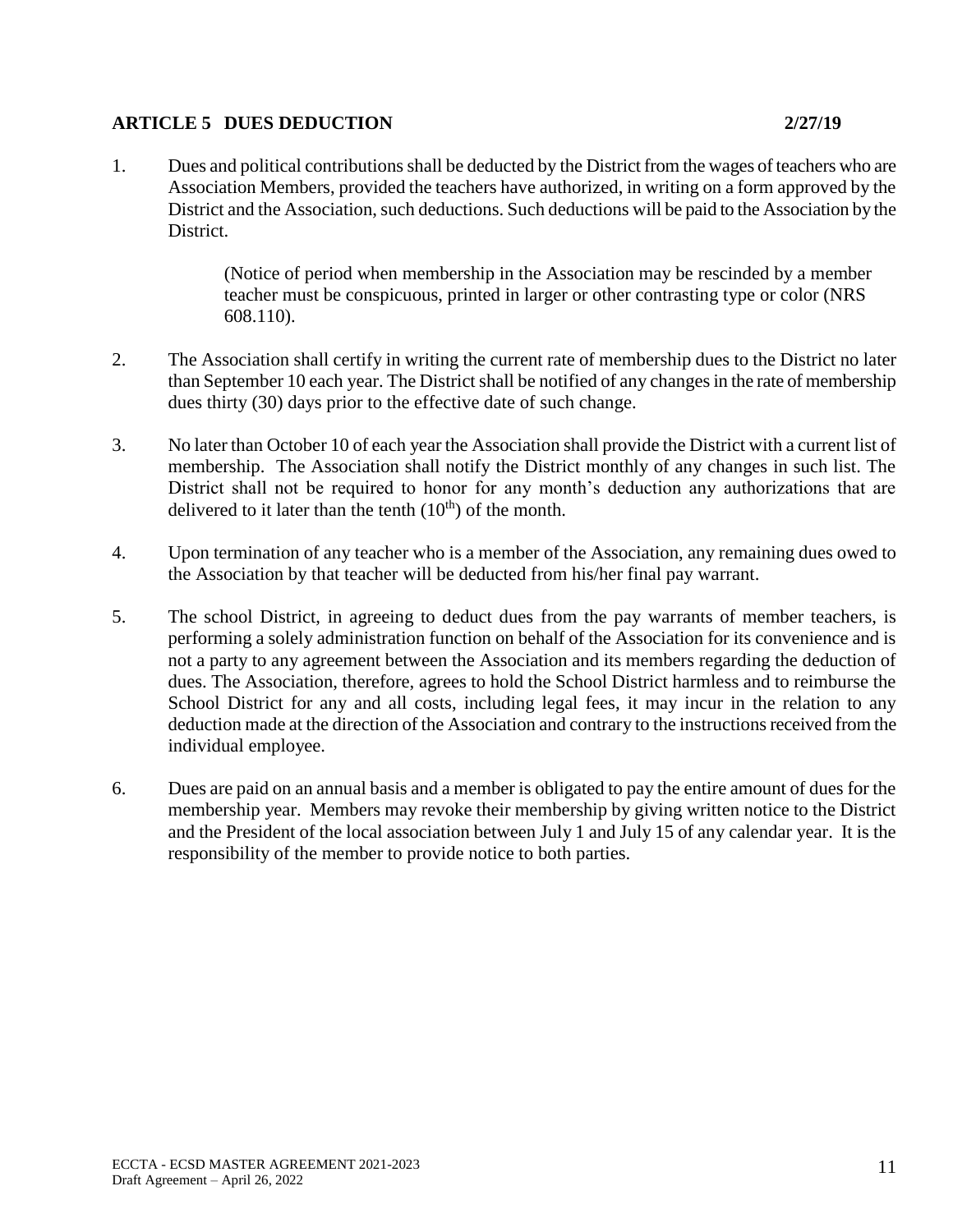# **ARTICLE 6 GRIEVANCE PROCEDURE 12/8/20**

## 1. PURPOSE

- a. The purpose of this article is to provide a clearly outlined procedure whereby teachers may seek resolution of a grievance. It is intended that problems be resolved at the earliest possible time and the lowest level of supervision.
- b. Both parties encourage teachers to resolve their problems with their immediate supervisors whenever possible. The provisions of this article do not preclude a teacher from informally discussing a problem with their immediate supervisor prior to filing a formal grievance. Such informal discussions are not a part of the formal grievance procedure.

## 2. PROCEDURES

- a. Any grievant filing a grievance may be represented at any level by an individual of his/her own choosing.
- b. The Association shall be informed of all formal grievances and their resolution.
- c. If written notice is not filed at each level of the grievance procedure within the time limit specified, the grievance is waived. Failure of the district to timely respond to the grievance causes the grievance to automatically proceed to the next level.
- d. The time limits at any level of the grievance procedure may be adjusted by mutual consent of the parties involved.
- e. Any grievance having a financial impact greater than \$300 will automatically begin at Level Three.

## 3. LEVEL ONE – INFORMAL RESOLUTION

- a. Good morale is maintained as problems arise by sincere efforts of all persons concerned to work toward constructive solutions in an atmosphere of courtesy and cooperation. The purpose in this procedure is to secure, at the lowest possible administrative level, equitable solutions to the problems, which may, from time to time, arise. Both parties agree that this process will be kept as informal and confidential as may be appropriate.
- b. Both parties encourage employees covered by this Agreement to resolve their problems with their principal or supervisor whenever possible. The provisions of this Article are not intended to preclude a teacher with a potential grievance from informally discussing the problem with his/her immediate supervisor prior to filing a formal grievance, although such discussions are not part of the formal grievance procedure. In addition, utilization of the Level One Informal Resolution shall not be used against the employee. Further, the employee does so without waiving the due process rights stipulated under the CBA.
- c. If a teacher requests an informal discussion with the principal of the school, or the appropriate District director, if the assignment is not school-based, concerning the subject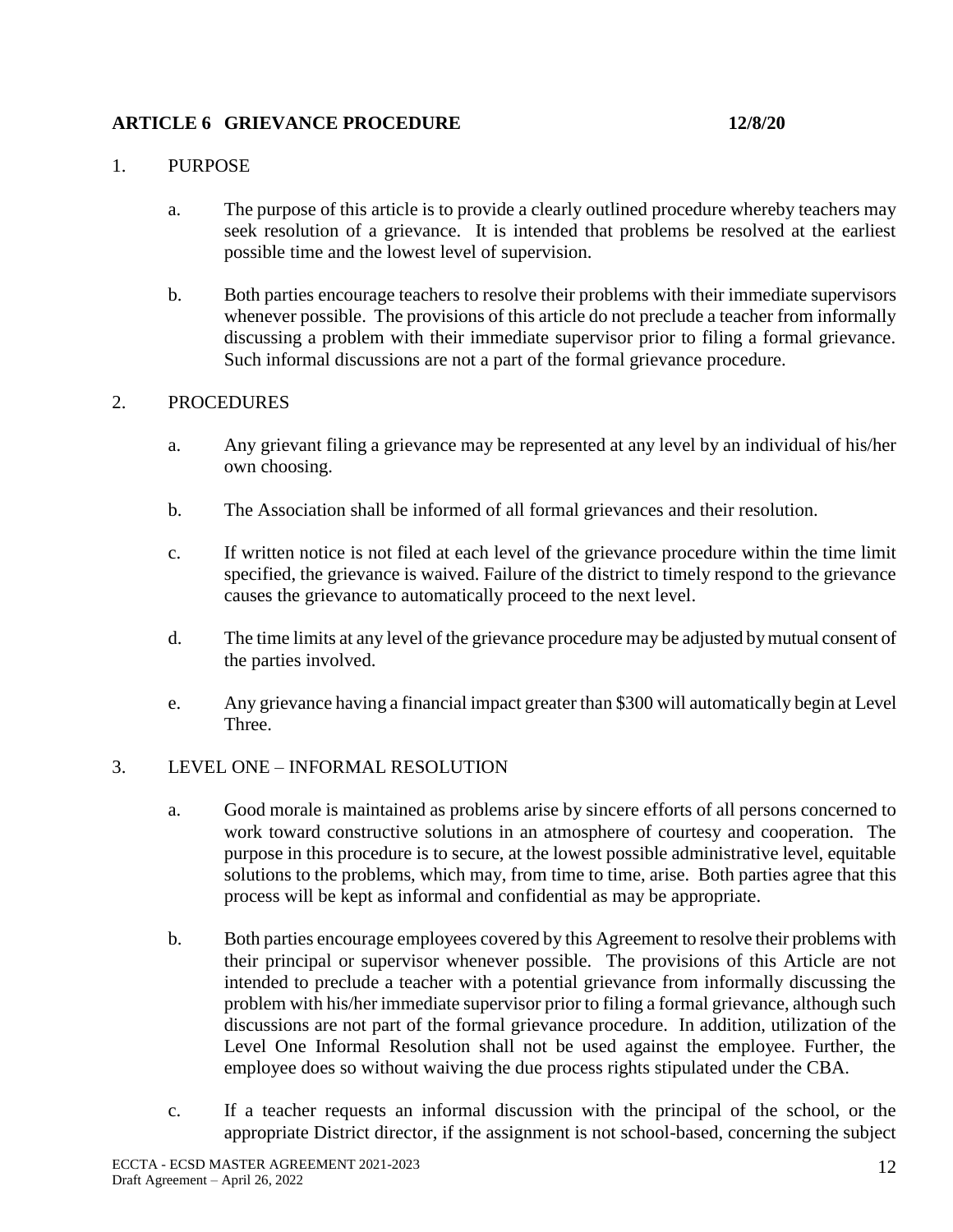matter of a potential grievance, such informal discussions will be held within twenty (20) days after the affected teacher or the Association first knew of the act or condition upon which the potential grievance is based. If the informal discussion does not occur within the twenty (20) day time limit, a grievance may be processed to Level Two as set forth below.

- d. It is understood and agreed that all aspects of such informal discussions, if any, which take place shall have no bearing or precedential effect on the resolution of that grievance or any similar grievance filed in accordance with this Article.
- e. If a grievance is resolved as a result of an informal discussion, the principal or the grievant may reduce that resolution to writing prior to the termination of the time limits for filing a formal grievance. The absence of such a written resolution executed by both parties shall serve as notice to the grievant involved to file a formal grievance if that teacher or the Association so desires.
- f. Such informal discussions shall not modify the time limits set forth in Level Two of the formal grievance procedure.
- g. Either party to this Agreement may request Informal Resolution. Informal Resolution may be utilized when both parties to the dispute voluntarily agree to participate to resolve disputes. Timelines are not suspended pending Informal Resolution, except with the written agreement of both parties. It is understood that the parties to the dispute are the District and the Association.
- h. Any granting of any requested relief under this informal procedure is subject to the written approval of the Superintendent or designee.

## 4. LEVEL TWO - IMMEDIATE SUPERVISOR

- a. A grievance must be filed in writing, specifying which provisions of this agreement have allegedly been violated and the reasons for the alleged violation, to the appropriate supervisor or designee within 30 days of the grievant's knowledge of the grievance or the facts, incident, violation or situation which gave rise to the grievance. In the event the grievance is not resolved at Level One, the grievant may file a formal grievance at Level Two within ten (10) days of receipt of the Level One decision.
- b. The supervisor shall meet with the grievant and may include any representative within the ten (10) days after receiving the grievance, shall attempt to resolve the grievance and shall issue a written decision granting or denying the grievance within ten (10) days of the above meeting.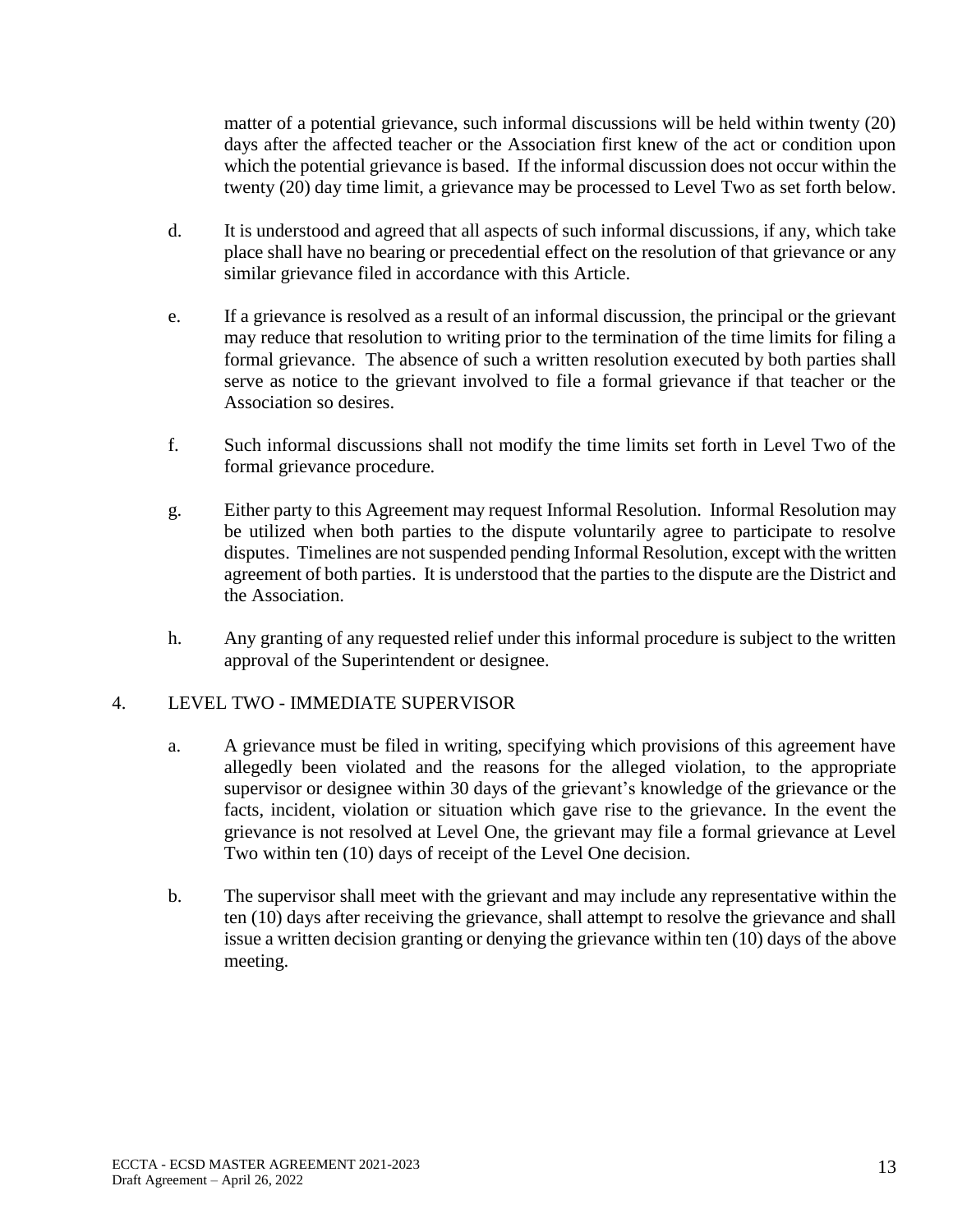## 5. LEVEL THREE - SUPERINTENDENT

- a. In the event the grievance is not resolved at Level Two, the grievant may appeal the supervisor's decision in writing to the Superintendent within ten (10) days of receipt of that decision.
- b. "The Superintendent or designee shall meet with the grievant including any representative within ten (10) days after a timely request to move the grievance to Level Three, shall attempt to resolve the grievance and shall issue a written decision granting or denying the grievance within ten (10) days of the above meeting."

# 6. LEVEL FOUR – MEDIATION

If the grievant is not satisfied with the written disposition of the grievance in Level Three, then the grievant may present the grievance to Mediation within five (5) working days after receiving the Superintendent's response and subject to the written approval of Mediation by the Superintendent or designee.

Procedures for Grievance Mediation:

- a. The Superintendent or designee must approve a request for mediation within five (5) working days. If the Superintendent does not timely approve a request for mediation then the request for Mediation is deemed to be denied and the grievance will be automatically moved to Level Five – Board of Trustees;
- b. The Mediator will be obtained from the Federal Mediation and Conciliation Service (FMCS);
- c. The parties agree to comply with the rules and procedures of the FMCS and will equally split any fees or costs of the Mediator imposed by FMCS;
- d. The Mediator will attempt to schedule and convene the Mediation within thirty (30) working days of being contacted by the parties;
- e. If no solution is reached to the satisfaction of the grievant and the District the grievance will be automatically moved to Level Five – Board of Trustees;
- f. Nothing presented or exchanged in Mediation is admissible in Level Five Board of Trustees or Level Six – Arbitration. A solution in Mediation is binding on the grievant and the District.

## 7. LEVEL FIVE - BOARD OF TRUSTEES

- a. In the event the grievance is not resolved at Level Three or during agreed upon Level Four Mediation, the grievant may appeal the Superintendent's decision to the Board within ten (10) days of its receipt.
- b. The Board shall address the grievance at a regularly scheduled meeting for which a legal agenda can be posted but no later than 30 days after receipt of the grievant's appeal. The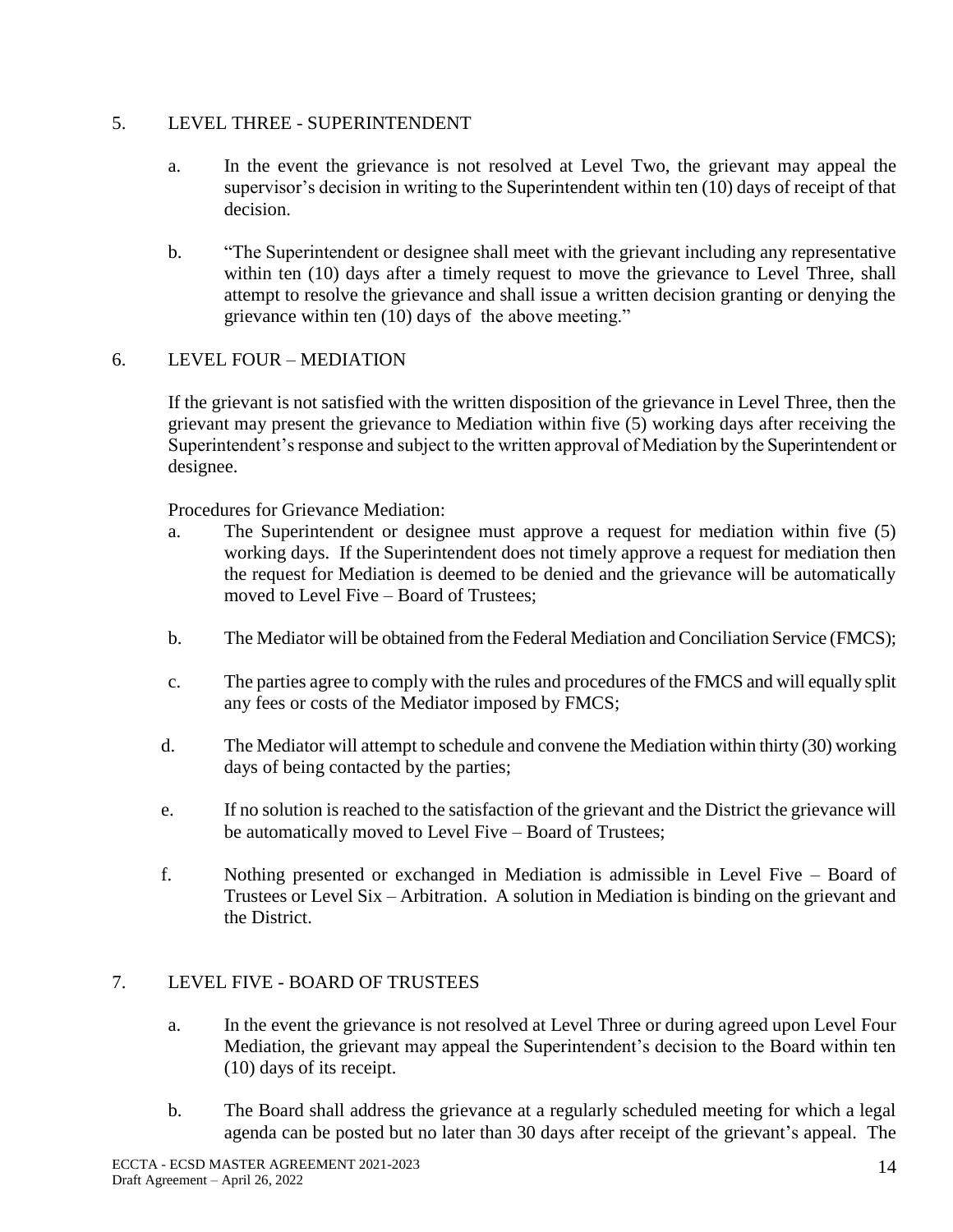thirty (30) day time line may be exceeded only where the notice requirements of NRS 241.033 apply to the grievant. The Board shall issue a written decision granting or denying the grievance within twenty (20) days after the meeting.

## Procedures for Board Hearing:

- 1. The Grievant or Representative will provide all of the written materials it intends to introduce as exhibits to the Board at least seven (7) working days in advance of the Board hearing. Board hearings at Level Five shall not be scheduled less than 15 days following the Grievant's appeal to Level Five without mutual consent by both parties.
- 2. At the time it provides the written materials, the Grievant or representative will state the total amount of time it is requesting for its presentation at the hearing. In the absence of such request, forty-five (45) minutes will be allotted to the Grievant or representative. Time requested and allotted pursuant to this section shall not include time to answer questions posed by Board members during the process of the Grievant's presentation.
- 3. In the event the Grievant or representative has requested more than forty-five (45) minutes, the Board will adjust its agenda accordingly. The Grievant or representative will not request a total hearing presentation time in excess of sixty (60) minutes.

# 8. LEVEL SIX - ARBITRATION

- a. In the event a grievance is not resolved at Level Five, the Association may request arbitration within ten (10) days of receipt of the Board's decision. A written notice of intent to arbitrate shall be made by delivery to the Superintendent.
- b. Within ten (10) days after such written notice of submission to arbitration, the Superintendent and the grievant shall attempt to mutually agree upon an arbitrator and to obtain a commitment from such arbitrator to serve. If within the ten (10) day period the parties are unable to agree upon an arbitrator, a request for a list of seven arbitrators shall be made to the American Arbitration Association (AAA) by either party. The parties shall equally split administration fees assessed by AAA.
- c. Within ten (10) days of the receipt of the list, each party shall alternately strike names from the list and the name remaining shall be the arbitrator. In striking names, the Association shall strike first.
- d. Neither party shall be permitted to introduce evidence which was not submitted to the other party before the completion of Level Four meetings unless the arbitrator determines that the evidence was not available or known to the party offering the evidence before the completion of the Level Four meetings. If new evidence is admitted to the arbitration proceedings, a reasonable continuance of the arbitration hearing may be granted by the arbitrator if requested by the adverse party to respond.
- e. Arbitration shall comply with the rules of the American Arbitration Association. All hearings held by the arbitrator shall be closed sessions. No party associated with the arbitration shall comment outside the arbitration itself until the arbitrator renders a decision.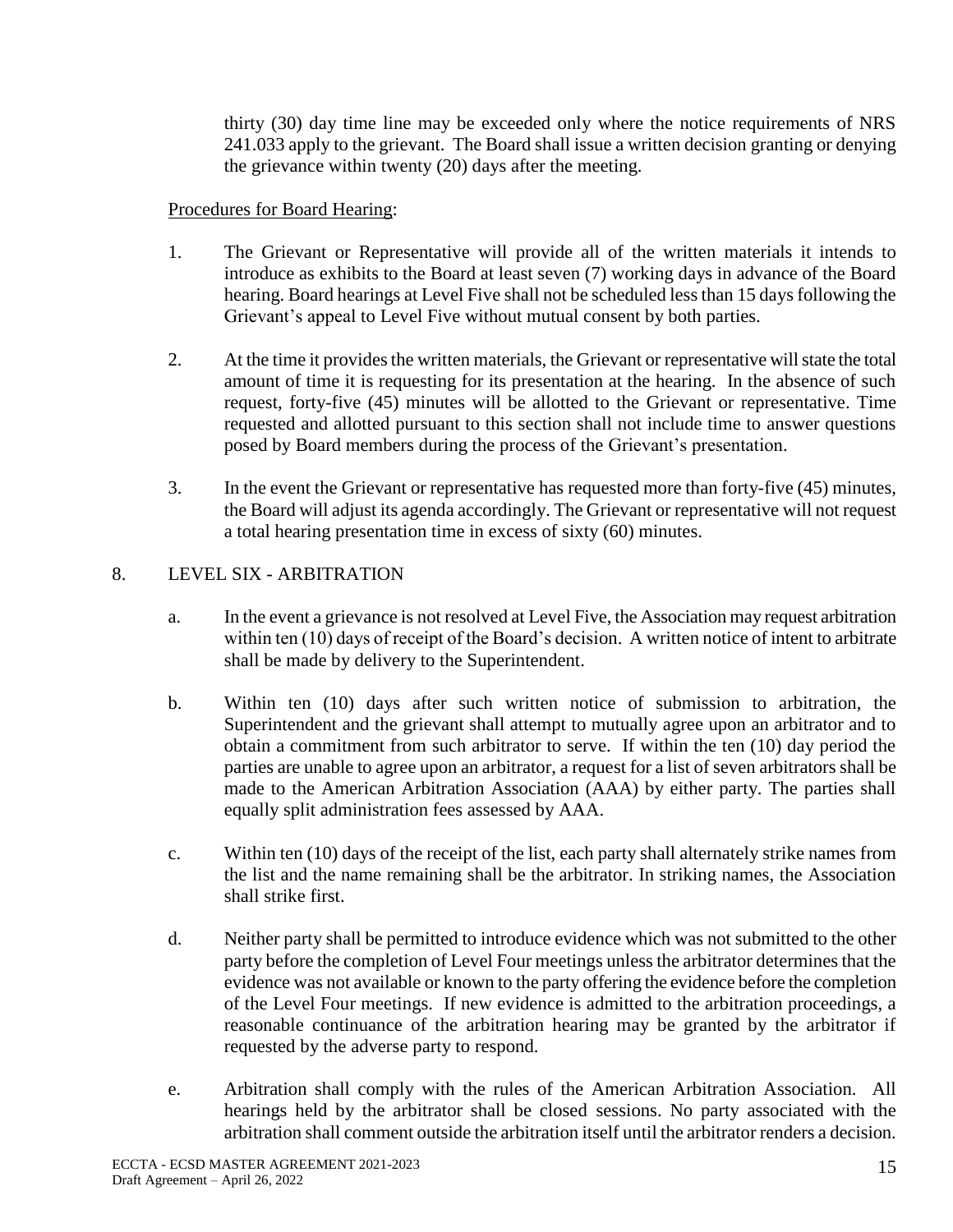- f. The arbitrator shall not have the authority to modify, amend, alter, add to, or delete from any provisions of this Agreement. An arbitrator, in the absence of the expressed written agreement of both parties, shall have no authority to rule on any dispute between the parties other than the dispute which was originally processed.
- g. The arbitrator's decision shall be submitted in writing to both parties no later than thirty (30) days after the closing of the record. The decision shall be final and binding on the parties to this Agreement.
- h. The expenses of arbitration proceedings (arbitrator's fee, recorder's fee, rental of a facility, and any other fees deemed necessary) shall be shared equally by the district and grievant. Each party shall pay its own costs of preparing and presenting its case including the cost of a transcript.
- i. The parties may mutually agree in writing to conduct any arbitration under this Article pursuant to the then existing Expedited Labor Arbitration Rules of the American Arbitration Association in effect at the time the grievance was filed.

# 9. MISCELLANEOUS

- 1. No reprisals of any kind shall be taken by either party against a party of interest, any school designee or any other participant in the grievance procedure by reason of such participation.
- 2. It is mutually agreed upon by both parties to the grievance that if any level listed is not necessary to the presentation of the complaint, then the level(s) may be deleted from the process.
- 3. If meetings and hearings are called during school hours, no grieving teacher or their designated representative shall be subject to a salary deduction for attending.
- 4. For the purposes of "time limits" referenced in Article 6 Grievances, "day" shall be defined as a regular work day in Article 2 Definitions.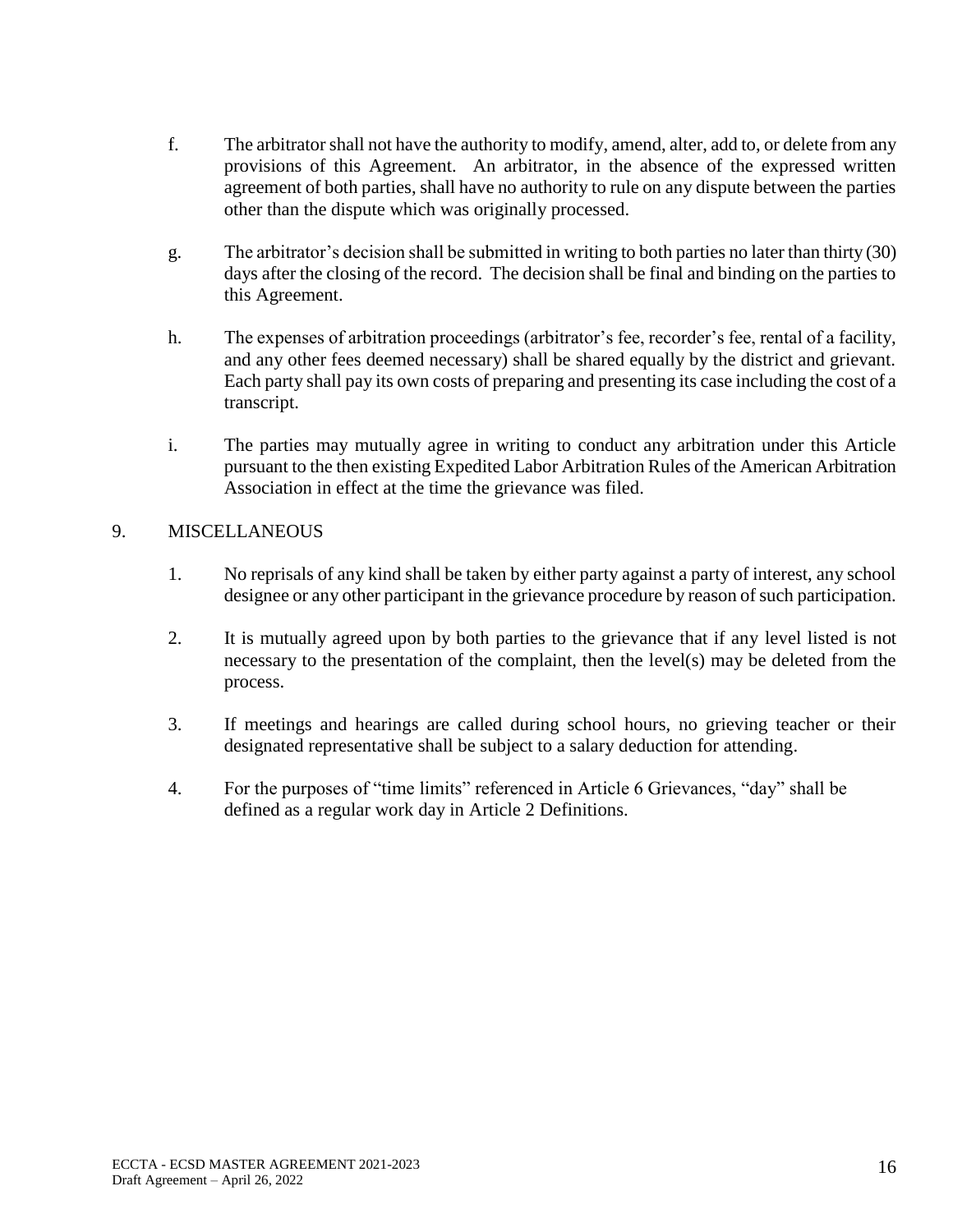## **ARTICLE 7 TEACHER RIGHTS 12/8/20**

- 1. No written periodic evaluation report or written documentation concerning a teacher shall become a part of the teacher's personnel file without the teacher being presented a copy signed by both the teacher and the supervisor thereof. The teacher shall have the right to respond to any material placed in their file within ten (10) days of their receipt of the signed and dated copy of the material. The teacher's response shall be submitted to the appropriate supervisor who shall forward the response to the person responsible for maintaining such files. This person shall attach the response to the related material in the file.
- 2. If any complaints are filed against a teacher that warrant written documentation, the teacher shall be notified of such complaints within ten (10) days and allowed to respond in writing. Teachers shall have the right to challenge the accuracy of any non-evaluative material placed in their file. If the administration cannot substantiate the accuracy of the material it shall be removed.
- 3. Teachers shall have the right, upon written request to the Superintendent, to review and receive copies of all materials in their personnel files except where the District is entitled by law to maintain the confidentiality of such materials. The District reserves the right to charge an appropriate fee for any such copies. Upon request by the employee, written documentation (excluding evaluation reports) may be removed from the employee's master personnel file. The final decision regarding removal of written documentation from the employee's personnel file rests with the District. Removal of admonitions from an employee's personnel file shall comply with Nevada Revised Statutes.
- 4. The teacher shall be entitled to have an Association representative or an individual of his own choosing present during any meeting which could adversely affect the teacher's position, employment, or salary. No post-probationary teacher shall be disciplined, suspended, transferred or terminated without just cause. Any such actions involving probationary teachers will be in accordance with NRS 391.
- 5. The District and the Association shall not discriminate against any employee in the bargaining unit based on race, religion, gender, age, physical or visual disability, National origin, or because of political or personal reasons or affiliations.
- 6. Response to deficient performance and/or misconduct depends on the particular circumstances at the time on a case-by-case basis, including the employee involved, the significance and/or degree of the deficiency or misconduct and the intended outcome. Progressive disciplinary actions are used to address instances of significant or repeated acts of misconduct, but are not to be issued for performance deficiencies. Corrective Assistance actions may be utilized for both performance deficiencies and instances of misconduct. Whether to issue Corrective Assistance, and what type or step of Corrective Assistance to issue, in a particular circumstance, is within the sole discretion of the administrator involved. Progressive Discipline actions related to misconduct should not be referenced in employee evaluations. The steps for providing Progressive Corrective Assistance to or disciplining licensed employees are generally as follows:

Corrective Assistance is defined as: Chats (Verbal Warning), Talks, Memo's, Written Summaries of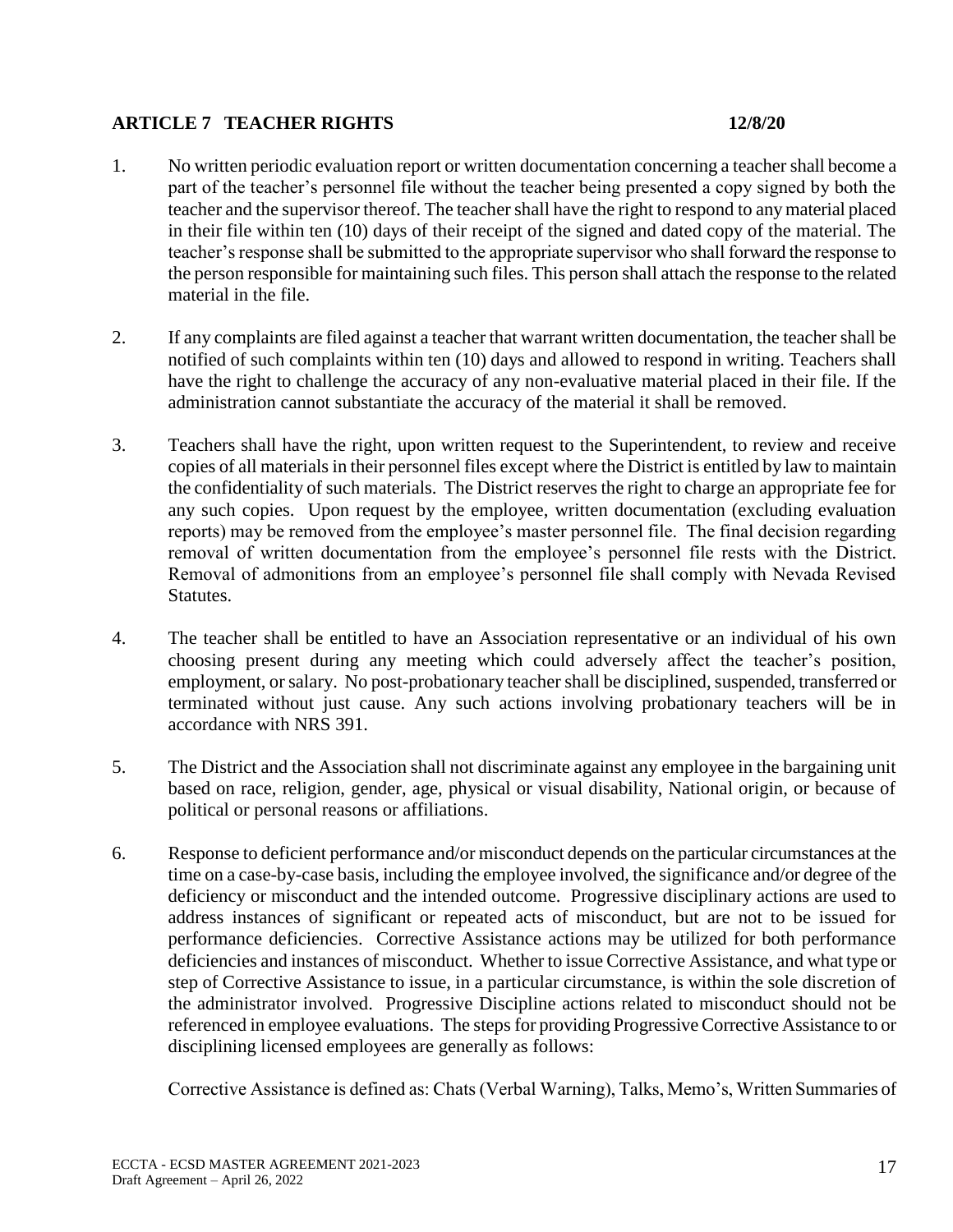Oral Conferences, Oral Warnings, Letters of Concern, Written Warnings and Formal/Informal Observations and Evaluations which may include "directions for change" and are designed to assist the employee with the correction of an area of deficiency. Corrective Assistance is used to address performance deficiencies or misconduct of a nature where Progressive Discipline is not needed. Corrective Action documents pursuant to this Article shall not be subject to the negotiated grievance procedure.

Progressive Discipline is defined as Written Admonitions, Suspensions, Dismissals/Demotions and Non-Reemployment (Post-probationary only), based on grounds contained in NRS 391.750. Progressive discipline should be utilized when corrective assistance efforts have failed to remedy identified misconduct or where misconduct is of a nature that corrective assistance is inappropriate.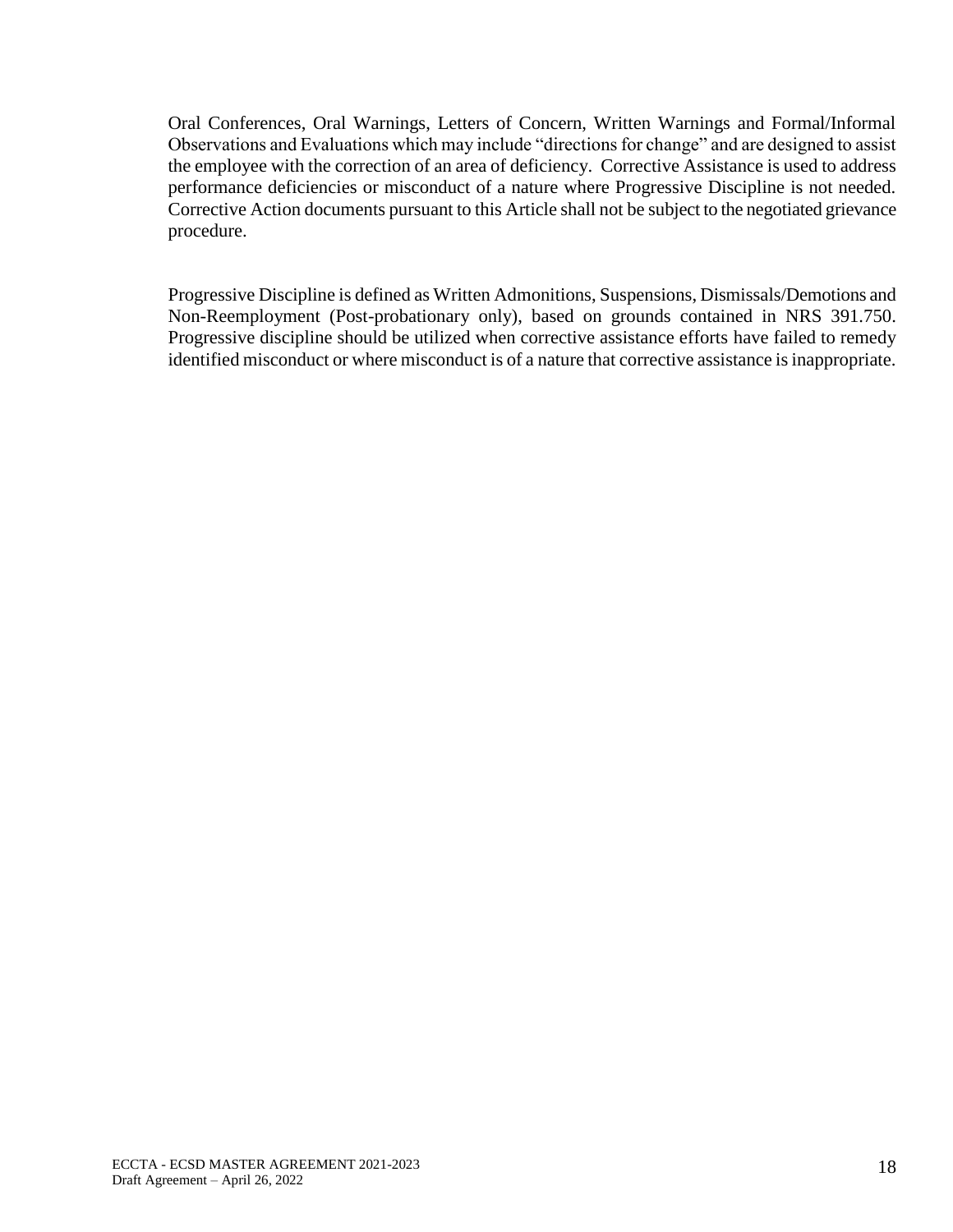## **ARTICLE 8 TEACHER PROTECTION 1/11/00**

- 1. The District shall ensure a means of communication between the teacher and immediate supervisor. Each principal shall develop procedures to be utilized in an emergency situation when rapid communication or immediate assistance is needed and communicate these to the faculty. These procedures shall be implemented prior to the first day of student attendance and shall be included in the faculty handbooks.
- 2. When a teacher becomes aware of an actual or potential danger, or of an emergency, the teacher shall report the situation to the teacher's supervisor or designee as soon as possible. The supervisor or designee shall investigate and take appropriate action. The teacher should contact emergency services as soon as possible when the situation requires such action.
- 3. Any teacher involved in an assault or battery within the course and scope of their employment as defined by Article 2, shall make a written report of the incident within three (3) days. The District shall, within 24 hours, initiate an investigation of the incident, take appropriate action, and provide to the teacher a copy of the investigative report and action taken. The teacher shall make supplemental written reports, attaching copies of any information, complaints and/or police reports in connection with the assault or battery within five (5) days after the teacher has received them. If the teacher is served with legal papers as a result of the incident, the teacher shall provide the District with a copy of such service within five (5) days and report the final disposition of any such proceeding. All reports referred to shall be made to the teacher's principal or immediate supervisor.
- 4. The District will tender a defense for an employee acting within the scope of his/her duties in accordance with the requirements of NRS 41.0339. In addition, the District shall comply with the requirements of NRS 391.271.
- 5. If the teacher considers filing a criminal complaint, the superintendent and the administrator shall provide assistance in the event the District Attorney's office or other appropriate municipal authority files criminal charges on behalf of the teacher. In the event no criminal charges are filed, the Superintendent and site administrator may assist the teacher's pursuit of civil litigation against the person(s) who committed the assault or battery or both assault and battery. If the District deems it necessary, the District may file a complaint on behalf of the teacher.
- 6. In the interest of teacher safety, the District shall cooperate with law enforcement agencies. Supervisors shall request assistance from law enforcement agencies when warranted.
- 7. The District shall provide teachers with information regarding students that have, within the preceding 3 years, unlawfully caused or attempted to cause serious bodily injury to any person and with whom they may have consistent contact as specified in NRS 392.850. The District shall provide this information based upon any written records that the District maintains or which it receives from a law enforcement agency of a court. The District need not initiate a request for such information from any source.

The Notification Procedure will be as follows: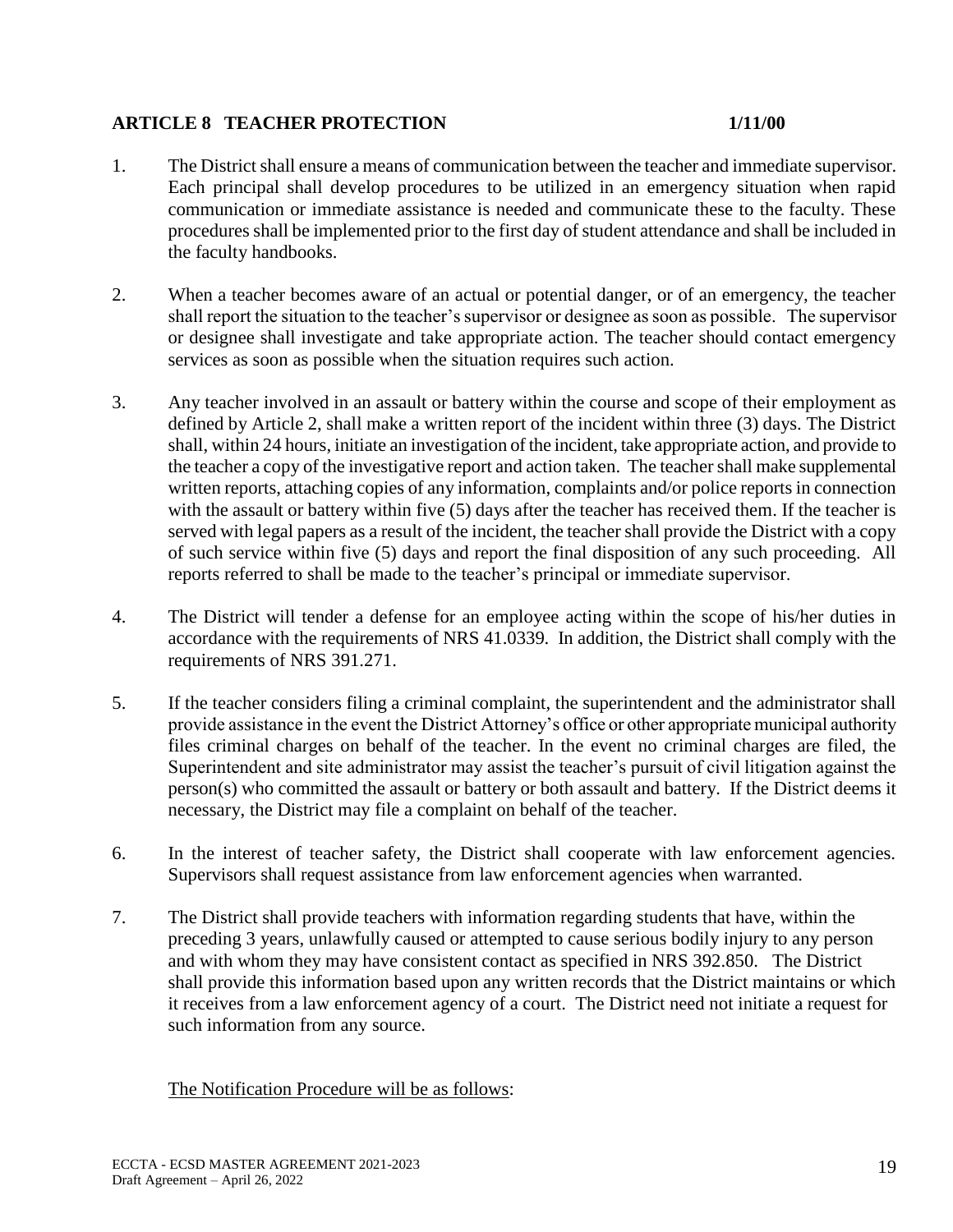- a. The Superintendent will maintain a record of all written reports that the District receives from any law enforcement agency or court that a student has, within the preceding three (3) years, unlawfully caused or attempted to cause serious bodily injury to any person.
- b. Upon receipt of such written report from a law enforcement agency or court, the Superintendent will notify the administrator of the school in which the student is enrolled by telephone within 48 hours with any available information. This verbal notice will be followed by a written notice.
- c. The administrator will notify teachers, who may have consistent contact with the student who is the subject of such report, about the student within 24 hours of receiving the verbal notice from the Superintendent.
- d. The administrator will notify the Superintendent in writing that the teachers have been notified within three (3) days of notification. This written notice will include the date when the administrator notified the teachers and which teachers were notified.
- e. Should law enforcement contact the administrator directly, the administrator will notify the affected teachers within 24 hours and provide documentation to the Superintendent pursuant to (d).
- f. No teacher of the District is obligated to initiate a request for such information from any source.
- g. All information received by a teacher pursuant to this Article is confidential by statute and must not be further disseminated by the teacher. The Superintendent shall advise the administrator of the school, who will in turn so advise the teachers who are given information pursuant to (c) at the time they are informed.
- 8. A teacher may restrain a pupil when it is essential to quell a disturbance that threatens physical injury to any person or the destruction of property, to obtain possession of a weapon or other dangerous object within a pupil's control, for the purpose of self-defense or the defense of another person or to escort a disruptive pupil who refuses to go voluntarily with the proper authorities. This provision in no way permits a teacher to utilize corporal punishment of students.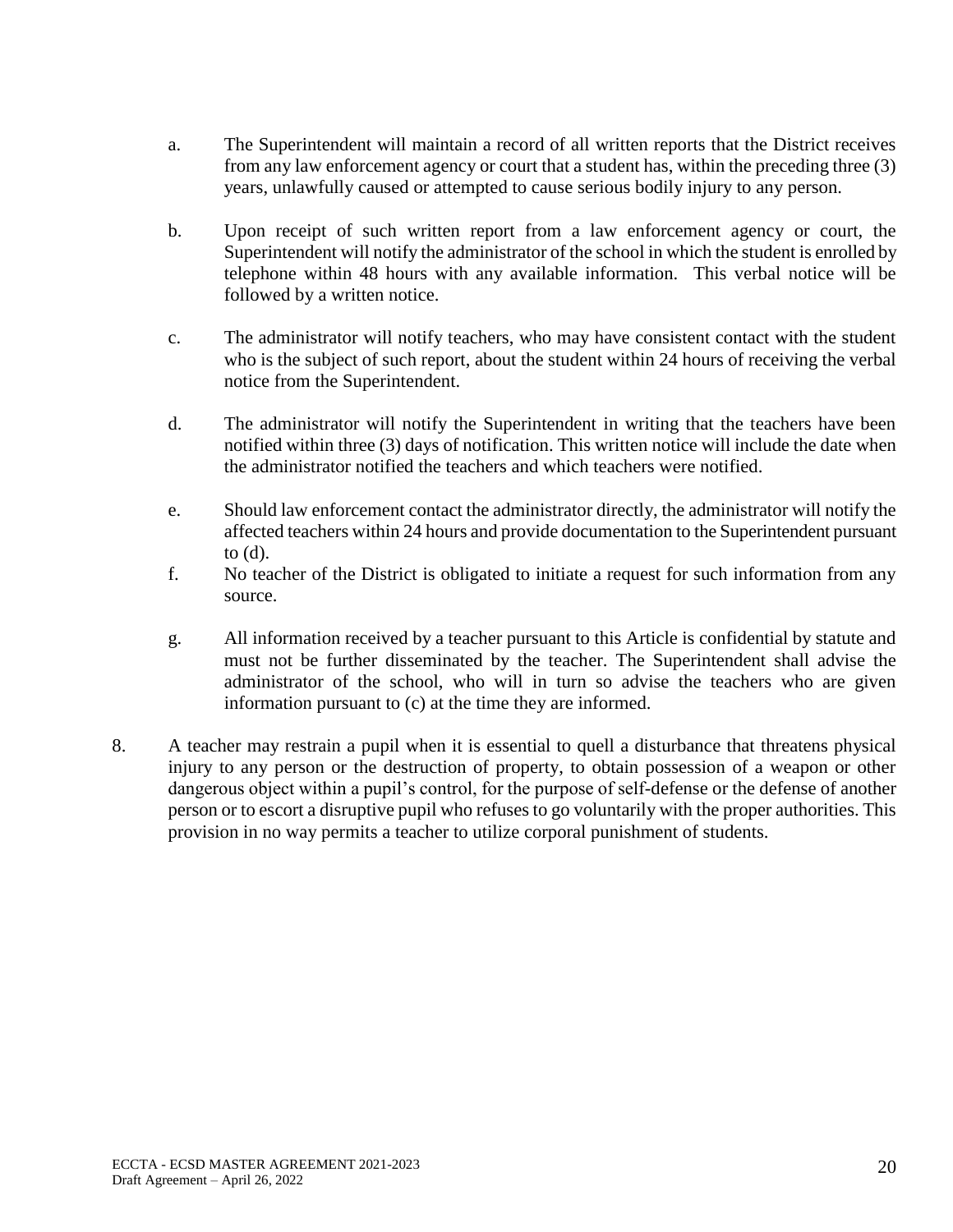## **ARTICLE 9 WORKING CONDITIONS 12/7/21**

- 1. The salary indicated on the teachers' salary schedule shall represent the amount to be paid to teachers for a contract year.
- 2. For 5-day calendars one hundred eighty (180) days of the contract year shall be teaching days. For 4 day calendars, one hundred fifty (150) days of the contract year shall be teaching days.
- 3. Three (3) days shall be scheduled prior to the first teacher day of school for various activities. All staff members shall be present at these activities. At least one (1) complete calendar day shall be available for teachers to work in their classrooms. The remaining two (2) days may be used by the administration to meet with staff to review information for the school year and to take care of all necessary items. A portion of these two (2) days may be scheduled for the orientation of new staff members. Whatever portions of the days remain may be allocated to teachers for work in their classrooms. Newly hired teachers may at the discretion of the District receive contract extensions for up to five (5) additional days designated specifically for the purpose of participating in teacher induction in-service training in their first or second year of employment, contingent on continued grant funding paying for such additional days. Compensation for such additional days shall be at the newly hired teacher's first year daily rate of pay. Where possible the training will be scheduled to immediately precede or immediately follow the teacher's regular contract year.
- 4. One (1) day at the end of the first semester shall be one-half  $(\frac{1}{2})$  in-service and one-half (1/2) teacher work day.
- 5. Two (2) days each semester shall be minimum days for use as teacher-parent conference days in grades K-8. A minimum day shall meet the requirements of NAC 387.105, which requires that such a day be two-thirds of a full school day in session.
- 6. If a teacher has a contract for days beyond the one hundred eighty-four (184) days for the five day schools and one hundred fifty-four (154) days for the four day schools of his/her contract, the rate of pay will be 1/184; 1/154 of his/her contracted salary for each additional day worked. These additional days will be paid at 1/184; 1/154 of the teacher's contracted salary, with retirement service credit included.
	- a. Counselor contracts will be extended according to the following scale:
		- i. Counselors at Carlin, Jackpot, Owyhee, and Wells Combined Schools, as well as West Wendover Junior/Senior High School shall be contracted for 6 additional seven (7) hour work days (190 days for 5-day week and 160 days for 4-day week).
		- ii. Counselors at Elko and Spring Creek High Schools shall be contracted for 8 additional seven (7) hour work days (192 for 5-day week and 162 days for 4-day week).
		- iii. Counselors at all Junior High and Middle Schools shall be contracted for 4 additional seven (7) hour work days (188 days for 5-day week and 158 days for 4-day week).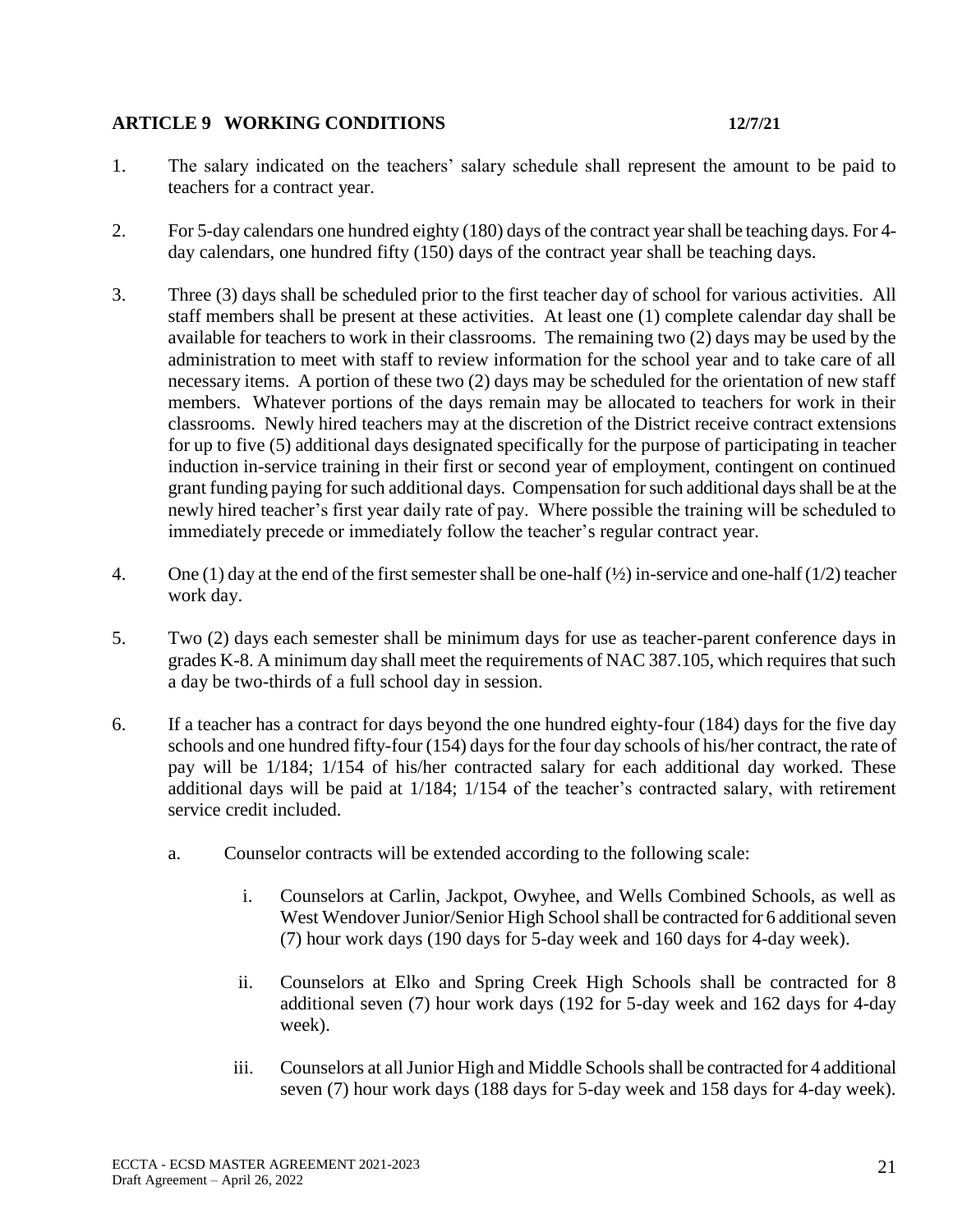- iv. Counselors at K-5 and K-6 schools shall be contracted for 184 seven (7) hour work days for 5-day week and 154 days for 4-day week.
- b. School nurses shall be contracted for 6 additional seven (7) hour work days (190 days for 5 day week and 160 days for 4-day week).
- c. School psychologists shall be contracted for 36 additional seven (7) hour work days (220 days for 5-day week and 190 days for 4-day week). Included in the contracted days are ten (10) paid holidays limited to Labor Day, Nevada Day, Veterans' Day, Thanksgiving Day, Family Day, Christmas Day, New Year's Day, Martin Luther King Day, President's Day, Memorial Day.
- d. Teachers of agriculture shall be contracted for 36 additional seven (7) hour work days (220 days for 5-day week and 190 days for 4-day week).
- 7. Teachers shall be required to work at the school premises a regular workday of seven (7) hours for the five day school week and eight (8) hours and twenty-two (22) minutes for the four day school week, not including the lunch period. Teachers with extra duty assignments shall be considered to be on school premises (for purposes of determining the regular work day) while performing the assigned required duties that are not at the location of their primary assignment. Teachers shall have a minimum of thirty (30) minute uninterrupted duty-free lunch period. Lunch periods longer than thirty minutes shall not be established without due consultation with the Principal's Advisory Committee. Teachers who participate in a paid lunch duty are not guaranteed a minimum duty-free lunch.
- 8. The daily starting and departure time for teachers shall be set in each school by the principal in accordance with duty schedules or when students are present and supervision is necessary.
	- a. When regular teacher workday is extended by faculty meetings, school site curriculum meetings, IEP or 504 plan meetings, or in-service training, which the teachers are required to attend, the principal will make adjustments in a following regular teacher work day, which is mutually acceptable to both parties, to compensate for the extra time spent. If compensatory release time cannot be scheduled by mutual agreement of the teacher and the administrator by the end of the school year in which earned, the teacher will then be paid for the extra time spent beyond the contract day at the rate of 1/184th divided by 7 **or 154th divided by 7** of the BA 0 step  $+$  **25%**. The principal will document all such time accumulated in each calendar month which will be paid in December and June of each contracted year.
	- b. Any teacher required to perform a non-paid duty immediately prior to or immediately after the regular teacher work day shall have a modified schedule so the length of their work day is consistent with the normal work day.
- 9. The responsibility of the teacher to be available for conferences with parents is recognized as a teacher's professional responsibility and shall be encouraged by the Association. Teachers are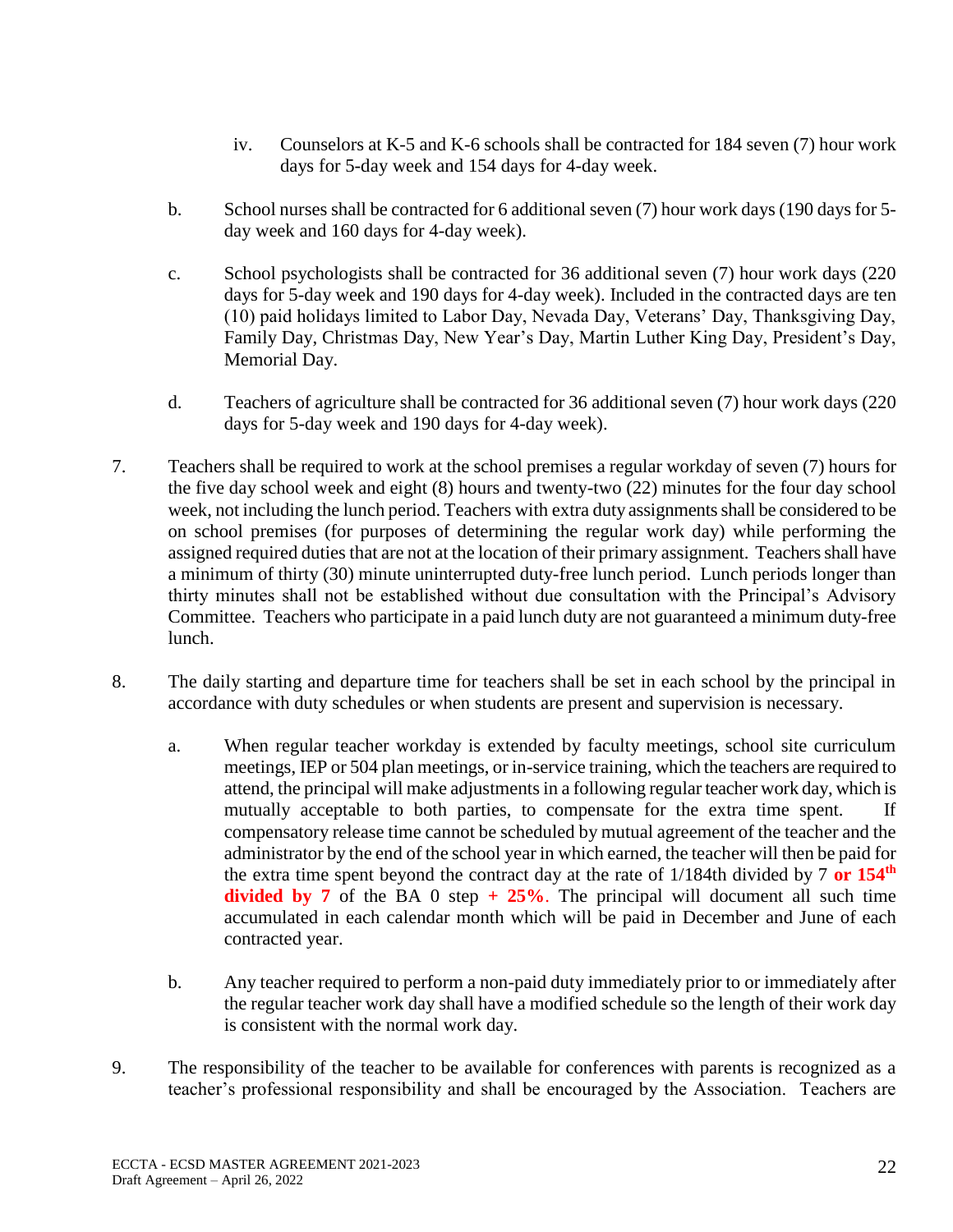expected to be available to parents and students for consultation before and/or after the first and/or the last regularly scheduled class or preparation period. Teachers shall continue the tradition of participating in other educational activities, such as, but not limited to, Open House, school programs, professional training, committee work.

10. All teachers shall have during the teacher work week time for planning preparation. Teachers in grades 7-12 and teachers in middle schools with  $6<sup>th</sup>$  grade shall be assigned one period per day for preparation so long as there is a seven (7) period day. In schools that adopt alternate scheduling the preparation time will not be less than that provided in regular schedule over a two-week period.

In grades K-6 the teacher shall have the equivalent of forty (40) continuous minutes per day for a total prep time per week of at least 200 minutes. Building administrators shall schedule preparation time in not less than (40) minute blocks during student contact time. A teacher's lunch period or recess time shall not be included as part of a teacher's preparation time period. Preparation time shall be duty free but this provision does not exclude parental conferences or meetings with the principal during this time. When a special subject area teacher is in charge of an elementary school teacher's class, the regular teacher may leave the class and use that time for preparation or planning. All elementary teachers, including specialists, shall be included under these guidelines. Work schedules shall be developed which provide for equitable student contact time among teaching staff during the established school day. In the event of inequities, affected teachers shall perform other duties as assigned by the school principal within the parameters of their essential job functions as defined in the teacher job description. If a work schedule does not adhere to the conditions set forth in this section, the principal in conjunction with the district shall cause a schedule to be constructed to reflect the preparation time requirements. If such schedule cannot be made, the teacher shall be allowed any compensatory time or remuneration as defined in Article 9, Section 12 of the Master Agreement. At no time shall an employee under this section be asked to forfeit his/her right to 200 minutes of preparation time per week without compensation.

- 11. Teachers who teach a "zero hour" shall be paid on the basis of one-seventh (1/7) of the current contracted salary. Contracts for teaching an extra period will be renewed annually by mutual consent.
- 12. Any regularly employed teacher **supervising students during their prep time** teaching an additional class over the number of classes to which he or she is assigned, in accordance with the class schedule of the school because of **due to** the unavailability of a substitute teacher, shall be compensated at the rate of (5-day week 1/7 of 1/184 and 4-day week 1/7 of 1/154) of the base salary **BA 0 + 25%** per instructional hour in addition to his or her contractual salary or may accumulate the time hour for hour to be utilized as a personal leave day. Seven (7) accumulated hours will equal one (1) personal day for 5-day week schedules and eight (8) hours and twenty-two (22) minutes for the 4-day week schedules. A maximum of two (2) personal leave days accumulated pursuant to this paragraph may be used per school year. Personal leave earned pursuant to this paragraph cannot be carried from one year to the next. Unless the parties agree otherwise in writing, changes in the rate become effective the first contract day following the ratification and approval of the contract by both parties.
- 13. Travel time of any teacher required to travel during the normal school day shall be considered as part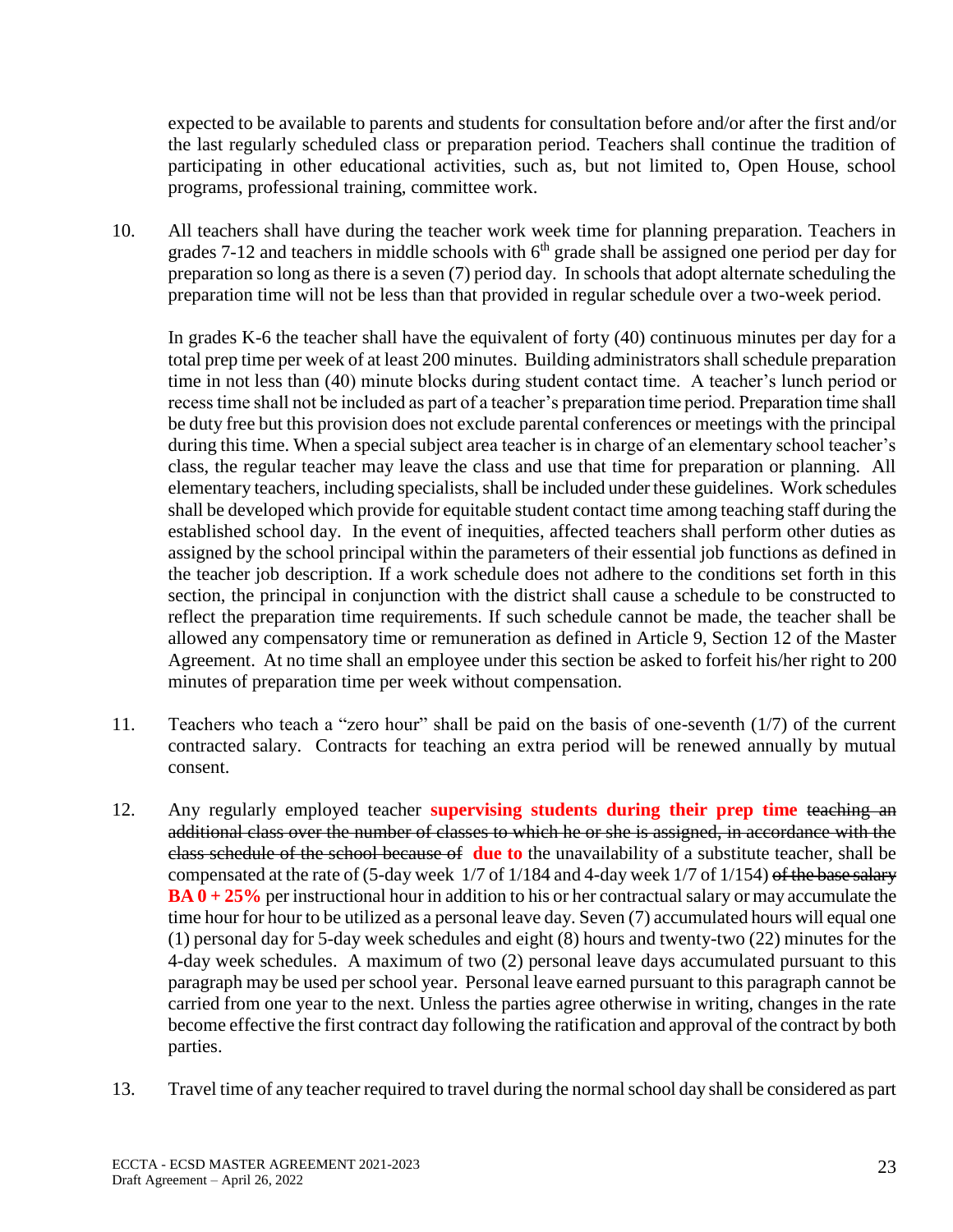of such teacher's teaching day, with the exception of travel to and from the teacher's regular work site. Mileage and/or gasoline allotments determined by the District will be granted to such teachers when using their own vehicles when a District vehicle is not available or when they have been given permission to use their vehicle instead of a District vehicle. Teachers who are required to attend mandated District meetings, in excess of the contracted work day shall be compensated for their travel and attendance time and/or reimbursed according to the District's established per diem rate.

- 14. On the last workday preceding Thanksgiving Break, Christmas Break and Spring Break, the teacher's workday established at each site shall be reduced by two hours. The last teaching day of the year shall be a regular teacher work day and students shall be dismissed two hours early.
- 15. The Board recognizes that the primary responsibility of the teacher is to teach and shall organize the school day to ensure that end to the extent possible. Building administrators shall equalize the noninstructional duties of teachers.
- 16. Teachers are prohibited from using personal electronic communication devises during their classroom instructional time, except in emergency and educational situations.
- 17. A principal's advisory committee shall be established at each building site. The committee shall meet as often as necessary, but not less than quarterly. It shall consist of the principal and at least three teachers representing various grade levels or curricular areas, who are elected by the faculty. The purpose of the PAC is to assist in solving problems at the building level and provide input to the administration regarding concerns represented by the majority of the staff. PAC is not a forum to discuss the isolated concerns of an individual staff member or small group of staff members. There will be no discussion of personnel during these meetings. This committee is advisory only. Discussion shall focus on areas that deal directly with the educational process. Any plan of action reached by the PAC will be conveyed to the entire staff.
- 18. Complete updated policies shall be made available at each school site and shall be accessible to all teachers. An updated copy of the District policies shall be provided to the Association.
- 19. The Board shall establish the starting date for school annually pursuant to District policy. Specifics regarding the school calendar year shall be established through the negotiations process. The calendar shall be published by April  $1<sup>st</sup>$  each year.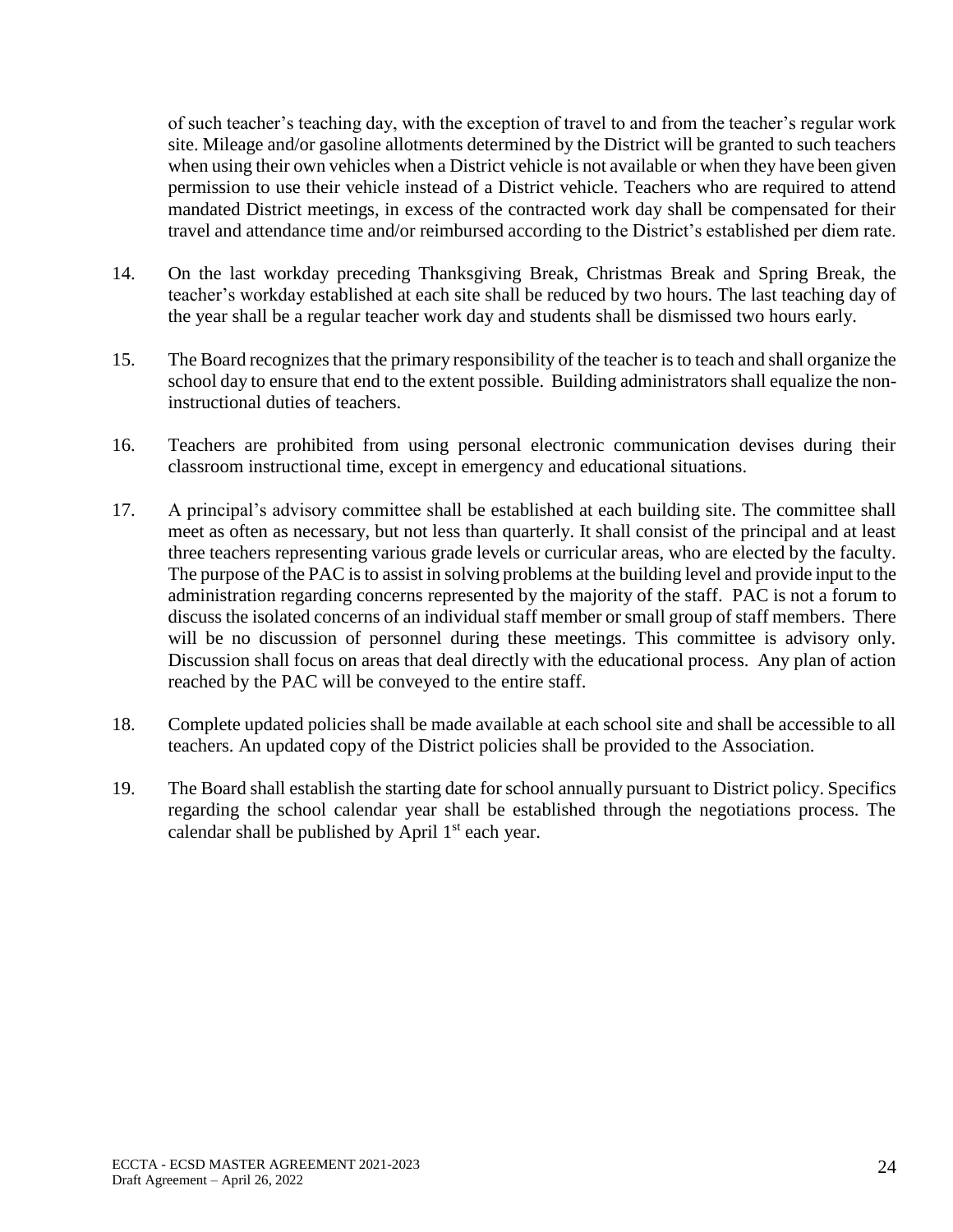## **ARTICLE 10 MATERIALS AND SUPPLIES 12/15/98**

- 1. Textbooks, supplementary materials and instructional supplies shall be provided based on class enrollment and subject to budgetary constraints. Written recommendations submitted by teachers concerning the quality and durability of supplies and equipment shall be considered when ordering or re-ordering. Principals shall inform teachers of the disposition of their requests for supplies.
- 2. The Board recognizes that members of the teaching profession are qualified to assist in the improvement of educational standards, including curriculum development and shall include faculty in curriculum development and textbook adoption.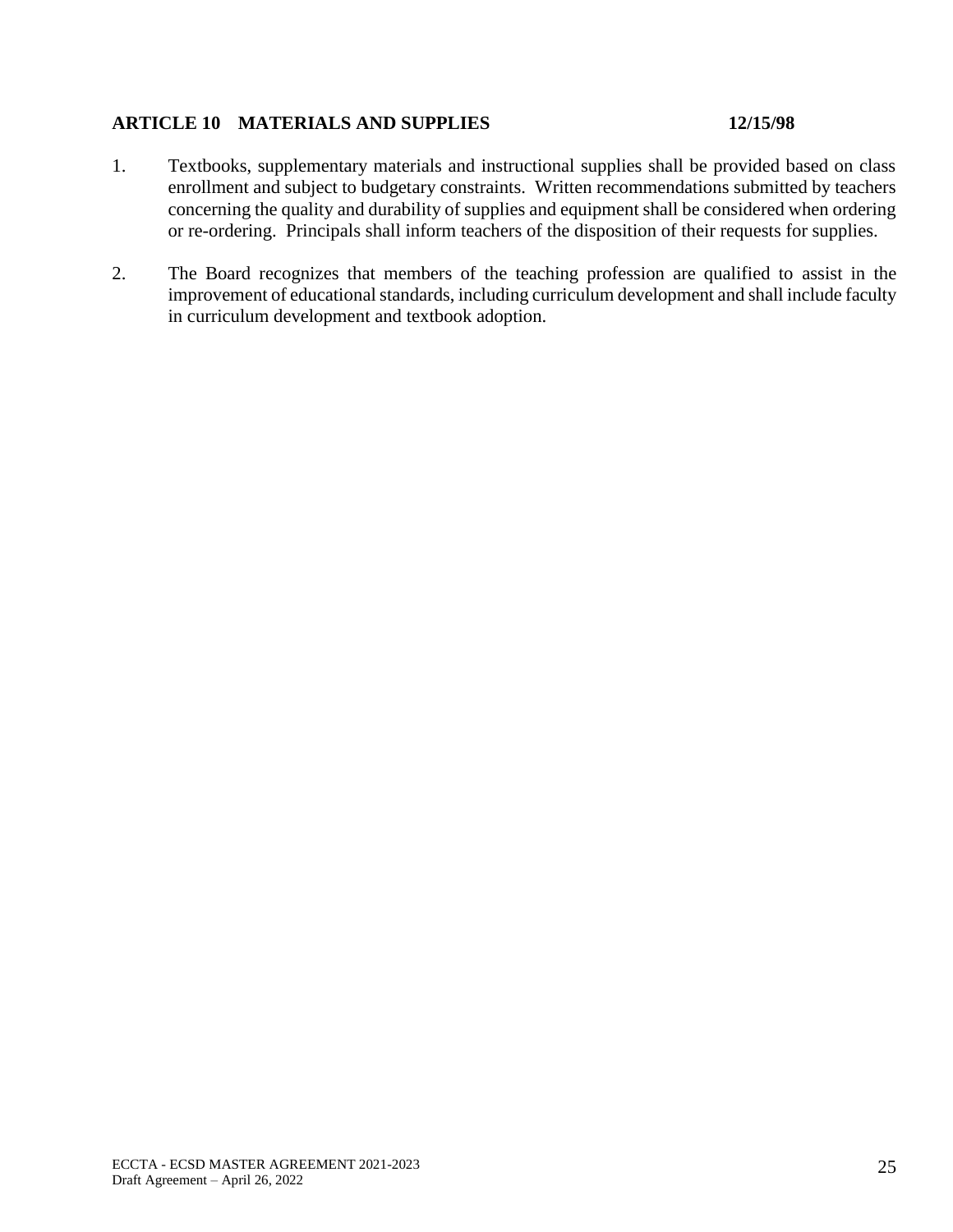## **ARTICLE 11 LEAVES 8/16/19**

Any absence without authorization shall be grounds for disciplinary action. Any unauthorized absence for three (3) consecutive school days shall constitute an abandonment of position and may be treated by the Board of Trustees as a resignation. Leave under this section may be taken in fifteen (15) minute increments up to a contracted day.

### Sick Leave 2/17/2022

- 1. Sick leave shall be granted in the amount of 120 hours per year and shall be advanced at the beginning of each contract year. Sick leave balances will appear on each teacher's monthly warrant.
- 2. Teachers shall have unearned sick leave deducted at the following rate:
	- a. Contracted daily rate times the number of days not earned.
- 3. Sick leave shall be granted for the following reasons:
	- a. Personal illness or disability due to an accident.
	- b. Illness, accident, or death in the immediate family. Immediate family shall mean: spouse/domestic partner\*, children (foster, step, temporary guardianship), parents, sister, brother, brother-in-law, sister-in-law, mother-in-law, father-in-law, grandparents and grandchildren.
	- c. Leave with pay for an operation or regularly scheduled medical or dentist appointment.
	- d. A teacher who is unable to work because of illness or disability and who has exhausted all sick leave available shall be provided with additional leave in alignment with the provisions of the Family Medical Leave Act (FMLA).
	- e. The District reserves the right to request certification by a physician or dentist that the interventions should not be postponed, if a question arises.
	- f. Should a teacher be absent from his/her assignment for four (4) or more consecutive days or should there be a pattern of chronic or repeated absences, or the district has cause to suspect an abuse of a leave, the District reserves the right to require the employee to provide verification of illness/debilitating condition from a physician in order to establish that the absence meets the criteria stipulated in Article 11.3.a – Article 11.3.c.
	- g. The Superintendent reserves the right to require the teacher to submit to an independent medical evaluation by a physician of the District's choice at District expense for any use of sick leave that extends beyond ten  $(10)$  consecutive work days.

\*Registered domestic partnership with the Secretary of State.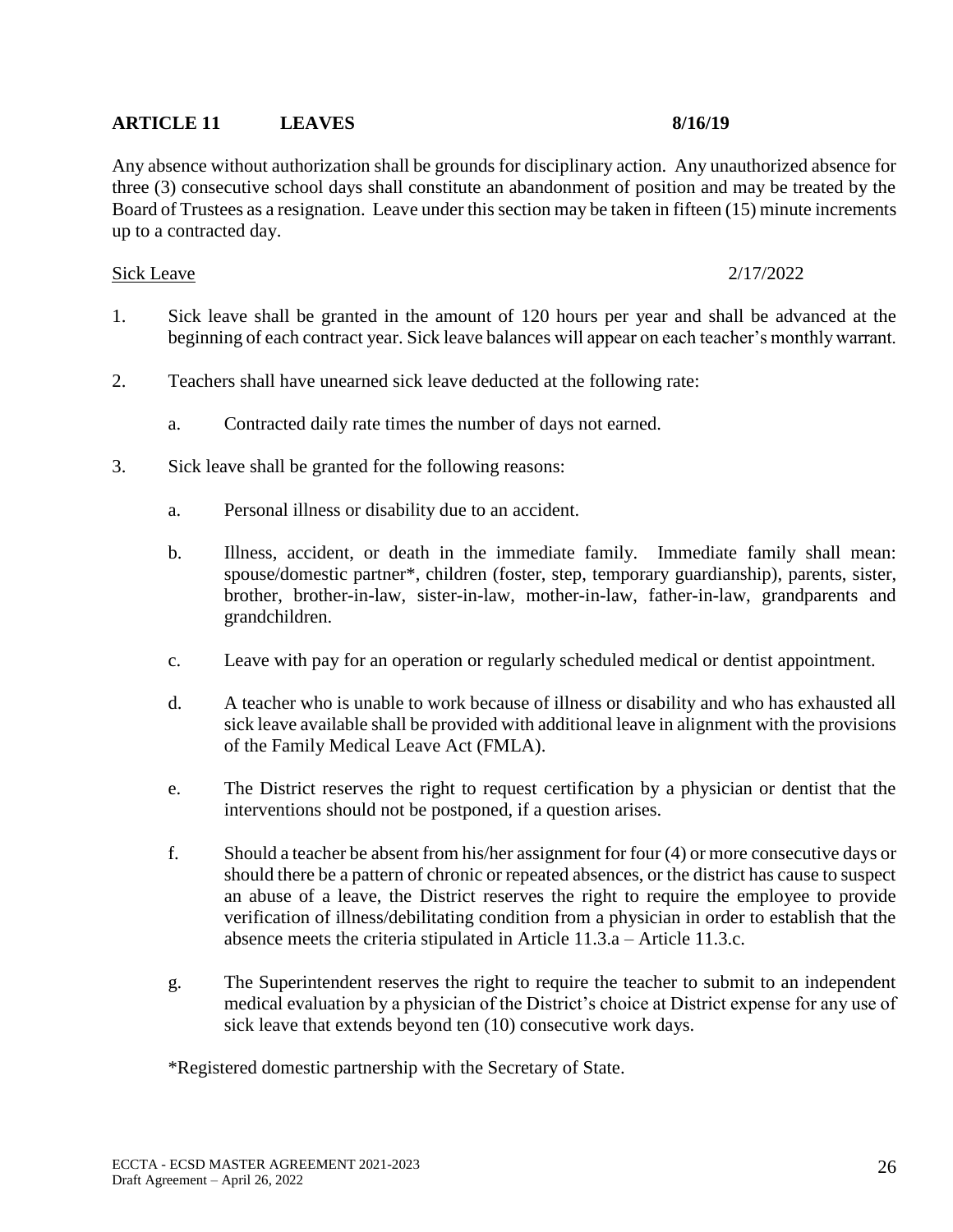- 4. Non-emergency use of sick leave for doctor or dental appointments shall not be taken:
	- a. during teacher workdays prior to the first day of school, or the first week or the last week of the school year or during final examination time, or
	- b. immediately before or after a holiday or vacation period without at least five (5) working days prior written notification, except in emergency situations, and without the prior approval of both the principal and the Superintendent.
- 5. Payment for unused sick leave is to be made under the following conditions:
	- a. Upon retirement under the Public Employees Retirement System of the State of Nevada of a teacher from covered employment, the teacher is entitled to payment at the rate of fifty (50) percent of the substitutes' daily rate of pay. A teacher who has fifteen (15) years to nineteen (19) years of service with the Elko County School District is entitled to a payment of not more than \$6,500\*; a teacher who has twenty (20) to twenty-four (24) years of service is entitled to a payment of not more than \$7,750\*\*; and a teacher who has twenty-five (25) or more years of service is entitled to a payment of not more than \$9,000\*\*\*. **Upon retirement under the Public Employees Retirement System of the State of Nevada of a teacher from covered employment, the teacher having 15 or more years of service in Elko County School District is entitled to payment at seventy-five (75) percent of the substitute rate of their remaining sick leave days up to 184 days.**
	- b. Upon the death of an employee who is employed at the time of death, who has fifteen (15) to nineteen (19) years of service with the Elko County School District, the beneficiaries of the employee are entitled to a payment **at 50% of their daily rate of their remaining sick leave days up to 184 days.** of not more than \$6,500\*; an employee who has twenty (20) to twenty-four (24) years of service, the beneficiaries of the employee are entitled to a payment of not more than \$7,750\*\*; an employee who has twenty-five (25) or more years of service, the beneficiaries of the employee are entitled to a payment of not more than \$9,000\*\*\*.
	- c. \*\$8,500 with 75% or more of maximum possible sick leave accrual balance \*\*\$11,000 with 75% or more of maximum possible sick leave accrual balance \*\*\*\$13,500 with 75% or more of maximum possible sick leave accrual balance

Section (e.) above, only applies to instructional staff where a substitute must be secured in the employee's absence (i.e. teachers, librarians, and certified nurses).

## Sick Leave Bank

- 1. Members of the Association may join the District Sick Leave Bank in accordance with the rules of the bank. (See Appendix D)
- 2. Any review or changes in the sick leave bank rules shall be considered by the negotiations team with final approval by the Board.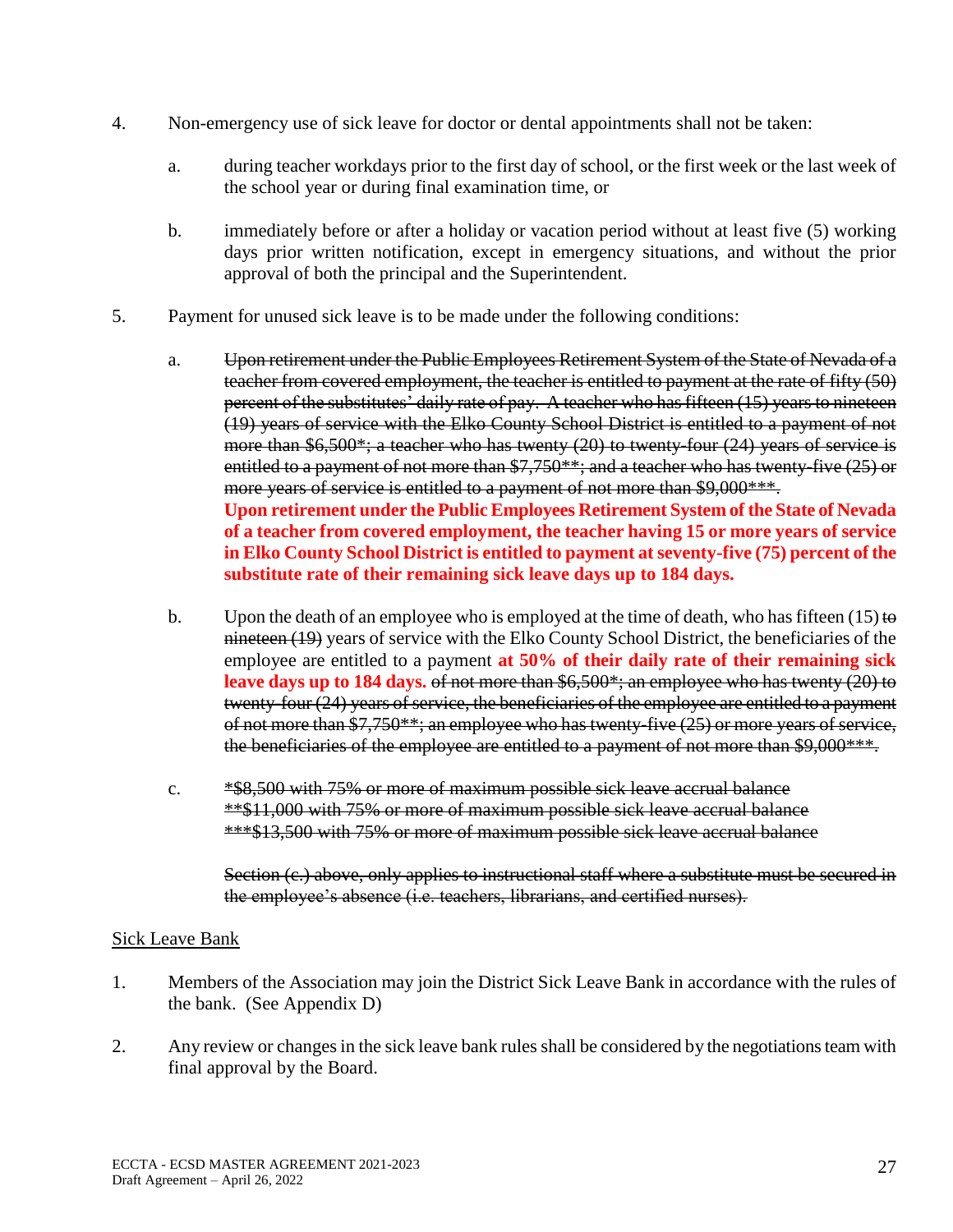## Donation of Sick Leave 7/12/17

- 1. Employees may make one or more voluntary irrevocable donations of the employee's vested sick leave in increments of twenty (20) days or more to another school employee under the following conditions:
	- a. Sick leave may be donated to another employee who is categorized as  $1<sup>st</sup>$  or  $2<sup>nd</sup>$  degree on the Nevada Consanguinity/Affinity Chart (parent, child, spouse/domestic partner\*, grandparent, brother/sister, grandchild, parent-in-law, or daughter/son in law);
	- b. Sick leave may not be donated to other employees outside of the  $1<sup>st</sup>$  and  $2<sup>nd</sup>$  degrees on the Nevada Consanguinity/Affinity Chart;
	- c. Sick leave may not be donated to another employee until the employee has exhausted all related leave;
	- d. Requests for exceptions to these requirements due to special circumstances may be reviewed by the Elko County School District Sick Leave Bank Committee on a case-bycase basis if warranted. Decisions made by this committee are final and not subject to appeal.
	- e. Donated sick leave shall not be used to qualify for membership in the District's sick leave bank.

\*Registered domestic partnership with the Secretary of State.

## Personal Annual Leave

- 1. A teacher may be granted two (2) days of annual leave per year for personal reasons with pay. The building principal shall approve requests for the above leave, when the request is made five (5) days prior to the desired leave. For requests made less than five (5) days but more than two (2) days prior to the desired leave, the principal may grant the leave contingent upon securing substitute teachers. Personal leave requests with less than two (2) days notice will be determined by the Superintendent.
- 2. A teacher can earn up to two (2) additional days of personal leave pursuant to Article 9, paragraph 12. Use of these personal days must follow the same procedure as outlined in Personal Leave, paragraph
- 3. Personal leave shall not be taken:
	- a. during teacher workdays prior to the first week of school, the first or the last week of the school year or during the final examination time or,
	- b. immediately before or after a holiday or vacation period without at least five (5) working days prior written notification, except in emergency situations, and without the prior approval of both the principal and the Superintendent.
	- c. during the last week of the school year personal leave may be approved for attendance at graduation or preparation for graduation ceremonies.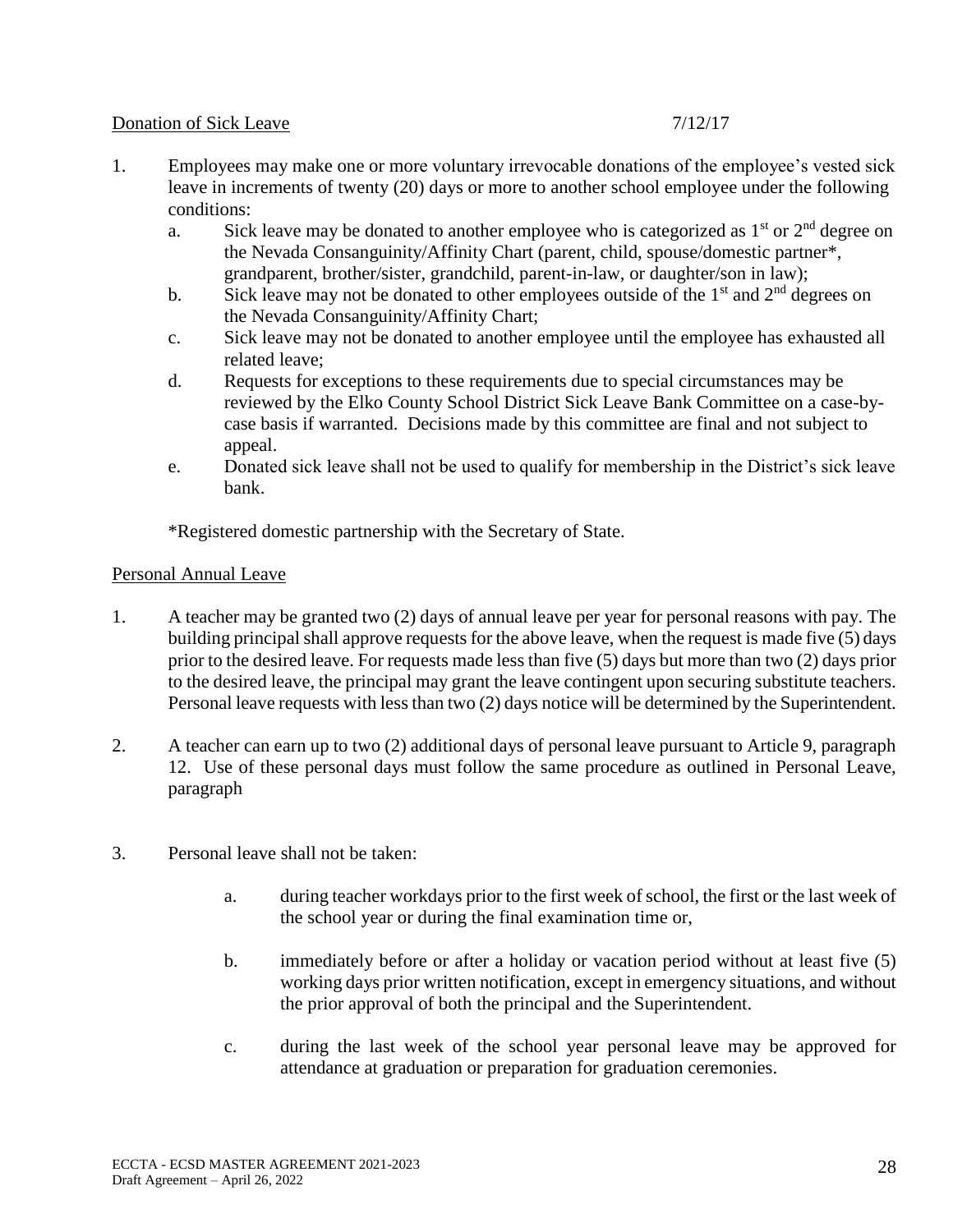- d. during the last week of the school year personal leave may be approved for attendance of college classes approved pursuant to Article 14, Section 1, which are held during the school day prior to the end of contract time.
- 4. Personal leave will not be approved retroactively.

# Personal Business Leave: 8/6/19

- 1. Each teacher shall be entitled each year of his employment three (3) days leave to be deducted from sick leave for the purpose of taking care of the following:
	- a. Personal business involving such entities as courts, lawyers, banks, credit unions, and local governments, etc., whose hours limit accessibility.
	- b. Death of other than the immediately family.
	- c. Wedding involving a member of an employee's immediate family.
- 2. Personal business leave shall not be taken immediately before or after a holiday or vacation period without the prior approval of both the Principal and the Superintendent.
- 3. Personal business leave granted by the Superintendent or designee in excess of three (3) days per year shall be deducted at the same rate as specified for sick leave. Denial of personal business leave pursuant to this paragraph shall not be subject to the negotiated grievance procedure.

# Leave For Unforeseen Circumstances:

1. With notification to the Principal and with the approval of the Superintendent, leave may be granted when unforeseen circumstances prevent a teacher from exercising his/her duties. Salary deduction shall be limited to substitute's pay. Unforeseen circumstances shall mean such occurrences as cannot be reasonable foreseen under normal circumstances.

# Professional Leave:

- 1. A teacher may be granted not more than one (1) year professional leave without salary and benefits upon written application to the Board of Trustees, contingent upon securing a suitable replacement.
- 2. Whenever a teacher is granted a leave of absence for the period of a school year for the purpose of professional improvements, the following shall apply:
	- a. The professional improvement is college-level classes that will make a substantial contribution to the improvement of the employee in a field of the profession in which he is engaged, or a field in which the District shall place the employee.
	- b. At least thirty (30) undergraduate college semester credits or twenty-four (24) graduate semester credits are earned with no grade lower than the average grade of the institution in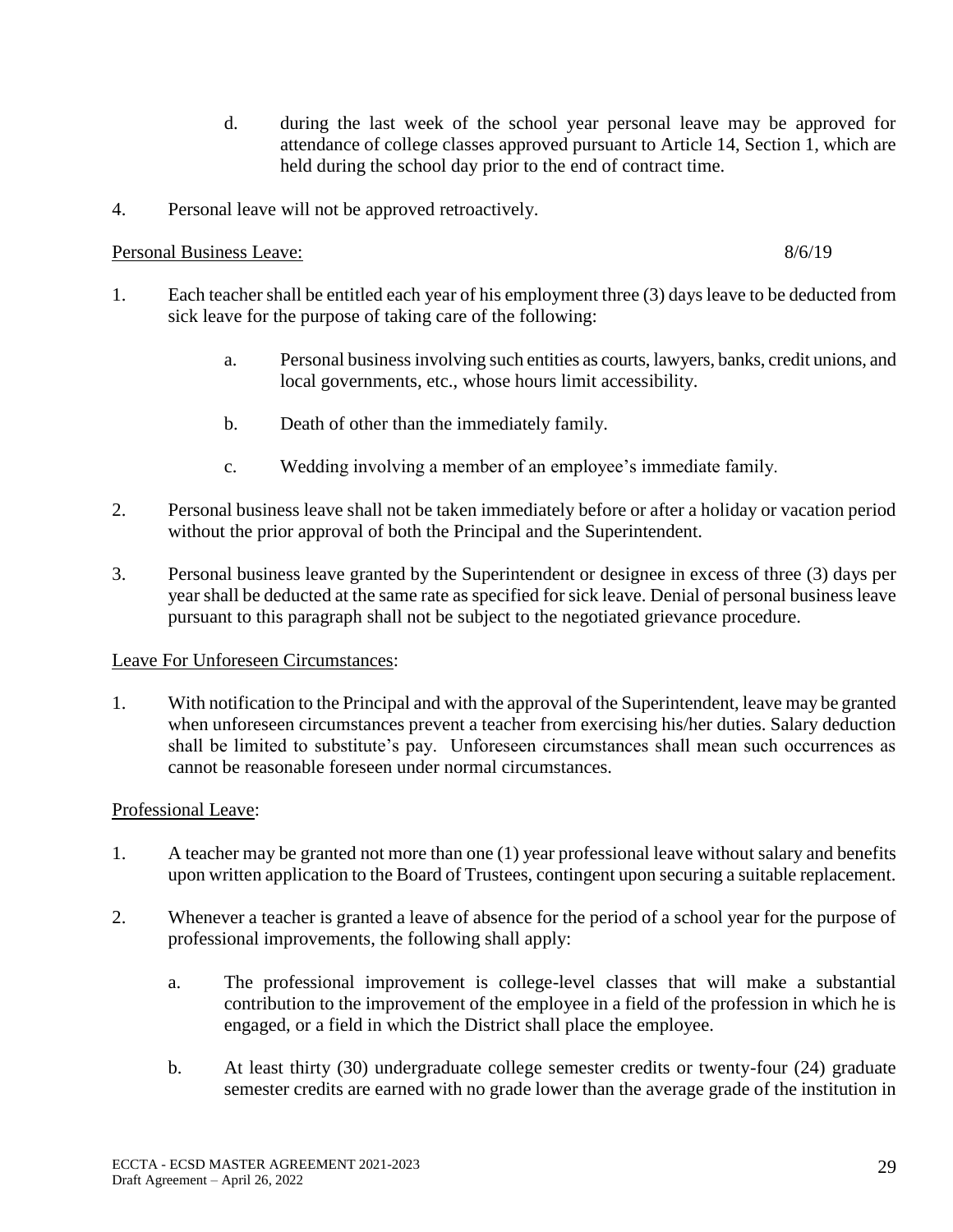which the credits are earned. Correspondence or in-service training course credits shall be considered.

- c. The credits are earned in a college or university recognized by the State of Nevada for licensing purposes.
- d. The teacher has worked for the District not less than four (4) full years immediately preceding the year for which the leave of absence is granted.
- e. A teacher returning from professional leave shall be reinstated to a comparable position located in the same geographic area, or shall be given consideration for any other vacancy they may be qualified for, should one occur upon completion of their professional leave. All conditions of the transfer policy will be met.
- f. The teacher, on return to the District, shall be allowed an increment on the salary schedule just as though she/he had been regularly employed during the year for which the leave was granted.
- g. Leaves shall be granted by the Board of Trustees in such a manner as shall best serve the interest of the District.
- h. No credit for sick leave shall be accrued during this leave. The teacher shall be credited with any previous accumulated sick leave upon his/her return.
- i. Teachers must agree to return to the Elko County School District for a minimum of one (1) year following professional leave.
- j. At the request of the teacher, the portion of the group medical insurance premium normally paid by the District for the teacher shall be continued during the professional leave.
- k. A teacher who wishes the medical insurance premium paid while on professional leave shall furnish a surety bond indemnifying the District against loss in the event the teacher fails to render the minimum service required after return from leave.

## Sabbatical Leave: 6/20/19

- 1. A professional growth leave of absence for a full year may be granted to teachers having completed at least seven (7) years of continuous and satisfactory full-time service in the Elko County School District subject to the following conditions:
	- a. Written application must be submitted for consideration to the Superintendent by December 1 for the following year. An advisory committee shall be assembled to make recommendations to the Board. The Board will select a member to participate and the Superintendent will appoint one (1) teacher and one (1) administrator to serve on the committee.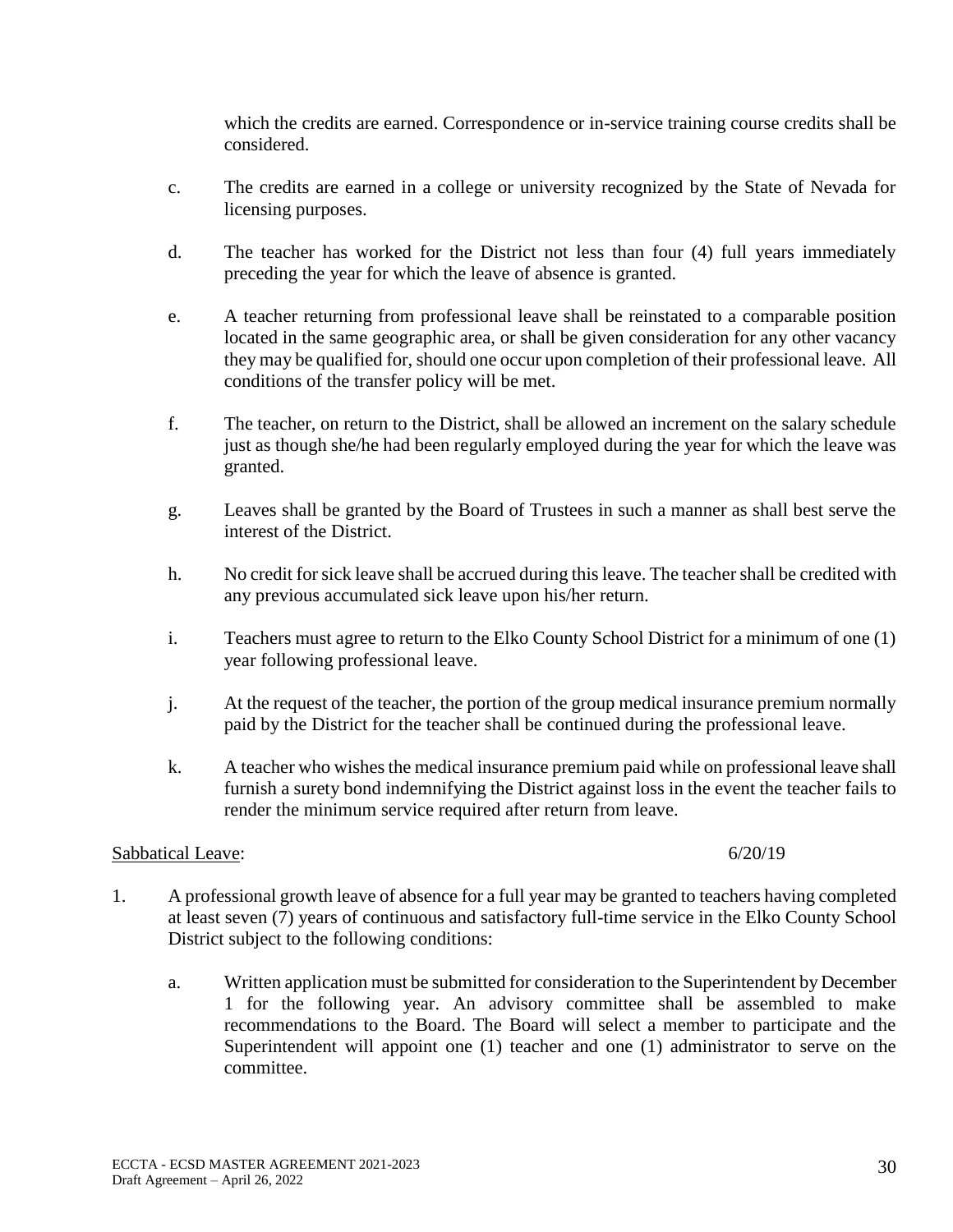- b. Sabbatical leave shall be for two (2) semesters within the same fiscal year.
- c. The teacher has not taken sabbatical leave during the preceding seven (7) years.
- 2. Granting of the leave is dependent upon the ability of the District to secure a suitable replacement. Successful applicants shall be notified by March 1, that dependent upon securing a replacement, they have been granted sabbatical leave.
- 3 Professional Improvement Activities:
	- a. Applicants shall submit a program of academic study for sabbatical leave and shall undertake a full program of at least twelve (12) hours of graduate study per semester. The program shall be designed to increase the teacher's knowledge in the area of his/her current teaching assignment.
	- b. Applicants who desire to travel must submit a complete statement of the proposed itinerary. Acceptable travel is defined as travel in foreign countries or travel that will enrich the teacher's experience and understanding of other peoples and other cultures. Such travel shall be for at least twelve (12) hours of graduate study per semester from an accredited university or the Nevada Department of Education re-certification division; or be a part of the total hours earned under the requirements paragraph (a). All requirements of paragraph (a) will need to be completed.
	- c. The purpose of sabbatical leave shall be flexible enough to provide for the needs of the individual and schools. Unusual cases should be given special consideration by the Superintendent and Board of Trustees.
- 4. Each year, the Board of Trustees may approve a maximum of four (4) teachers for sabbatical leave.
- 5. That portion of the group medical insurance premium normally paid by the District shall be continued during the sabbatical leave.
- 6. Teachers requesting and being granted a sabbatical leave shall be reinstated to a comparable position located in the same geographic area, or shall be given consideration for any other vacancy they may be qualified for, should one occur upon completion of their sabbatical leave. All conditions of the transfer policy will be met. Eligibility for salary increments shall remain in effect and the contractual status of the teacher on leave shall not be affected.
- 7. A teacher on sabbatical leave shall receive as compensation one-half of basic pay exclusive of extras or compensation for extracurricular activities. A teacher who accepts a sabbatical leave must sign a statement of intention to return to Elko County School District for a period of at least three (3) years and shall furnish a surety bond in the amount of one-half basic salary for the sabbatical year indemnifying the District against loss in the event the teacher fails to render the minimum service required after return from leave.
- 8. Failure of a teacher to devote the entire period of the leave to the purposes for which the leave was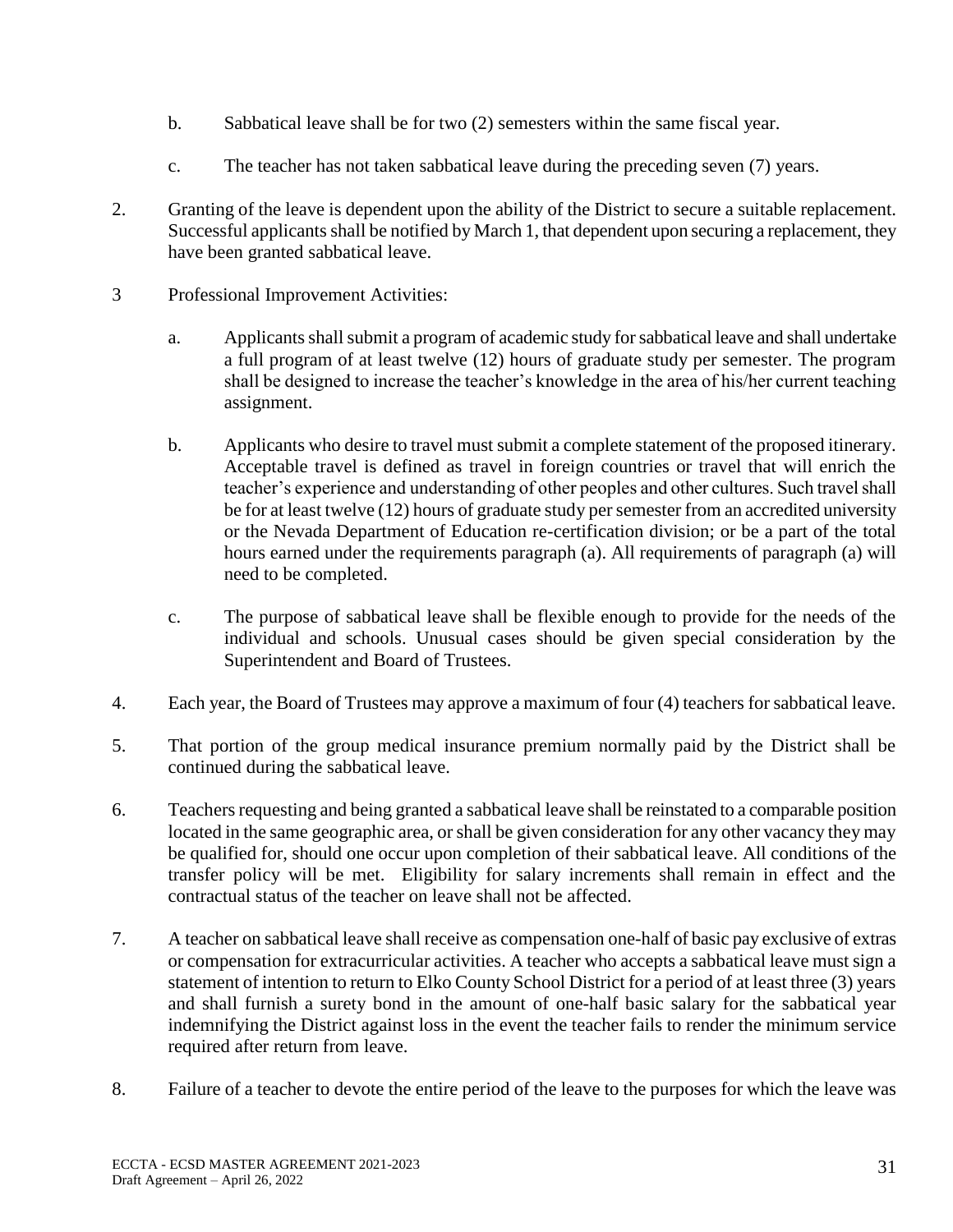granted shall constitute a cause for removal from the teaching service, unless justified by illness, incapacity, or Board approval.

- 9. Teachers on sabbatical leave shall not engage in full-time remunerative work other than fellowship, scholarship and other grants they may receive from other sources regarding their leave, without the prior approval of the Superintendent.
- 10. Teachers returning from sabbatical leave shall submit a written report to the Superintendent by the second Monday in September, summarizing and evaluating the benefits derived from the sabbatical. The teacher will make a formal presentation at a regularly scheduled board meeting thereafter.

# Summer Leave:

- 1. Teachers ordinarily required to work during the summer months shall be allowed time for one (1) full summer course every three (3) years until such personnel acquires a master's degree.
- 2. Other teachers ordinarily required to work during the summer months shall be allowed time for one (1) six-week (6) summer course during any year upon application and approval.

# Maternity/Paternity/Adoption Leave: 2/27/19

1. Maternity/Paternity/Adoption leave shall be facilitated exclusively in compliance with the federal Family Medical Leave Act, 29 USC Chapter 28, Sec. 2601 *et.sec.* (FMLA), as it applies during the term of this agreement to public school districts. [The FMLA is incorporated into this agreement by this reference and all claims under the FMLA must be resolved exclusively by the grievance process under this agreement].

# Conferences and Visitations:

1. Upon having received ten (10) working days prior written notification, except in emergency situations, the Superintendent may authorize professional leave for attendance of personnel at state, regional and national meetings without pay deduction. The number of absences allowable is a judgment value on the part of the Superintendent and is subject to budget limitations for employing substitutes and reimbursement for travel, meals and lodging.

# Community Service Leave:

1. Leave of absence, not to exceed three (3) days in any school year, may be granted upon written application in advance for participation in civic or community activities. Participant must be an officer or an official delegate representing the organization to be eligible for such leave. Upon approval of such request by the Superintendent, salary deduction shall be limited to the substitute's pay for each day of absence.

# Military Leave:

1. Military leave will be granted as provided by applicable Nevada Revised Statute 281.145.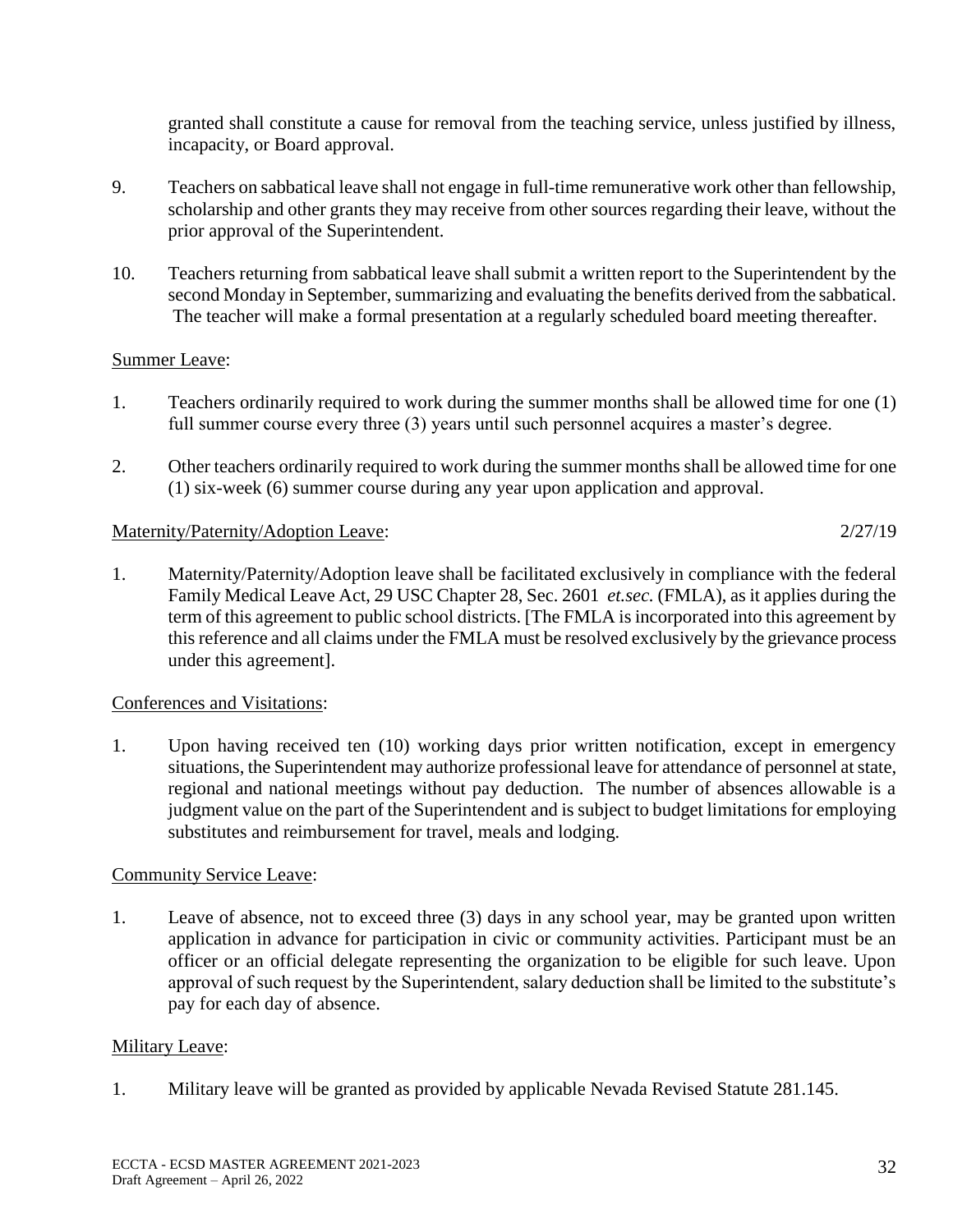## Court Leave:

1. A teacher who serves as a member of a jury or is subpoenaed to appear in court shall not have a loss in pay due to such service.

## Leave of Absence:

- 1. Leave of absence without pay for a school year or part of a school year may be granted by the Board to teachers who have completed at least three (3) continuous years of service to the District, upon written request. If granted, such leave will not exceed one (1) year. Leave without pay may be granted for the following reasons or such other reasons that the Board feels are appropriate:
	- d. Exchange with a teacher from another school system.
	- e. Child rearing.
	- f. Service as an elected public official.
	- g. Other.
- 2. Under extraordinary circumstances, the Board may decide to extend leave without pay beyond one (1) year should the teacher make such a written request.
- 3. All teachers who are on leave of absence without pay must notify the District personnel office in writing of their intent to return to teaching in the District. This written notification must be received by the District on or before March 15.
- 4. In the event that the original request for leave has not been complied with, the teacher must submit in writing the reasons for non-compliance with the original leave request.
- 5. Teachers granted a leave of absence shall return to duty at the same status on the salary schedule unless the teacher has qualified for advancement as shown at the date the leave was granted. The teacher shall be returned to the District in a position comparable to the one formerly held before the leave of absence.
- 6. Teachers must agree to return to the Elko County School District for a minimum of one (1) year following the leave.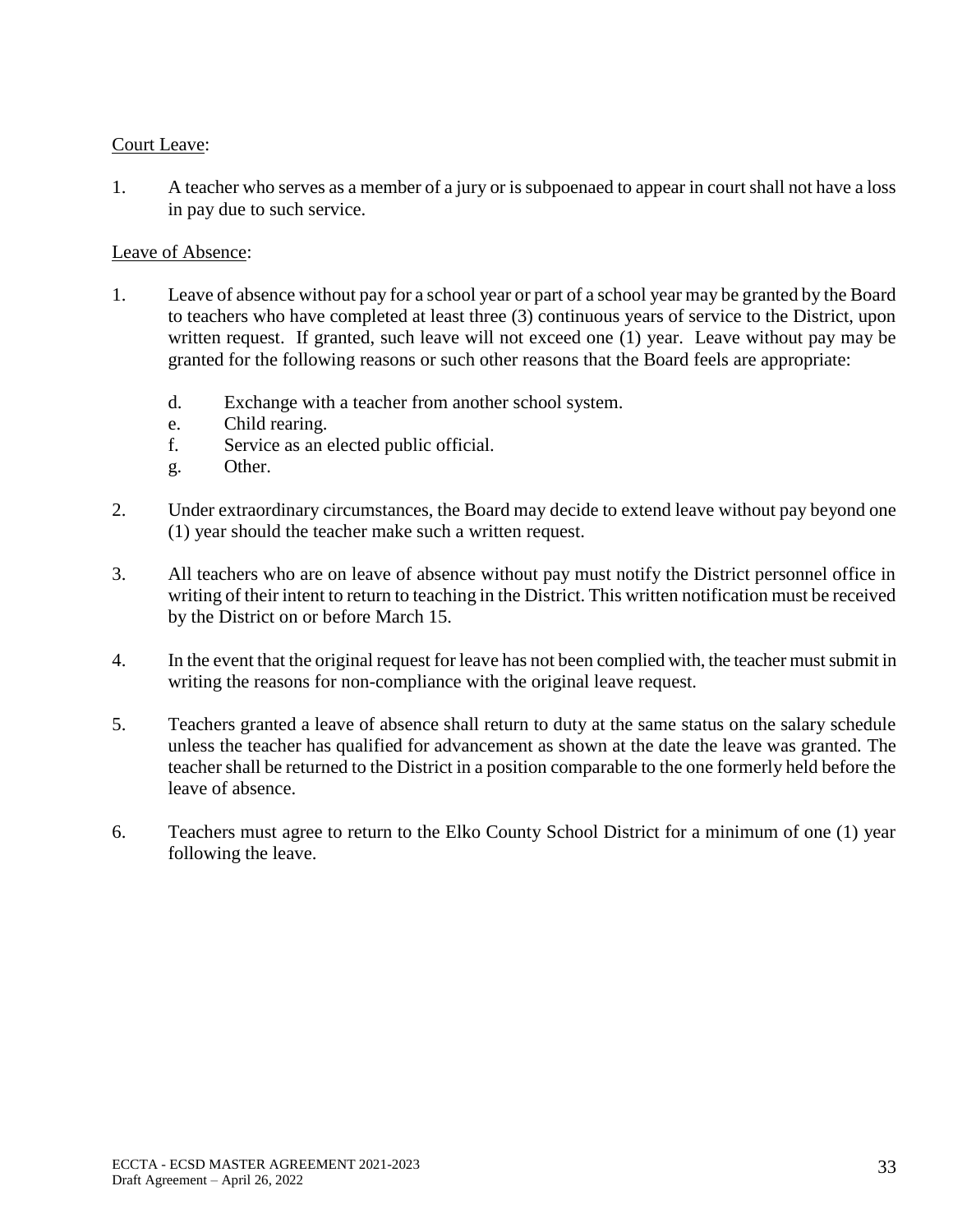### **ARTICLE 12 TRANSFER 10/26/21**

### 1. Vacancies

- a. Decisions concerning the filling of vacancies in the District shall be based on the needs of the students, the school, and the best interests of the District. Placement of personnel within the District remains the sole right and discretion of the District within the parameters of this article.
- b. All teachers intending to terminate their employment through resignation or retirement for the upcoming school year are encouraged to notify the Superintendent in writing of their intent by April 1<sup>st</sup> of the current school year. This provision does not affect the notification date established in Article 14, Section 11.
- c. The Superintendent shall post in the designated faculty posting area of each school, a **A list of positions known to be vacant will be posted via a link on the District website.** for the upcoming **Updates to this list throughout the** school year **will be made** as the vacancy**ies** occurs, and not later than May 1<sup>st</sup> of each year.
- d. Updates to this listing will occur as additional vacancies are identified until the end of the school year. **Within two weeks after the start of the first day of each school year, the District shall notify teachers, via email, with instructions for how to sign up for the job alerts through the link on the District website.**
- e. After the end of the school year, updated notices for vacancies will be made to the Association president or designee by mail and posted at the District office.
- 2. Voluntary Transfer
	- a. Teachers interested in an intra-district transfer shall make their request no later than December 1<sup>st</sup>. Such requests shall be made on the proper district forms and/or District website and shall include the school site(s) and position(s)/grade level(s) for which the request is made.
	- b. Teachers requesting a transfer by the December 1<sup>st</sup> deadline shall be interviewed by the principal(s) of the school(s) to which the transfer is requested. Upon completion of the interview process, all teachers requesting transfers to existing vacancies shall be notified of the disposition of their request within ten (10) working days of the interview.
	- c. Requests for transfers made after the December 1<sup>st</sup> deadline shall be forwarded to the relevant administrators and these requests shall be considered in the administrator's decision for placement. If a teacher is not granted a transfer to an existing position, that teacher may request a conference with the relevant administrator regarding the basis for his/her decision.
	- b. Re-interviews will not be conducted unless initiated by the administrator. Decisions regarding newly occurring vacancies will be based on existing interviews.
	- c. Nothing in this article affects the right of the District to advertise potential vacancies and to recruit/interview candidates from outside the District. Nothing in this article shall preclude a teacher from the requesting a transfer at any time and to be considered for placement in that position.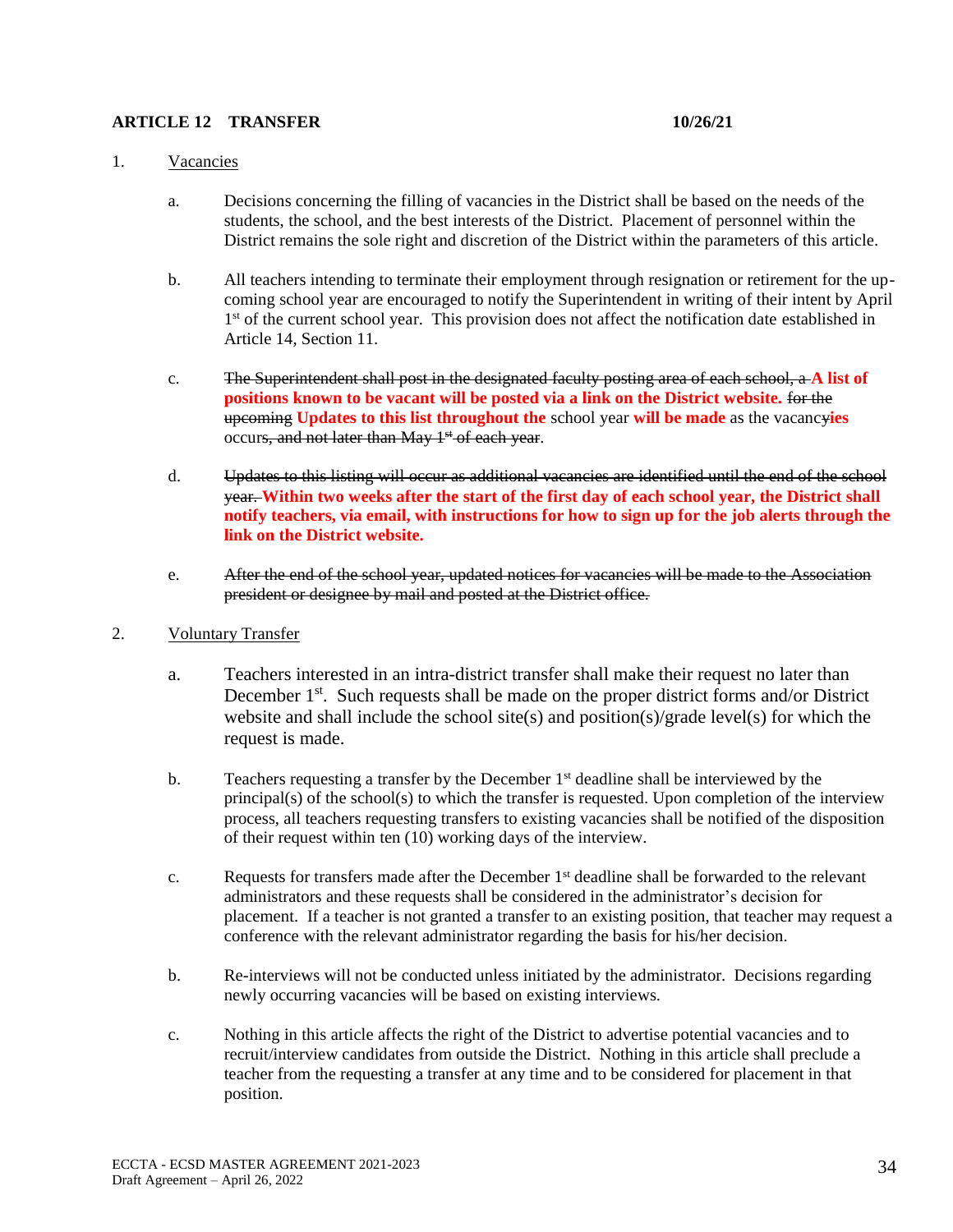d. Teachers may be considered for transfer after July 30<sup>th</sup>, however, circumstances such as disruption to an existing program or difficulty in filling the position left by the transfer shall be considered in the disposition of such requests.

- 3. Involuntary Transfer
	- A**.** Involuntary transfers may be necessary due to any of the following conditions:
		- a. Declining enrollment;
		- b. Fiscal, economic, or budgetary decrease;
		- c. Changes in the number of teaching positions;
		- d. Curtailment of programs, courses, or services;
		- e. Opening of new schools;
		- f. Closing of schools;
	- B. Procedure
		- a. The District will solicit and consider voluntary transfers prior to involuntary transfers.
		- b. Notice of known, proposed transfers shall be given to the teacher as soon as possible, but not later than the last day of school.
		- c. The transfer shall be affected after a meeting between the teacher involved and the Superintendent. At this time, the teacher shall be notified of the reasons for the transfer. Transfers under this provision shall not result in a loss of regular salary compensation or seniority.
		- d. In the event involuntary transfers occur during the school year, teachers shall be given as much prior notice as possible, the District shall provide assistance in the relocation, and a substitute teacher hired if necessary.
		- e. Involuntary transfers from one school to another school shall be made on the basis of seniority and licensure. The teacher(s) with the least District-wide seniority at the school where a site staff reduction must occur will be transferred first. At the secondary level, reduction within a subject area will be based on District-wide seniority.
		- f. Teachers involuntarily transferred for the up-coming school year shall have the first right to return to the school from which they were transferred if a vacancy occurs prior to October  $1<sup>st</sup>$  of the next school year.
		- g. Full-time teachers involuntarily transferred to a position less than full-time will be afforded the opportunity to transfer to a full-time position should one become available.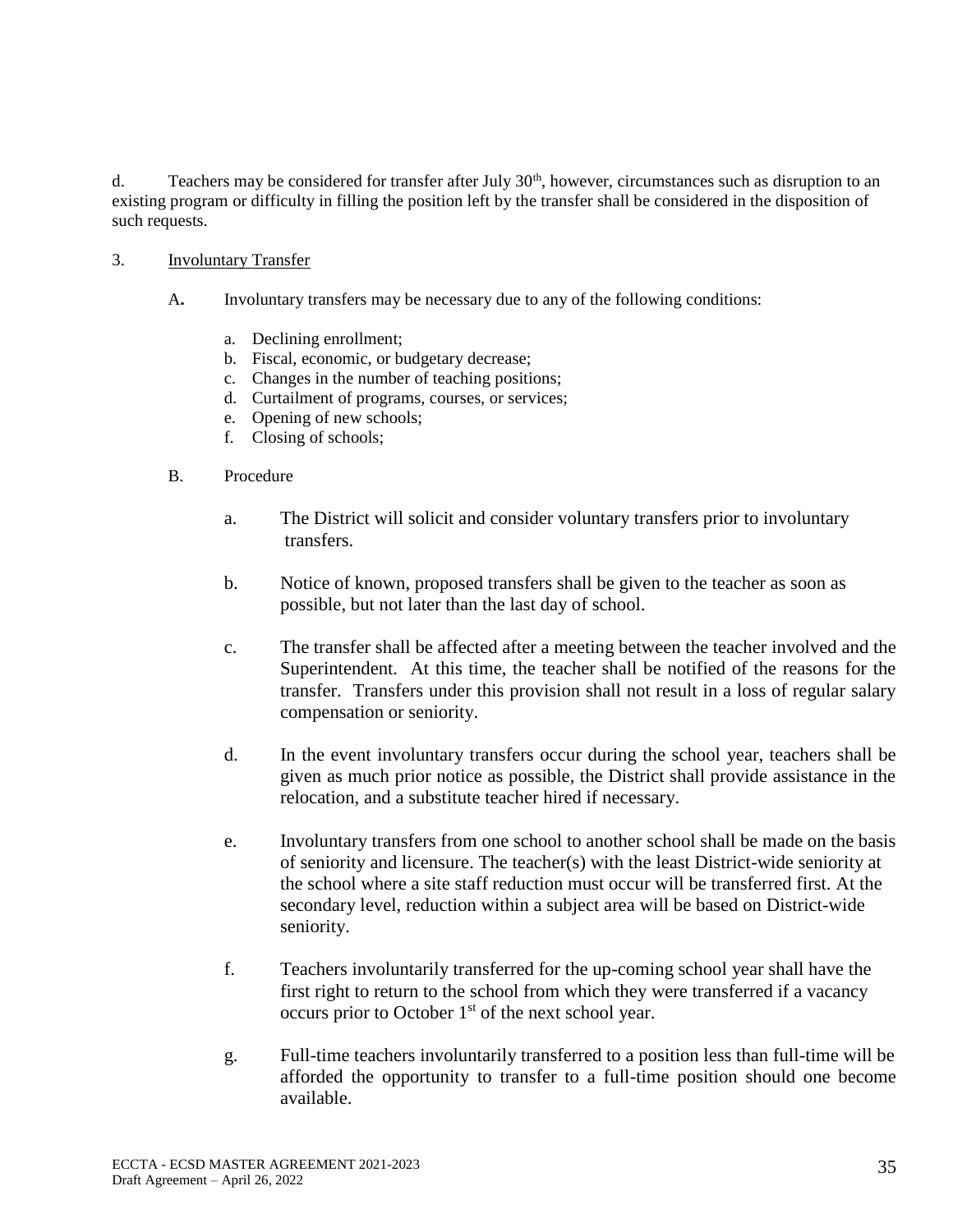- h. Teachers involuntarily transferred from their current school will be assigned to an available opening within their attendance area as defined in Article 12, section 4.
- i. When an opening within the attendance area as defined in Article 12, section 4, does not exist for a teacher involuntarily transferred from their current school, the teacher with the lowest District-wide seniority within the same attendance area will be displaced from their position to make room for the more senior teacher.
- j. The displaced teacher will then be offered a position within another attendance area as defined in Article 12, section 4. Should a position not be available in another attendance area, a reduction in force will be implemented for the teacher with the least District seniority in order to make space for the more senior teacher (See Article 13, Reduction In Force for details).

### 4. Teacher Attendance Areas

# AREA #1

Adobe Middle School Carlin Combined School Elko Grammar School #2 Elko Senior High School Flag View Intermediate School Liberty Peak Elementary School Mountain View Elementary School Northside Elementary School Southside Elementary School Sage Elementary School Spring Creek Elementary School Spring Creek High School Spring Creek Middle School

# AREA #2

Wells Combined Schools West Wendover Elementary School W. Wendover Jr/Sr High School Jackpot Combined Schools Owyhee Combined Schools All Rural Schools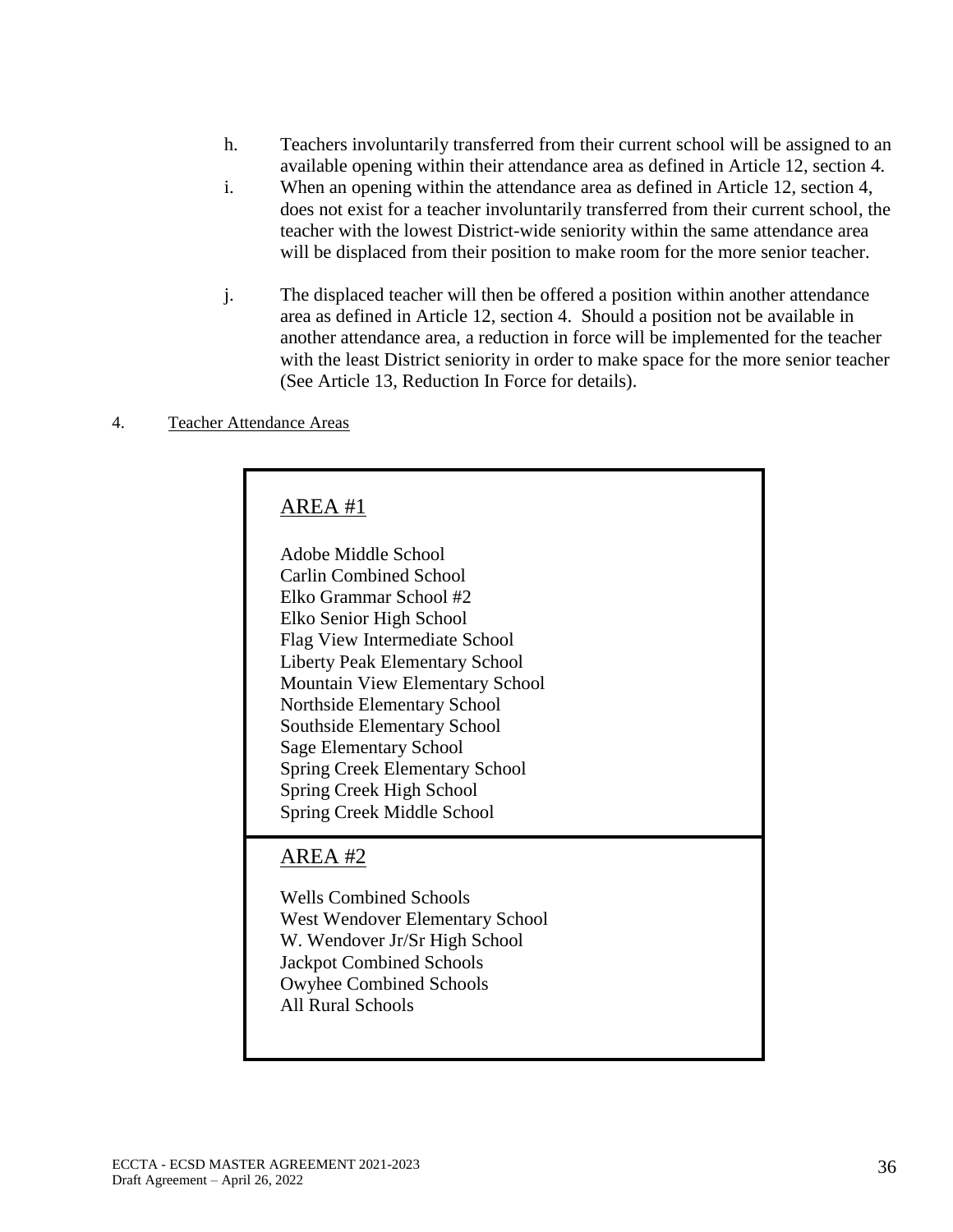## **ARTICLE 13 REDUCTION IN FORCE 6/20/19**

The District retains the right, without negotiations, to determine when a reduction in force is necessary, the number of individuals whose employment must be reduced, and which areas of instruction and/or school district operations within which such a reduction in the force shall occur because of lack of work, lack of funds, decrease in enrollment, or reorganization. The District shall provide the reasons for such decrease in enrollment or reorganization, as set forth in NRS 288. The District shall provide the reasons for such decisions and the appropriate notification(s) in writing to the affected parties. When the District has completed a plan for any reorganization, reassignment, or reduction in force which may result in a teacher being reduced from the District, the Association shall be notified in writing of the affected parties by certified mail or hand delivery.

1. In the event that there must be a reduction in the teaching force, licensed positions shall be reduced by applying Criteria A, B and C below to those employees on the most recent "District Seniority List".

- A. Classification (Area of Licensure and Certification),
- B. Performance Evaluations, and
- C. Seniority

2. Each employee will be categorized into one or more positions for which the employee is qualified to hold based upon Criteria A.

3. Within Criteria B, four (4) groupings of employees will be established and maintained as follows:

Four (4) Groupings

- 1) Grouping One shall consist of each employee with an "Ineffective" Performance Evaluation rating, ordered within the grouping by greatest number of combined consecutive "Ineffective" Performance Evaluations to the least, them by seniority.
- 2) Grouping Two shall consist of each employee with a "Developing" Performance Evaluation rating, ordered within the grouping by greatest number of combined consecutive "Developing" Performance Evaluations to the least, then by seniority.
- 3) Grouping Three shall consist of each employee with an "Effective" Performance Evaluation rating, then by seniority.
- 4) Grouping Four shall consist of each employee with a "Highly Effective" Performance Evaluation rating, then by seniority.
- 4. Employees will be sequentially reduced in the order of their groupings based on seniority, as described in the grouping descriptions above, with employees in Group One reduced first and employees in Group Four reduced last.
- 5. Individual teachers build seniority in their licensed area(s) of certification, regardless of subject(s) taught. For the purposes of licensed area(s) of certification, seniority is established first by the date of written acceptance of the initial contract offer by the District and second by the date which any additional licensed area certifications are granted by the Nevada Department of Education. Seniority shall be determined by using the following criteria as listed in order of priority:
	- 1) Length of continuous teaching service in the Elko County School District, as defined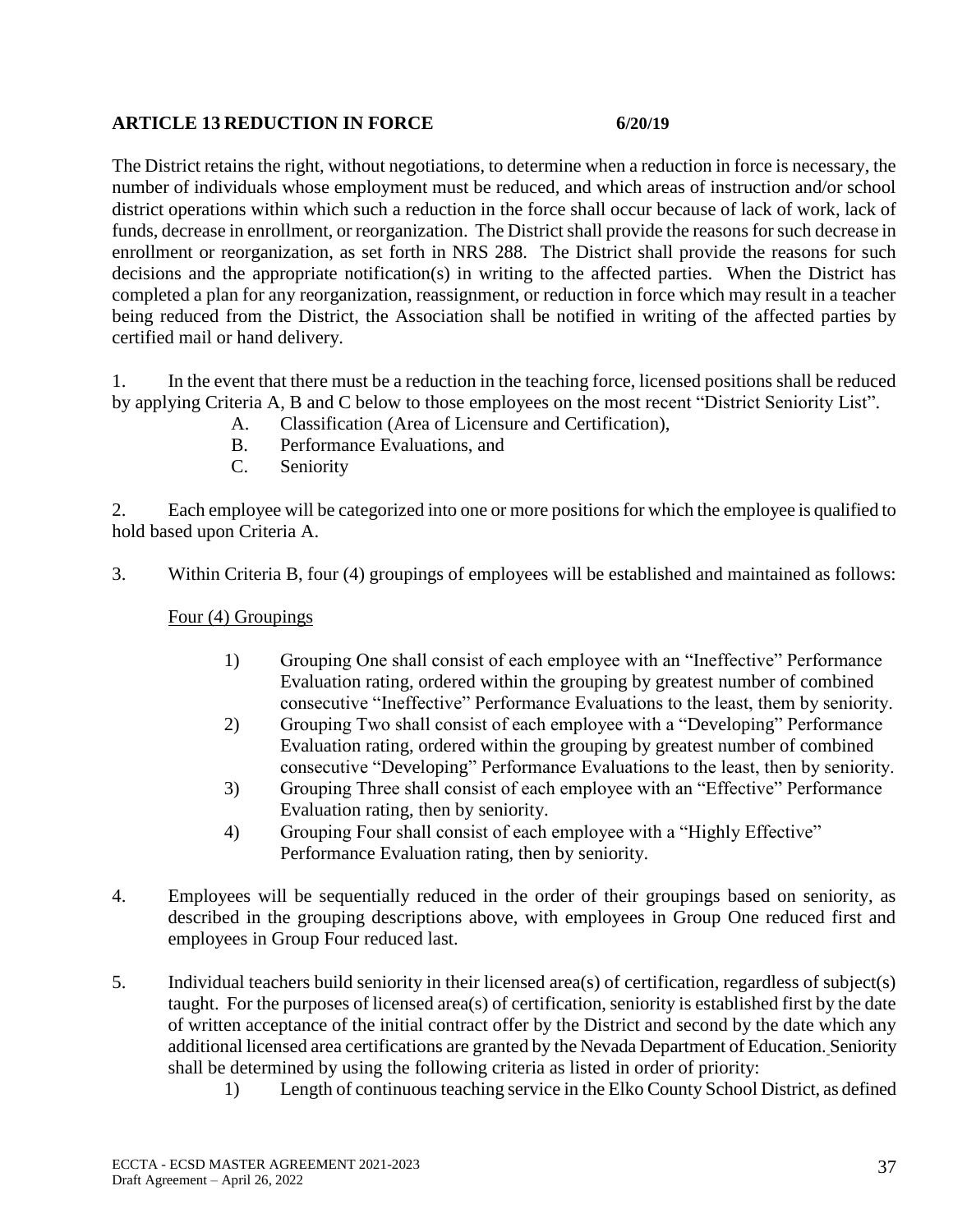in Article 2, Section 25.

- 2) Date "Acceptance of Contract Letter" is received by the District;
- 3) Length of continuous teaching service in Nevada Public Schools;
- 4) Date which licensed area certification(s) were obtained after acceptance of contract;
- 5) In the event two or more employees meet the reduction in force criteria equally and have the same seniority as defined above, the selection of which employee is to be reduced shall be based on the following:
	- a. First, if an employee has sustained discipline within the preceding two year period, that employee shall be reduced.
	- b. Second, if an employee is on a one-year contract funded with grant funds, that employee shall be reduced.
	- c. Third, if an employee has current National Board Certification, that employee shall be retained over an employee without National Board Certification.
	- d. Fourth, If (a) through (c) above result in a tie, the employee to be reduced will be determined by the individuals drawing lots.
- 6. A list of all teachers and their seniority date will be maintained by the personnel office. This list shall be updated and a copy provided to the Association annually, in November.
- 7. The District shall conduct reductions in force according to the following procedure:
	- 1) The District shall determine appropriate certified staffing levels for school sites.
	- 2) The District shall determine the number of certified staff in affected classifications which must be reduced.
	- 3) The District shall utilize attrition by resignation and retirement as the first means of avoiding a reduction in force. Any reductions in force shall be accomplished in accordance with the procedures hereinafter set forth.
	- 4) The District shall establish employee groupings as defined above.
	- 5) The District shall determine the seniority of teacher(s) in affected classification(s) in each grouping throughout the District.
	- 6) The District shall identify the individual teacher(s) with the least seniority in the affected classification(s) in each grouping.
	- 7) The District shall identify the individual teacher(s) with the least seniority in the licensed area(s) of certification in each grouping.
	- 8) The District shall issue appropriate Reduction in Force letters to affected individuals.
	- 9) Any positions that become vacant as a result of reduction in force shall be filled utilizing Article 12, Transfer.
- 8. No teacher qualified and licensed to teach a particular assignment or grade level as evidenced by a current valid license issued by the Nevada State Board of Education shall be replaced by another teacher not qualified or licensed for such assignment or grade level as prescribed above.
- 9. A teacher whose only choice in displacement in a position that is less than full-time shall be given the opportunity to accept a full-time position for which he/she is qualified prior to recalling reduced teachers.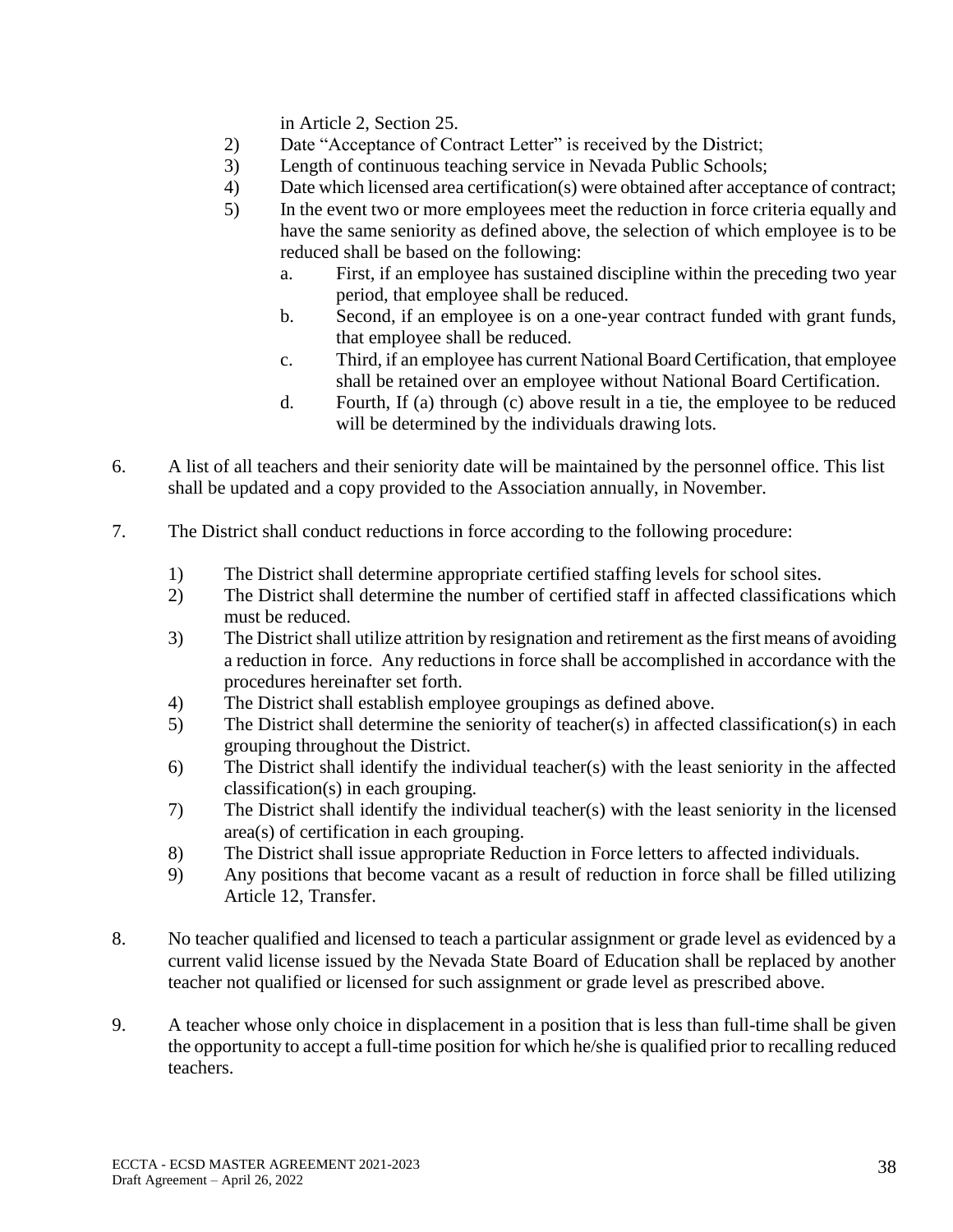- 10. If a teacher, whose position has been reduced at a particular site, rejects an assignment by displacement, then the school district is under no further obligation to the teacher.
- 11. Recall Period: The District shall have no obligation to rehire a teacher after the expiration of two (2) years from the date of reduction. A teacher reduced for more than two (2) years shall lose all seniority and recall rights. Each teacher reduced shall have the right to reinstatement in the reverse order in which they were reduced if there is an opening for which the teacher is qualified.
- 12. Recall Procedure: Teachers who have been reduced due to the RIF policy shall be subject to recall based on their qualifications to fill vacant positions in the District. The teacher must provide the District a written notice to be considered for recall, together with complete address and telephone number. Notice of recall will be sent by the District via certified U.S. mail, return receipt requested. In order to remain eligible for recall, the teacher must respond to the District not more than seven (7) days following receipt of recall notification (of recall). If the notification is undeliverable, the District shall have no further obligation after fifteen (15) days have elapsed. Should a teacher decline two (2) such offers of employment, then the District is under no further obligation.
- 13. Upon recall to employment, the teachers' seniority, together with all accrued leaves and other benefits, shall be restored to the level at the time of the reduction.
- 14. No new personnel shall be hired if a vacancy occurs in an area where licensed teachers have been reduced until all of the above provisions have been met.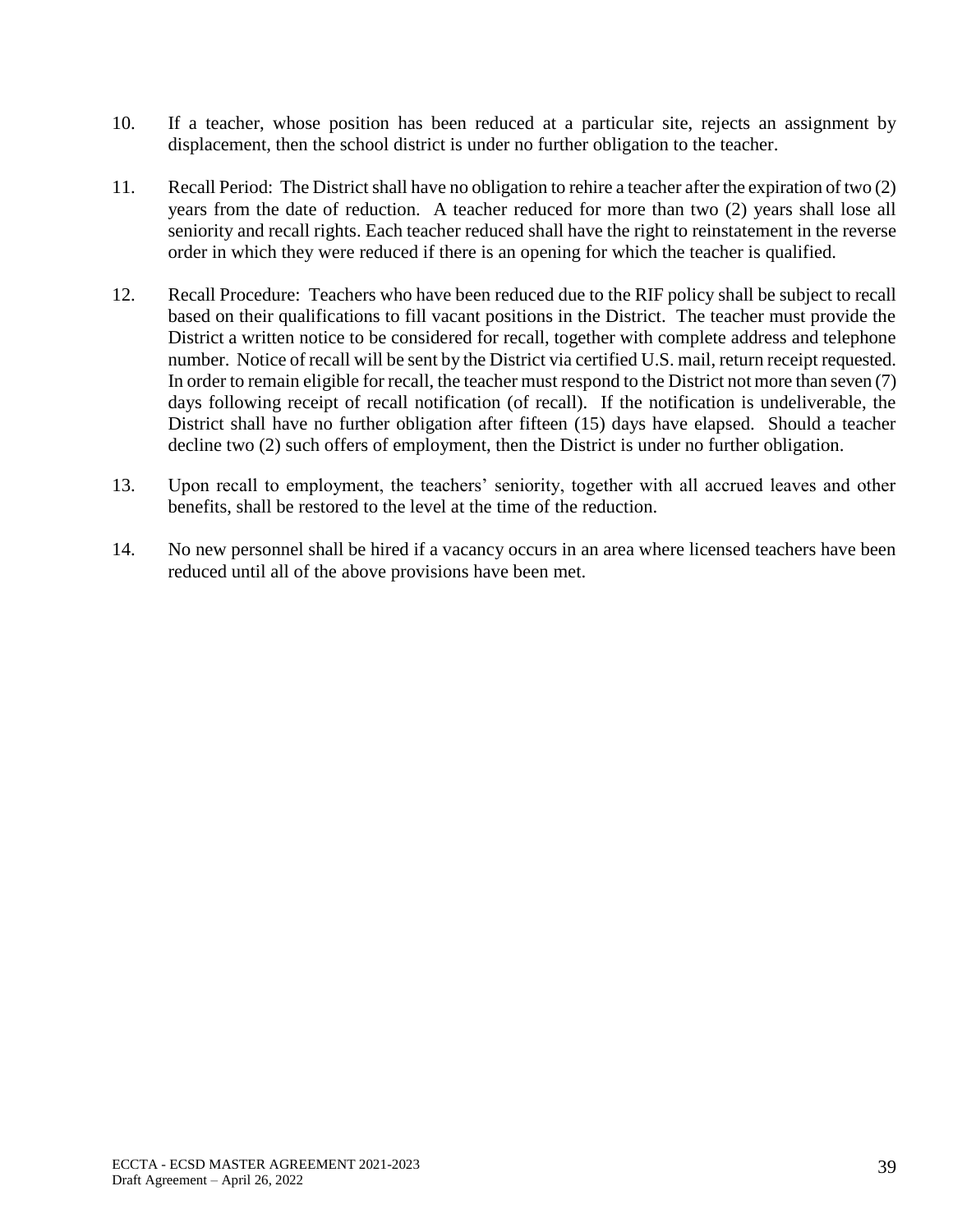## 15. Teacher Attendance Areas:

# AREA #1

Adobe Middle School Carlin Combined School Elko Grammar School #2 Elko Senior High School Flag View Intermediate School Liberty Peak Elementary School Mountain View Elementary School Northside Elementary School Southside Elementary School Sage Elementary School Spring Creek Elementary School Spring Creek High School Spring Creek Middle School

## AREA #2

Wells Combined Schools West Wendover Elementary School W. Wendover Jr/Sr High School Jackpot Combined Schools Owyhee Combined Schools All Rural Schools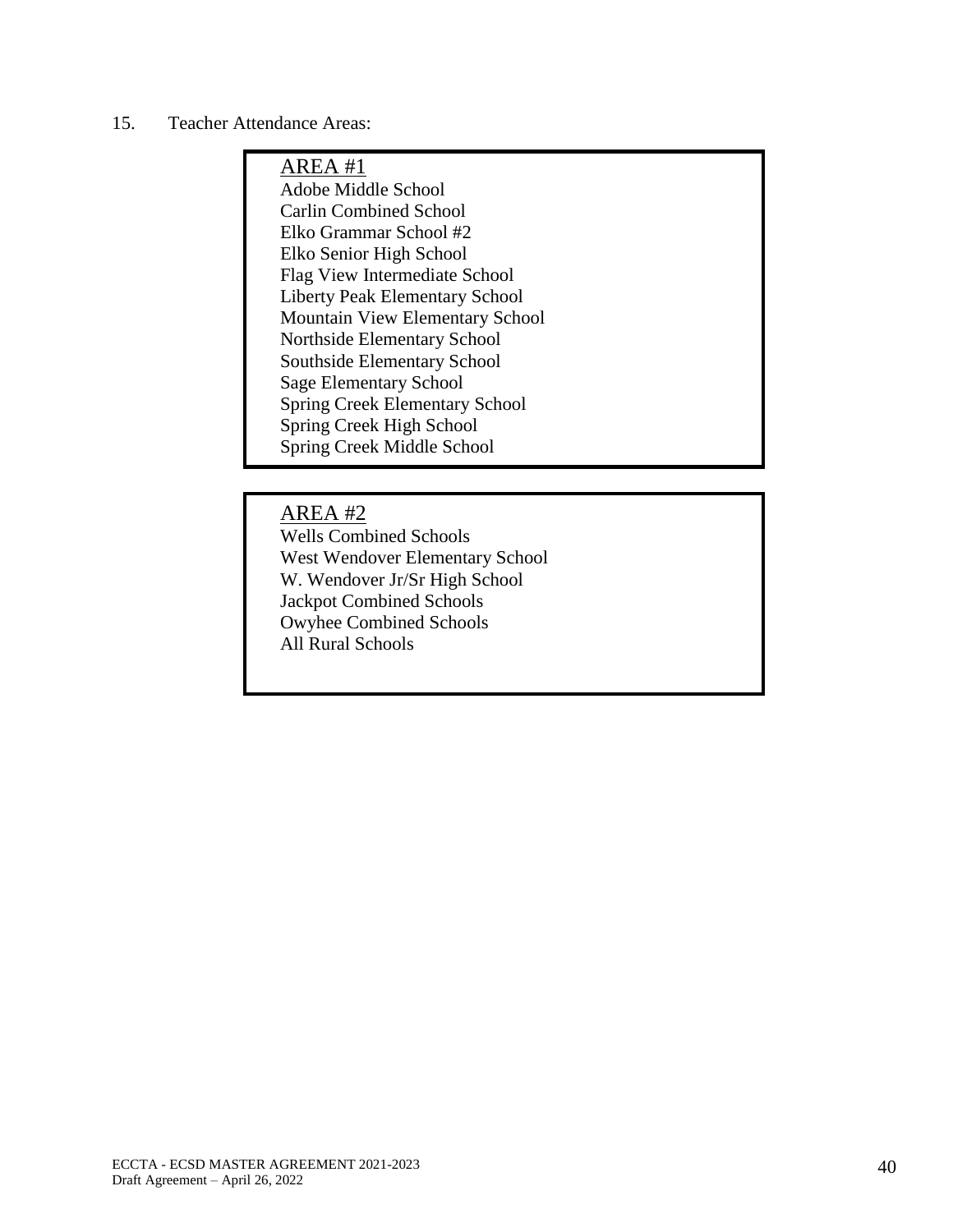## **ARTICLE 14 COMPENSATION 12/8/20**

Licensed Salary Schedule

- 1. Courses to be accepted for movement on the salary schedule will be those:
	- a. Directly relating to the teacher's current license or which will enhance the effectiveness of the teacher's instruction; or
	- b. In a subject for which shortages of personnel, as determined by the Board, exist; or
	- c. That are part of an approved program leading to an advanced degree; or
	- d. Courses which may not fall into the above categories, but which have the approval of the Superintendent.
- 2. A teacher who is employed by the district shall be placed on the Licensed Salary Schedule based upon his/her experience and training. 3/11/2022
	- a. Experience:

A teacher shall be granted one (1) year of experience for each verified year, or major fraction thereof, as a licensed employee of a school district or other agency \*(accredited hospital or health care facility) or successful journeyman experience in the case of instruction in a trade area by an occupation teacher. A maximum of five (5) such years may be granted for employment other than by the Elko County School District or another school district in the state. In addition, all years of prior employment of the Elko County School District shall be credited. Experience gained in another district in the state shall be granted as per NRS 391.160-200. Experience credited for final placement on the District salary schedule shall be reflected on the signed and notarized Cumulative Record of Teaching Experience Form upon initial hire.

\*This applies only to personnel hired after the ratification date of 2009-2010 CBA.

b. Training:

A teacher shall be placed in the appropriate column on the salary schedule based upon completion of the credit requirements for that column. A maximum of one -fourth **half** of the credit requirements for each column may be undergraduate**, Continuing Education Units (CEU)** or in-service credits **from accredited or approved providers.**, except if the credit is earned at Great Basin College, in which case up to one-half of the credit requirements may be applied. Credit utilized for advancement beyond the Bachelor's degree column must have been earned after the date the teacher completed the initial course work to qualify for teaching license. Graduate credit earned following a Bachelor's degree but prior to qualifying to teach shall count for salary advancement only when those hours are utilized to secure a Master's degree in an educational field and in the case of an Alternative Route License, only after all requirements are met and a Regular License is obtained. The hours shall be credited for salary advancement upon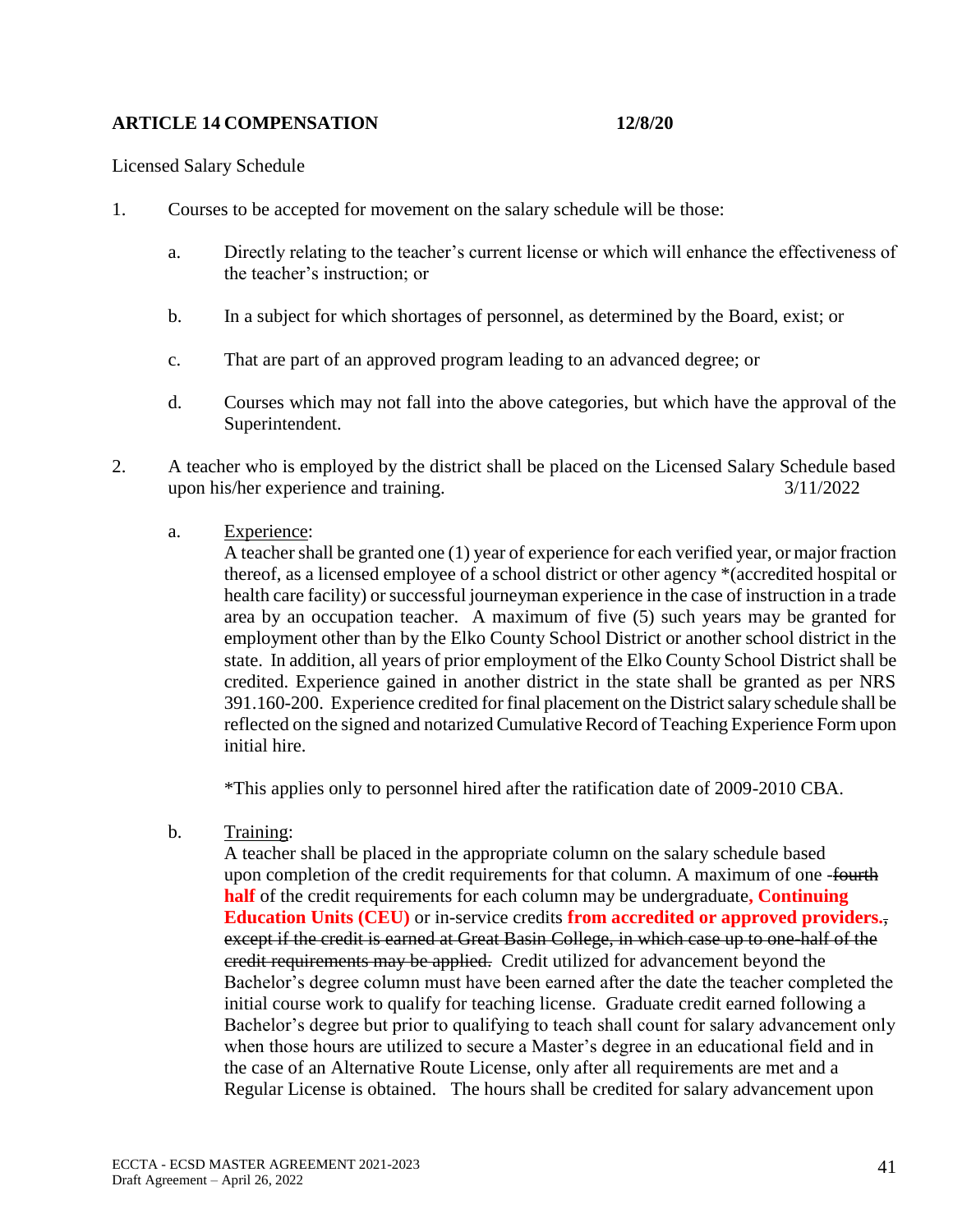the earning of the Master's degree. **Continuing Education Units from accredited colleges and universities, Nevada RPDP, those units/hours receiving prior approval by the Superintendent (for example, nursing, counseling, and CTE) or those providers approved through Nevada Department of Education will be accepted. Fifteen hours of Continuing Education Units equals one undergraduate credit (Starting 2022-2023) A teacher must submit an application with the District prior to enrolling in a course and obtain approval from the District if not already approved.**

**\* The District does not guarantee that approved Continuing Education Units for salary advancement will qualify for licensure recertification.**

## c. National Board for Professional Teaching Standards:

For each year that a teacher holds certification issued by the National Board for Professional Teaching Standards, the School District shall add five (5) percent to the salary that the teacher would otherwise receive for that year, if:

- i. On or before September 15 of the school year, the teacher has submitted evidence satisfactory to the school district of his/her current certification; and
- ii. The teacher is assigned by the school district to provide classroom instruction during that year.

There will be no increase in salary given during a particular school year to a teacher who submits evidence of certification after September 15 of that school year.

The school district will reimburse the application fee to any teacher who successfully completes and receives the National Board Certification, only if the funds are available through state funding pursuant to NRS 391.161.

- 3. A teacher employed in an occupational program shall be placed in the Bachelor's degree column until such time as his training shall qualify him for a higher placement. The teacher must hold a journeyman's card or equivalent license in the trade or occupation in which he/she is employed.
- 4. Salary Schedule Advancement: 2/17/2022

## All credits must be complete prior to August 31 of the following year. Official transcripts **or certificates from approved providers** shall be furnished as evidence of completion of credit and must be received by September 30. If official transcripts **or certificates from approved providers** shall be delayed, the teacher shall notify the District of the delay prior to September 30. Notification shall be in writing by a college official documenting successful completion of the class and that the transcript shall be delayed. Salary placement will be adjusted only following receipt of the official transcript.

- 5. Licensed Salary Schedule: (See Appendix A) 2/17/2022
	- a. 2020-2021 1% **2021-2022 – 2% increase for employees still working in the District.** for the 2020-2021 salary schedule Retroactive to the first day of the respective 2020-2021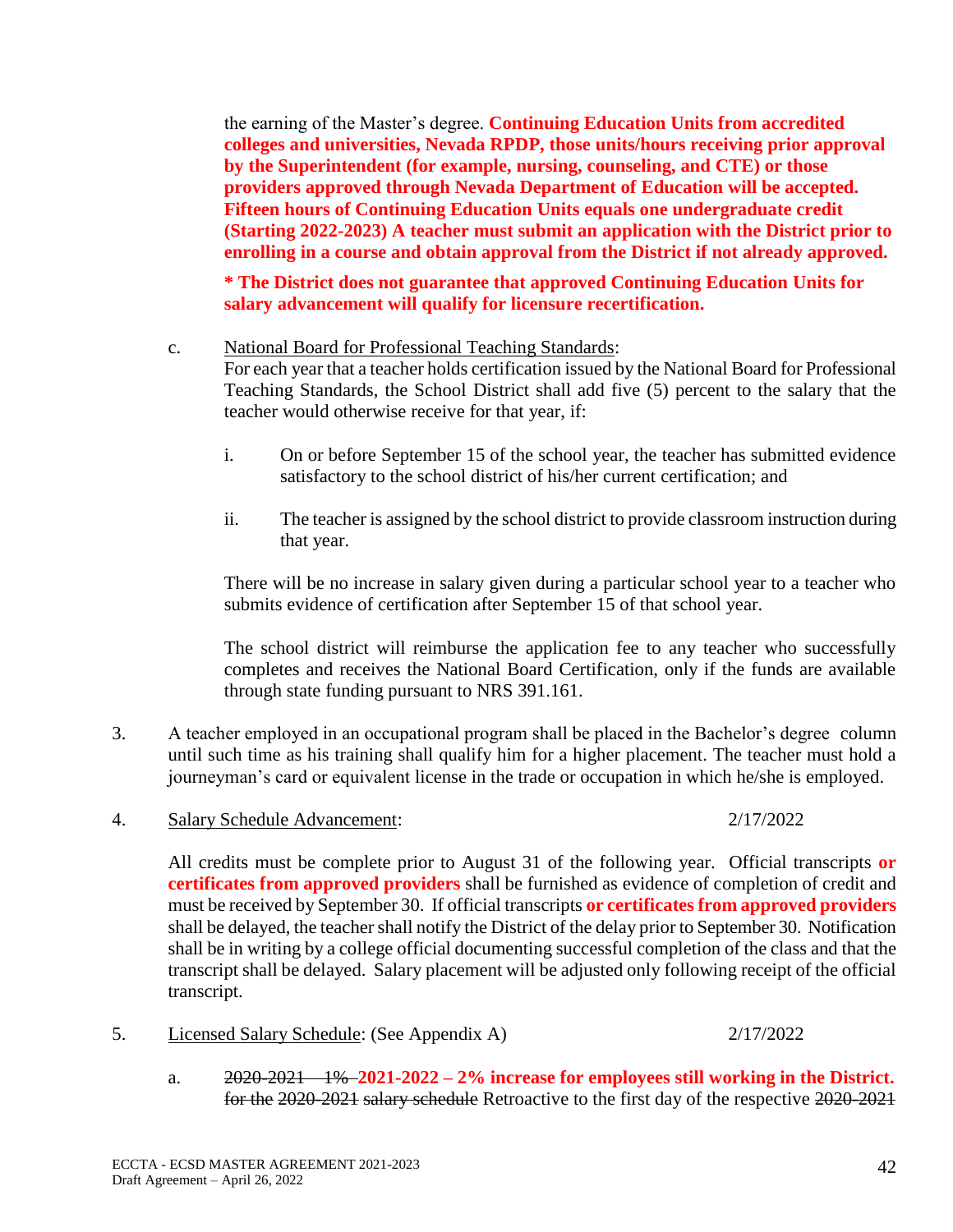**2021-2022** contract.

## b. **2022-2023 – 1% increase for employees still working in the District.**

6. The purpose of Isolation Pay is to provide a recruitment and retention incentive to attract and retain quality teachers in Jackpot, West Wendover, Owyhee and established Rural Schools. Isolation pay shall be paid to teachers employed and residing within the attendance areas: Jackpot, West Wendover, Owyhee and all rural schools. Isolation pay will be as follows:

| Jackpot       | \$150 per month |
|---------------|-----------------|
| West Wendover | \$150 per month |
| Owyhee        | \$150 per month |
| Rural         | \$200 per month |

Isolation pay shall cease the first month in which the teacher no longer works at one of these sites. If the teaching contract has been fulfilled, payments will be continued through June 30 of the respective year.

Teachers who were employed during the 1995-96 school year at West Wendover and who were living in recognized attendance area in effect at the time may be eligible for continued isolation pay even though they may not currently be living in the present attendance area. In order to be eligible, the teacher must have:

- a. Uninterrupted employment with the Elko County School District since 1995-96, and
- b. Uninterrupted residence in the affected area (Wendover, Utah) since 1995-96.

Any changes to that status after the beginning of 1996-97 school year render the teacher ineligible for this benefit.

- 7. The District shall provide the option of direct deposit of pay warrants to the bank of the teacher's choice and payroll savings deductions to Elko Federal Credit Union.
- 8. The District agrees to allow teachers to enroll in such plans for income protection as are approved by the Association or the District, and agrees to deduct such premiums from those teachers' wages monthly.
- 9. The District shall make available to the teachers those portions of the IRS Code Section 125 that were in place during the 1994/95 school year.

## 10. Extra Duty: 12/8/20

- a. The intent of the extra-duty pay schedule is to compensate teachers who are employed for additional duties performed before or after the regular school day or on days when school is not in session.
- b. The responsibility for assigning extra duty rests with the school principal who shall determine the duties to be assigned annually. Extra duty positions are considered at-will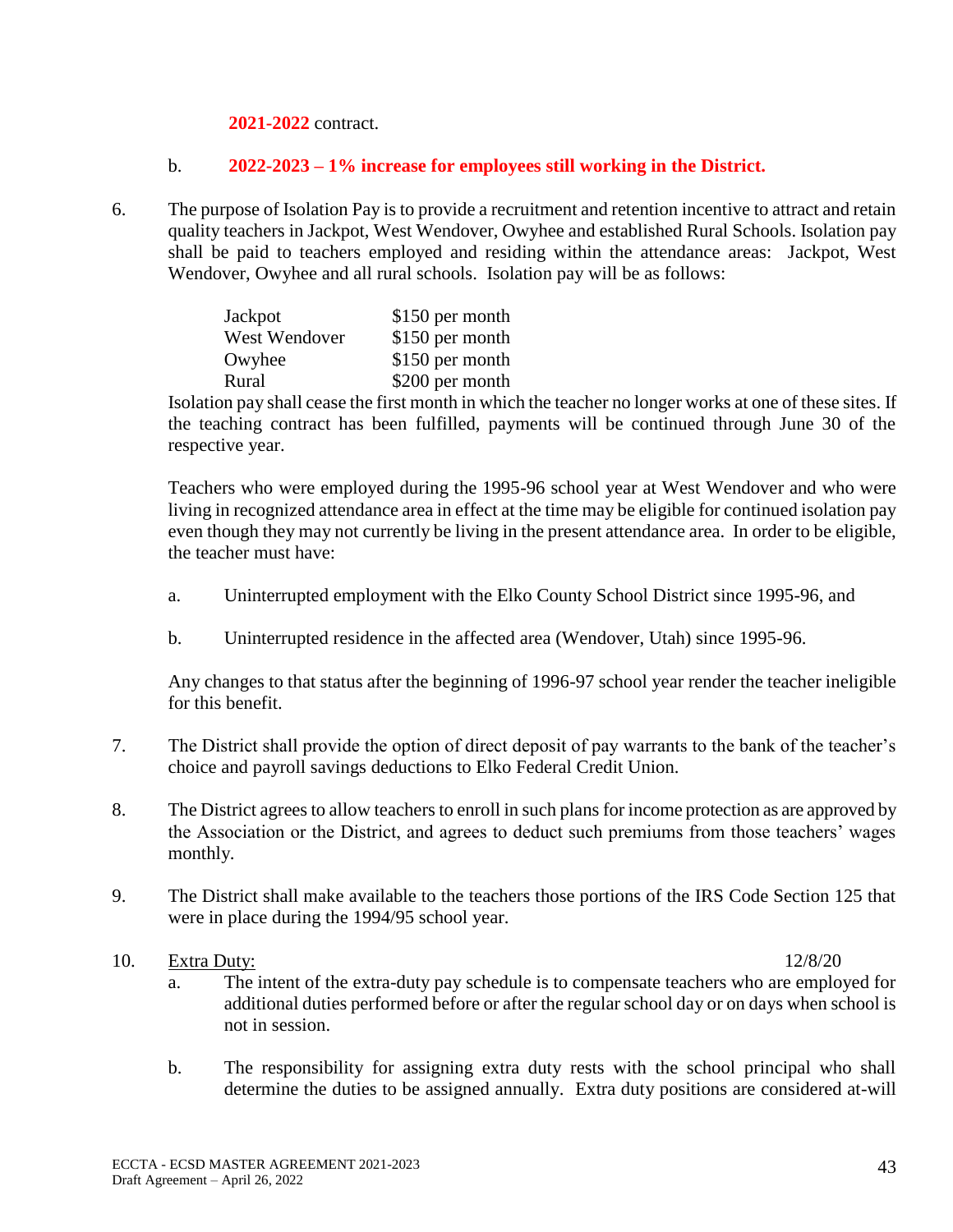assignments and can be changed or modified by the principal at any time, with our without cause or advanced notice. Extra duty assignments may likewise be terminated by the assigned individual without any advanced notice. The District or non-District individual assigned the extra-duty position has neither a property right nor an expectation of the continued assignment to a given extra duty position.

- c. A teacher shall qualify for the longevity steps on the extra duty salary schedule per appendix B.
- d. Extra duty assignments are in addition to and not a part of a teacher's contract.
- e. Extra Duty Pay Schedule (Appendix B)
- f. Criteria For Establishing Clubs (Appendix C)

12/8/20

- 11. The District will assess penalties on those resigning their teaching contracts as follows:
	- \* One and one-half (1.5) percent of the teacher's actual contracted salary more than ten (10) calendar days after the last student contact day specified in the District calendar.
	- \* Three and one-half (3.5) percent of the teacher's actual contracted salary more than thirty (30) calendar days after the last student contact day specified in the District calendar.
	- $*$  Six and one-half (6.5) percent of the teacher's actual contracted salary more than sixty (60) calendar days after the last student contact day specified in the District calendar.
	- \* Ten (10) percent of the teacher's actual contracted salary more than ninety (90) calendar days after the last student contact day specified in the District calendar.
	- \* The payments must, at the election of the employee, be paid to the District by the employee on or before August 20 by cash, cashier's check, or money order, or if not so paid, will be by deduction from the employee's final paycheck. Additionally, teachers resigning their employment following the start of a new contract year will be assessed a penalty of Ten (10) percent of their actual contracted salary during the termination of employment process as calculated from the established first defined work day of the contract year.

## 12. Shared Contracts: 2/27/19

The purpose of a shared contract is not to supplant the purposes for various forms of leave outlined in Article 11: Leaves.

- a. Any teacher who accepts a shared contract shall be entitled to pro-rated benefits based upon actual hours worked. This is not to be construed as an entitlement on the part of any teacher to a shared contract which may be conferred or renewed at the sole discretion of the District.
- b. A shared contract shall consist of one full-time position at one school shared during one complete school year by two teachers who have agreed to accept such a contract.
- 13. Critical Needs Positions: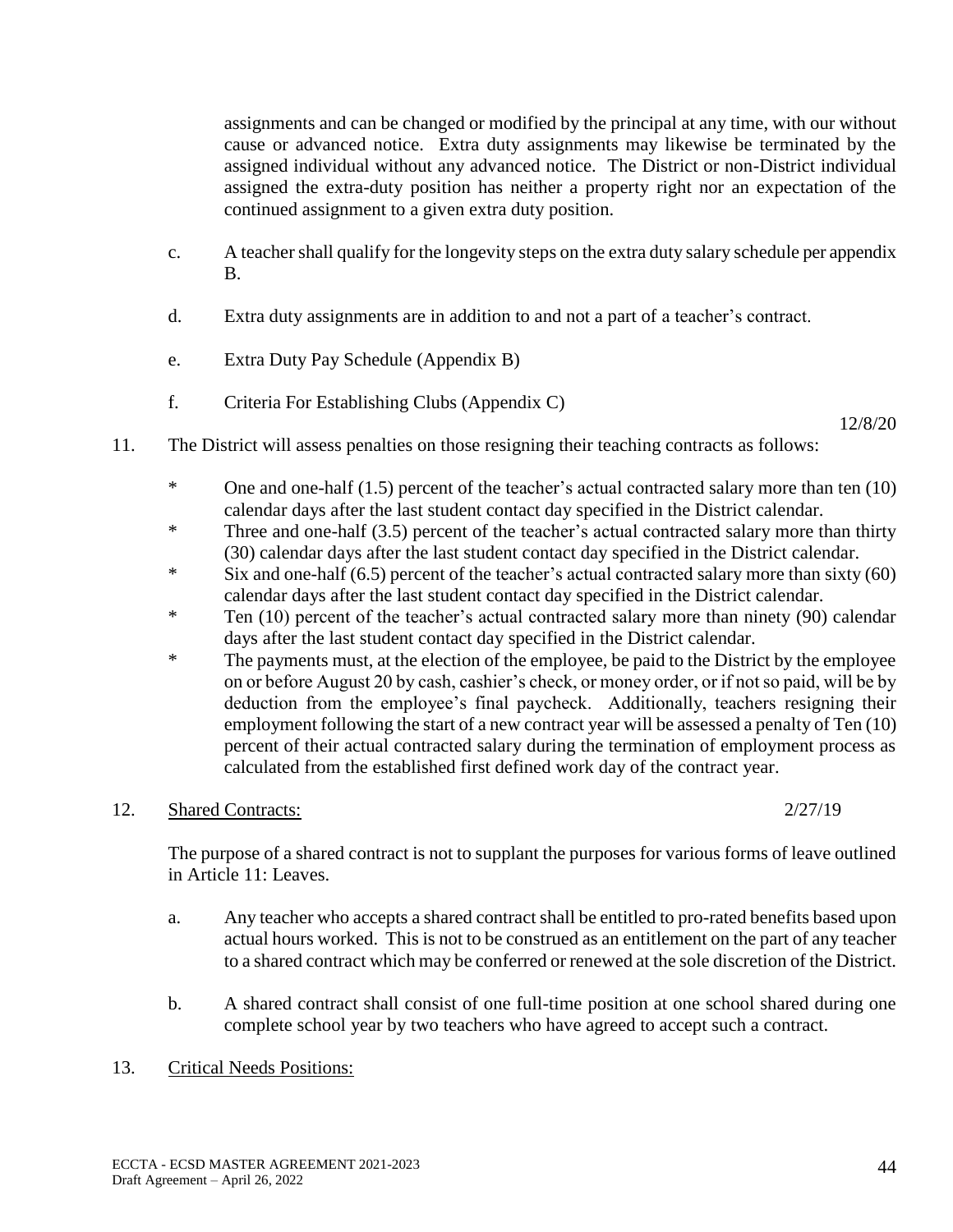Not withstanding any provision of this Agreement to the contrary, there are licensed positions which may be determined by the District to be "Critical Need" positions. In an effort to encourage teachers to accept and then to remain in those positions, the District may grant years in excess of five (5) years for employment other than by the Elko County School District or another school district in the state not to exceed ten (10) years upon initial hire in the District. Teachers who voluntarily leave critical need positions after having been given in excess of five (5) years credit on the salary schedule, shall be placed on the salary schedule column for which they would otherwise have been eligible in the ensuing years of employment. "Critical Need" positions as determined by the District may include but are not limited to secondary science, math, special education (K-12), school psychology, ESL (K-12), school nurse and speech pathology. The provisions of this section begin in the 2007-2008 school year and are not retroactive. Individual placement on the salary schedule for critical need positions does not create a contractual right in future placements for other individuals on the salary schedule.

## 14. Annualized Paychecks:

All teachers shall be paid based on an annualized Monthly Pay Schedule. Under this Schedule, teachers will be paid twelve equal monthly paychecks over the calendar year on or about the 25<sup>th</sup> day of each month.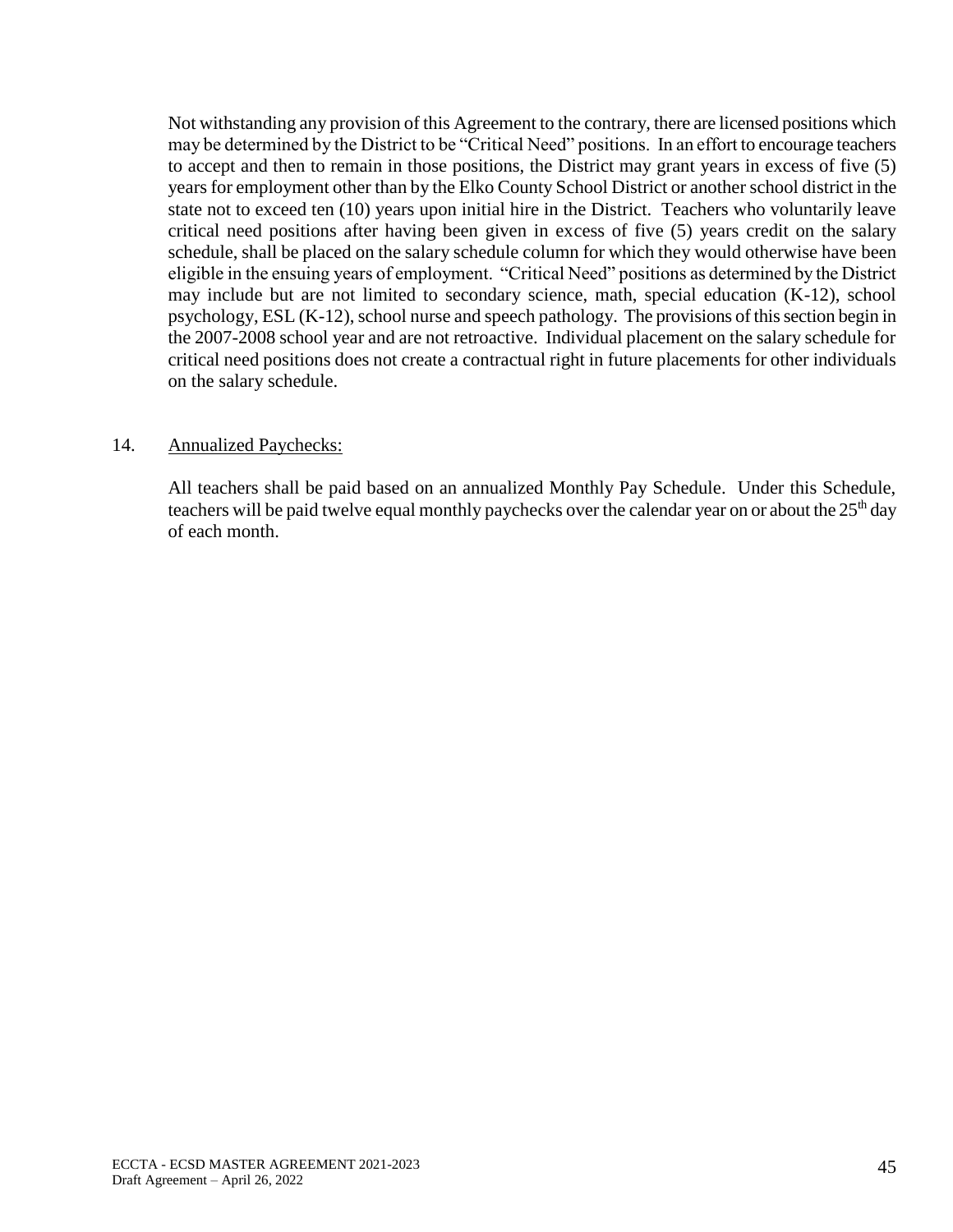## **ARTICLE 15 INSURANCE** 1/10/2022

- 1. Employee only premium and Retiree premiums will be increased five percent (5%) effective July 1, 2012 and 30 days following ratification and approval respectively. Dependent premiums will be increased two and one-half percent (2.5%) effective 30 days following ratification and approval.
- 2. If the Fund/account cash basis balance shown by the District Self-Insurance Fund Balance and Claims Status Report (report attached as Appendix F) provided by District Insurance Administrator shall (1) show an overall decline for six (6) consecutive months or (2) an overall decline of \$275,000 from the October 1 opening fund balance anytime during a given plan year (October 1 – September 30) the parties (District, ECCTA, ECSAA AND ECSSO) shall schedule a meeting within two weeks (14 calendar days) to arrive upon a satisfactory remedy to be implemented within thirty (30) calendar days of the date of the report.

If a remedy is not agreed to within two weeks (14 calendar days) of the report showing an overall decline, the parties shall implement a 4.0% premium increase for employees, dependents and retirees and, if needed amend office visit co-pay \$5.00 per visit for Doctor visits and for specialists within thirty (30) days after the parties have met but have not reached an alternative remedy. The above time frames may be changed with written consent of all parties.

- 3. The District will provide copies of the report to the ECCTA, ECSAA and ECSSO Presidents or designees. The report will contain twelve (12) months of balance data.
- 4. Life insurance benefits will be limited to an amount which is two (2) times the employee's current salary or \$20,000 whichever is greater.
- 5. Employees are solely responsible for the entire cost of the premium for group health insurance for their eligible dependents through automatic payroll deduction and subject to the terms and conditions of the group policy.
- 6. Both the District and the teachers realize that a fiscally sound insurance program is an advantage for all the employees of the District. In the event an emergency exists which might lead to the need to change either the premiums or the benefits of the insurance program, the negotiation teams from the District and ECCTA shall immediately address that concern as a separate issue regardless of the status of contract negotiations.
- 7. **The Insurance Oversight Committee (IOC) will be comprised of the Superintendent or appointed designee, the Elko County Classroom Teachers Association President and one additional member appointed by the Association President, the Elko Support Staff Organization President and one additional member appointed by the Organization President, the Elko County School District Site Administrators Association President and one additional member appointed by the Association President, the Nursing Coordinator, a general nurse, the Building Operations and Construction Supervisor, or designee, the Chief Financial Officer, Human Resource Tech III, and the Insurance Broker(s).**
	- a. The intent of the IOC is to provide information, understand and keep members informed.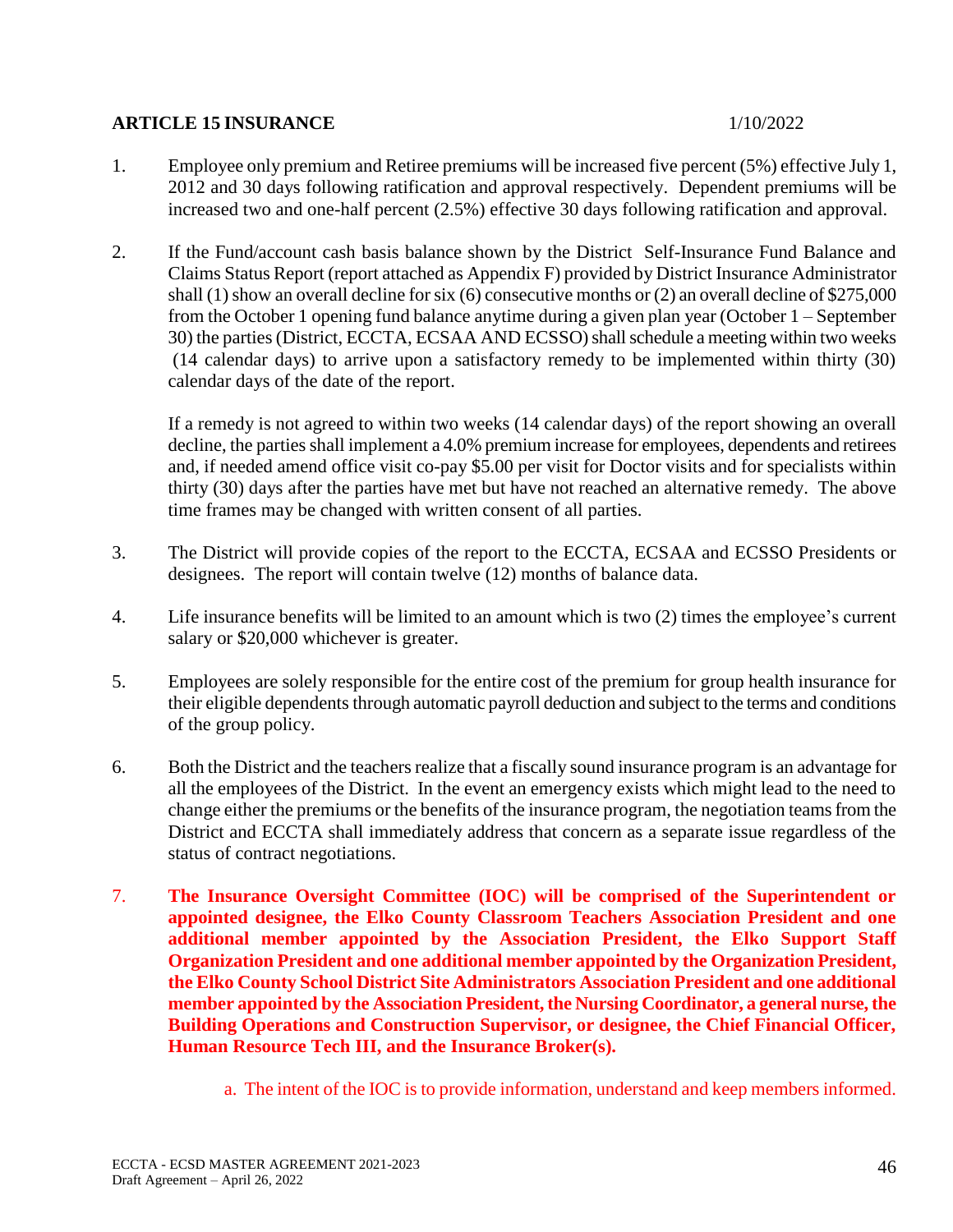b. On or before August  $1<sup>st</sup>$ , the IOC will meet for the purpose of understanding any protentional or required changes, if necessary.

c. Any changes to premiums or deductibles or changes to benefits in the health insurance plan affecting employee benefits are subject to mandatory bargaining and shall be negotiated by the District and the Association.

d. The IOC will meet at least once quarterly to stay updated on the status of the insurance fund. The Association President(s) and the Superintendent or designee will work together to set these dates.

e. The IOC shall have the power to convene a special meeting. The Superintendent or Association President(s) may call for a meeting of the committee.

f. A claim report will be provided quarterly at each meeting.

# **ARTICLE 16 RETIREMENT 12/11/20**

All eligible teachers shall participate in the Public Employees Retirements System of the State of Nevada in accordance with the rules of that system.

## Purchase of Retirement Credit for Service:

- 1. The Board may purchase credit for service (as defined by N.R.S. 286.300) for a teacher when it has been requested by the teacher and it has been found to be of advantage to the District to do so. To qualify, the employee must have been employed in the Elko County School District a minimum of twenty (20) years, have completed at least twenty-eight years of employment with a PERS participating employer in Nevada and must agree to retire (See #8) upon the completion of the purchase. A request to purchase retirement credit may be advantageous to the District financially, instructionally, and/or programmatically.
- 2. The District may purchase a maximum of two (2) years of service credit. The maximum amount which the District shall contribute is that amount determined by the Nevada Public Employee's Retirement System which is necessary to affect the purchase of two (2) years credit for service. If the employee has an existing purchase agreement with the Public Employee's Retirement System, the District shall utilize the above limitation to determine its obligation up to the maximum allowed.

If the teacher shall be eligible to retire with the purchase of service credit at the proposed date of retirement based on being eligible for full retirement benefits, at any age, in the Nevada Public Employees Retirement System, the District may purchase up to two (2) years of service credit to make the total eligible years at the time of retirement not greater than thirty (30) years.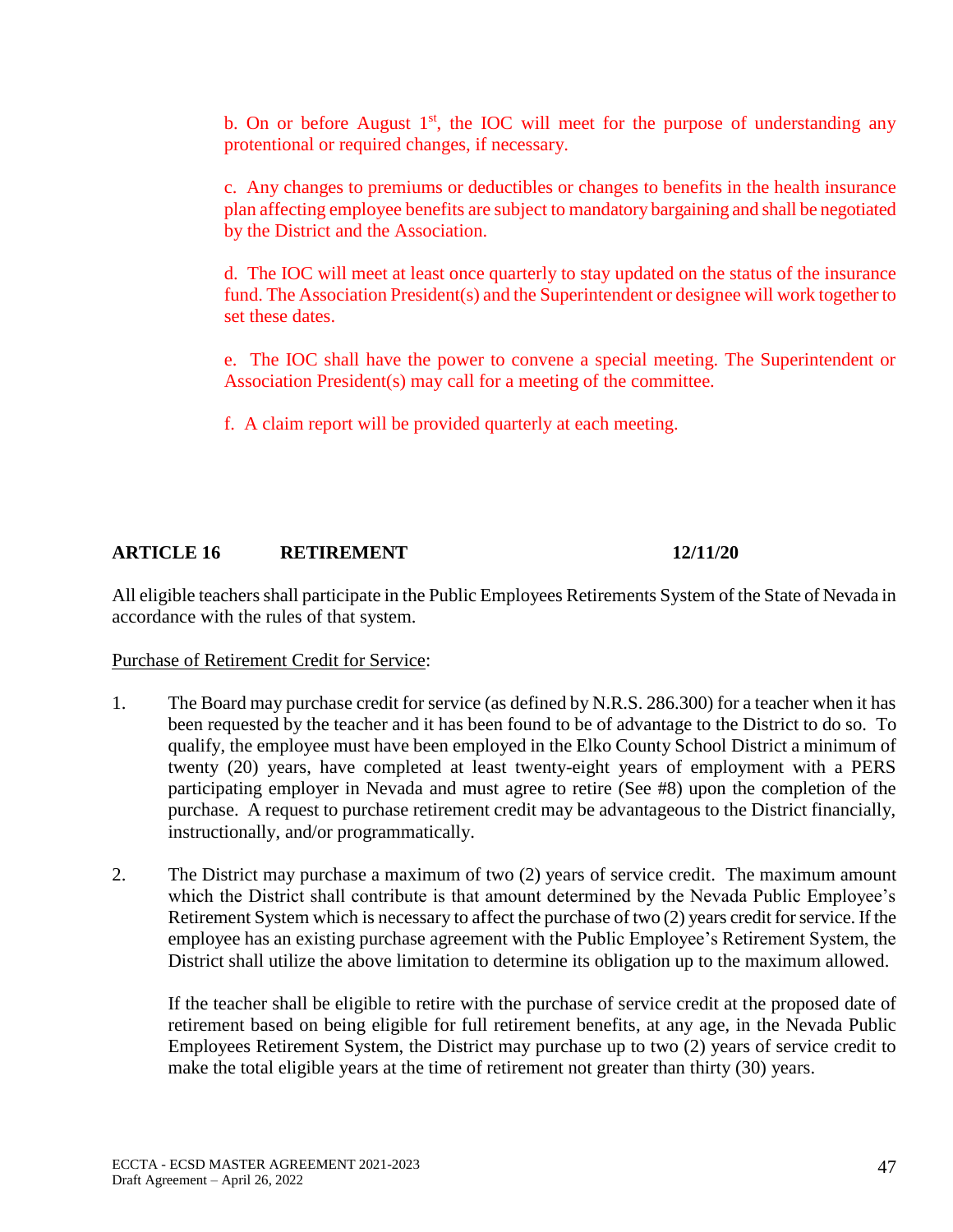- 3. No language contained herein shall be construed as to prevent the District from purchasing up to two (2) years of service credit if the Elko County School District Board of Trustees determines that it is beneficial to the District to do so.
- 4. Employees must notify the district of the possibility of retirement by submitting the request on the appropriate District form no later than December 1 prior to the date of retirement. This will be a non-binding notification similar to that for movement across the salary scale.
- 5. Purchase of retirement credit becomes a binding agreement between the District and the employee upon Board approval. Decisions on the purchase of retirement credit will be made by March 1.
- 6. The ECSD may budget a set amount each year during the budget process for potential purchase of retirement credit. This amount will be based upon the District's ability to pay. The District reserves the right to fund the purchase of retirement credit in the current or succeeding fiscal year. The Board will consider all prospective purchases of retirement credit that meet the requirements of paragraph 2.
- 7. \*Employees hired after January 1, 2010 and July 1, 2015 are subject to the retirement eligibility criteria established in NRS 286.510.
- 8. RETIRED EMPLOYEE Person who is actively receiving a retirement benefit on his own behalf from the Public Employees' Retirement System.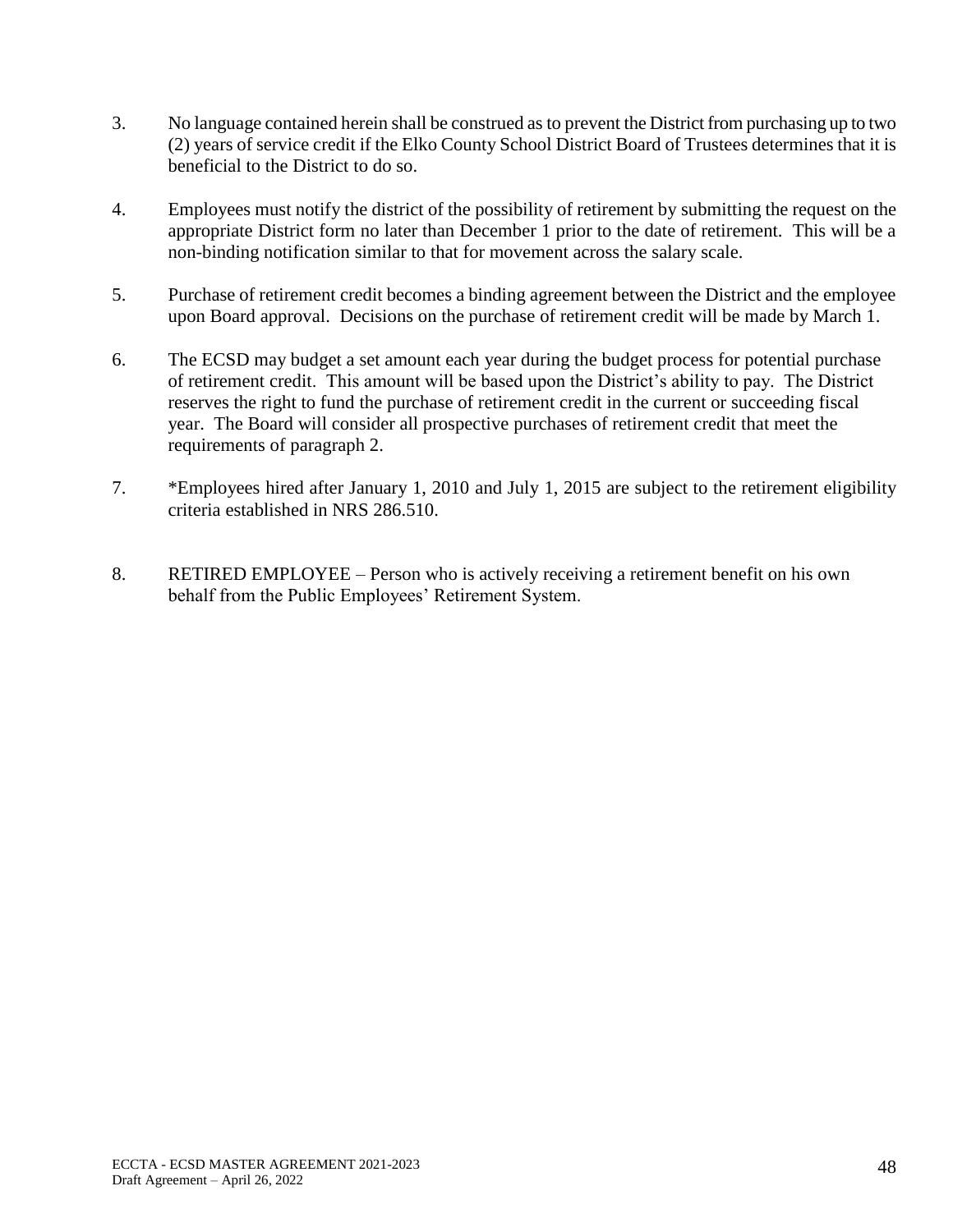## **ARTICLE 17 GENERAL SAVINGS CLAUSE 12/15/98**

- 1. It is not the intent of either party hereto to violate any law of the State of Nevada or of the United States. The parties agree that in the event any provision of this Agreement is held by a court of competent jurisdiction to be in contravention of any such laws, they shall enter into negotiation thereon at a time and date agreeable to both parties. The remainder of the Agreement shall remain in force.
- 2. This Agreement is the entire and sole Agreement between the parties and extinguishes all prior understandings, agreements and district policies covering mandatory subjects of bargaining in conflict with this Agreement and practices whether written or unwritten.
- 3. Either party may request renegotiation of any issue contained herein and if upon mutual consent to negotiate and if the issue is agreed to by the District and the Association, the agreement may be amended. A party proposing a matter for renegotiation shall give fifteen (15) days written notice to the other party describing in detail the subject to be discussed, except on waiver of notice by the other party. The serving of the fifteen (15) day written notice is not be construed as forcing either party to reopen the agreement and agree to negotiate the issue. The amendment procedure is in addition to the statutory provision of NRS 288.180.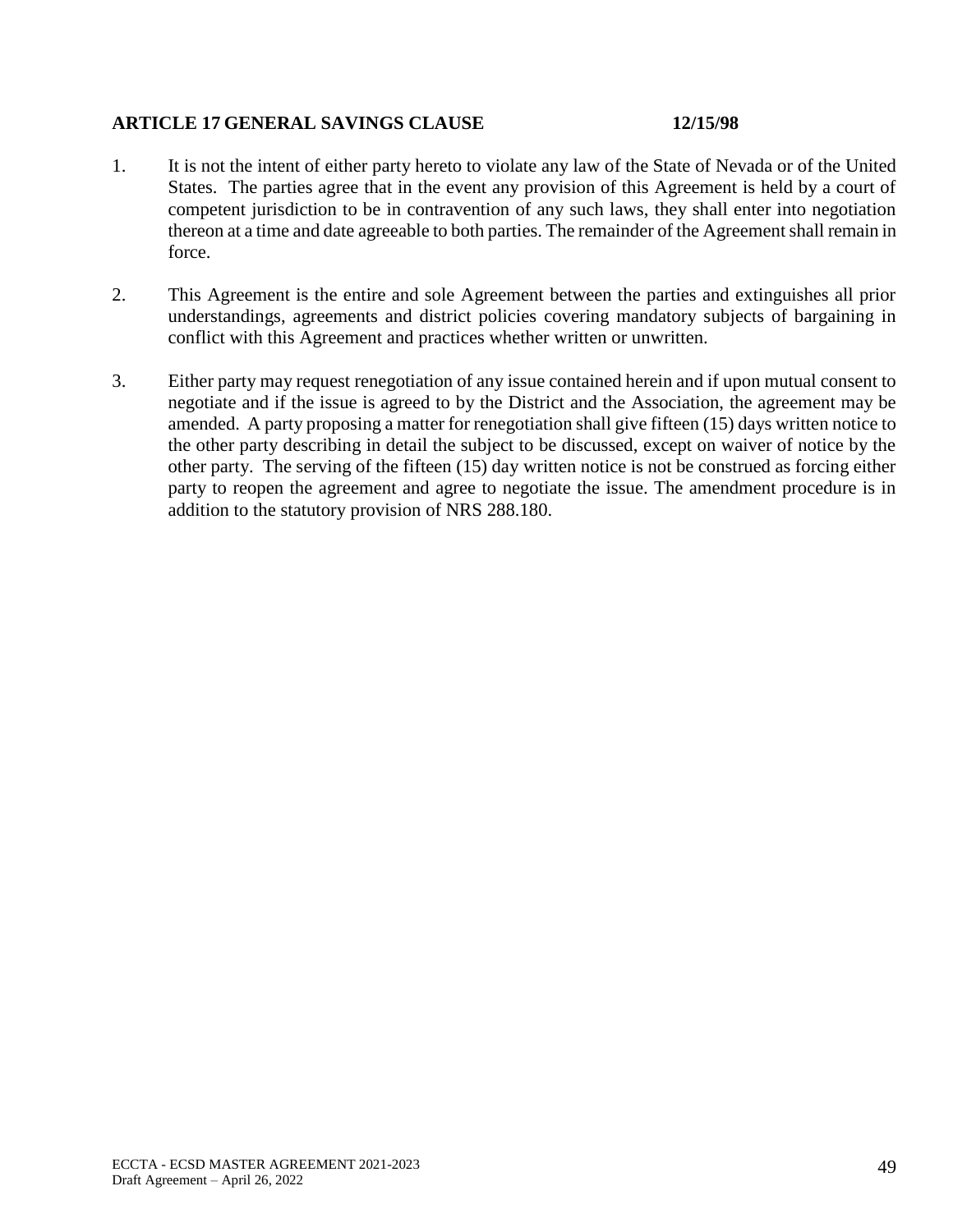## **ARTICLE 18 TERMS OF AGREEMENT 3/24/2022**

- 1. For the purposes of compensation as it relates to any Article in this Agreement, the term of this Agreement shall be one (1) **two (2)** year**s** beginning July 1, 2019 **2021** and expiring June 30, 2020 **2023**. All modifications contained herein, begin July 1, 2019 **2021**. Upon expiration, this Agreement shall remain in effect, except that the District shall not pay to or on behalf of any employee in the affected bargaining unit any compensation or monetary benefits in any amount greater than the amount in effect as of the expiration of this Agreement until a successor agreement becomes effective.
- 2. The Board may elect to continue to pay on or on behalf of affected bargaining unit employees, compensation or monetary benefits greater than the amount in effect as of the expiration of this Agreement only through the end of the next ensuing fiscal quarter.
- 3. The District is entitled to reopen this Agreement for additional, further, new or supplementary negotiations relating to Articles contained herein, including compensation or monetary benefits, during a period of fiscal emergency. Negotiations must begin not later than 21 days after the District notifies the Association that a fiscal emergency exists. For the purposes of this Article, a fiscal emergency shall be deemed to exist:
	- a. If the amount of revenue received by the general fund of the District during the last preceding fiscal year from all sources, except any nonrecurring source, declined by 5 percent or more from the amount of revenue received by the general fund from all sources, except any nonrecurring source, during the next preceding fiscal year, as reflected in the reports of the annual audits conducted for those fiscal years for the District pursuant to NRS 354.624; or
	- b. If the District has budgeted an unreserved ending fund balance in its general fund for the current fiscal year in an amount equal to 4 percent or less of the actual expenditures from the general fund for the last preceding fiscal year, and the District has provided a written explanation of the budgeted ending fund balance to the Department of Taxation that includes the reason for the ending fund balance and the manner in which the District plans to increase the ending fund balance.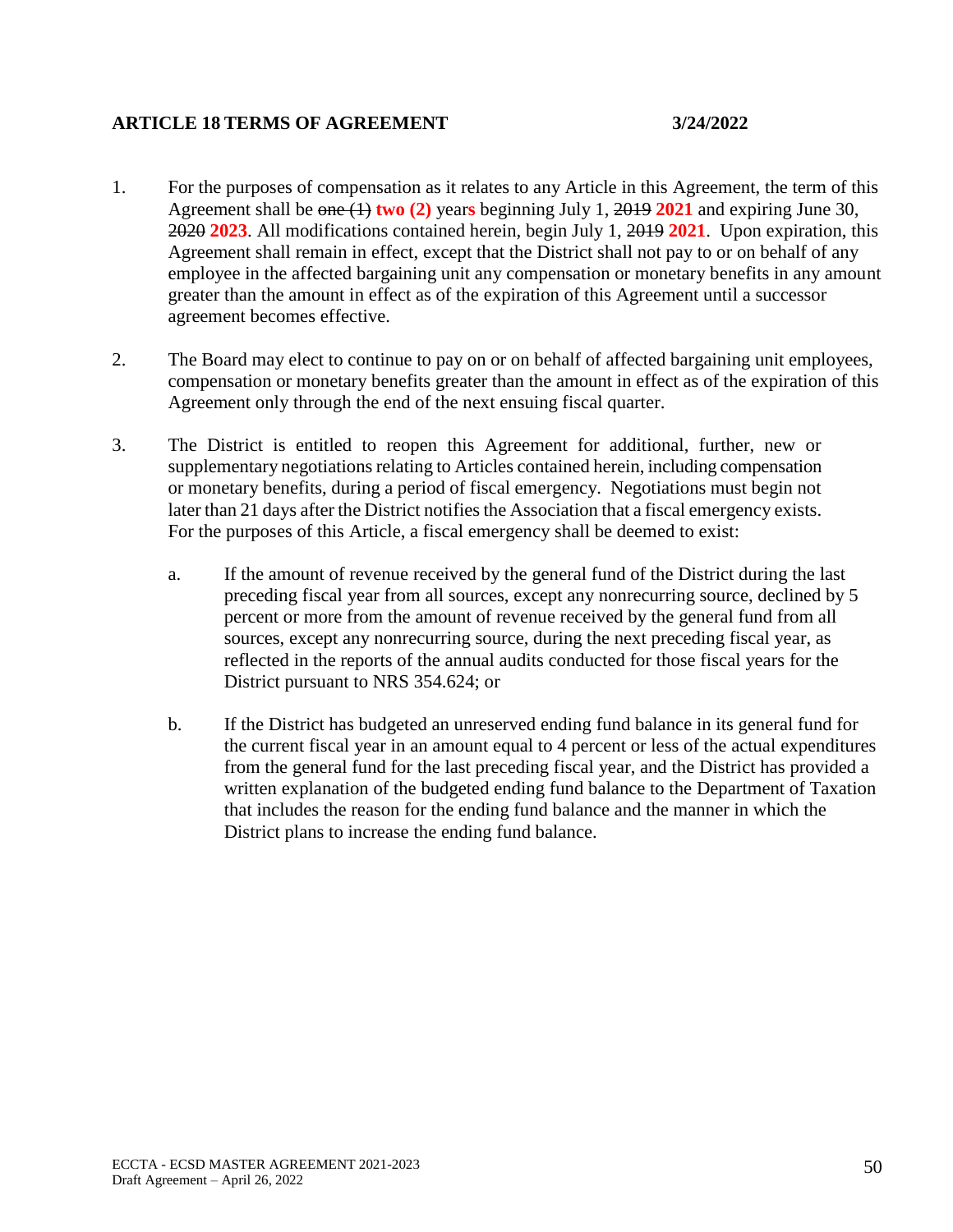# **l ELKO COUNTY BOARD OF SCHOOL TRUSTEES**

| President                                  | Teresa Dastrup |  | Date |  |
|--------------------------------------------|----------------|--|------|--|
| Clerk                                      | Ira Wines      |  | Date |  |
| ELKO COUNTY CLASSROOM TEACHERS ASSOCIATION |                |  |      |  |

\_\_\_\_\_\_\_\_\_\_\_\_\_\_\_\_\_\_\_\_\_\_\_\_\_\_\_\_\_\_\_\_\_\_\_\_\_\_\_\_\_ \_\_\_\_\_\_\_\_\_\_\_\_\_\_\_\_\_\_\_\_

President NaTasha Tschanz-Martin Date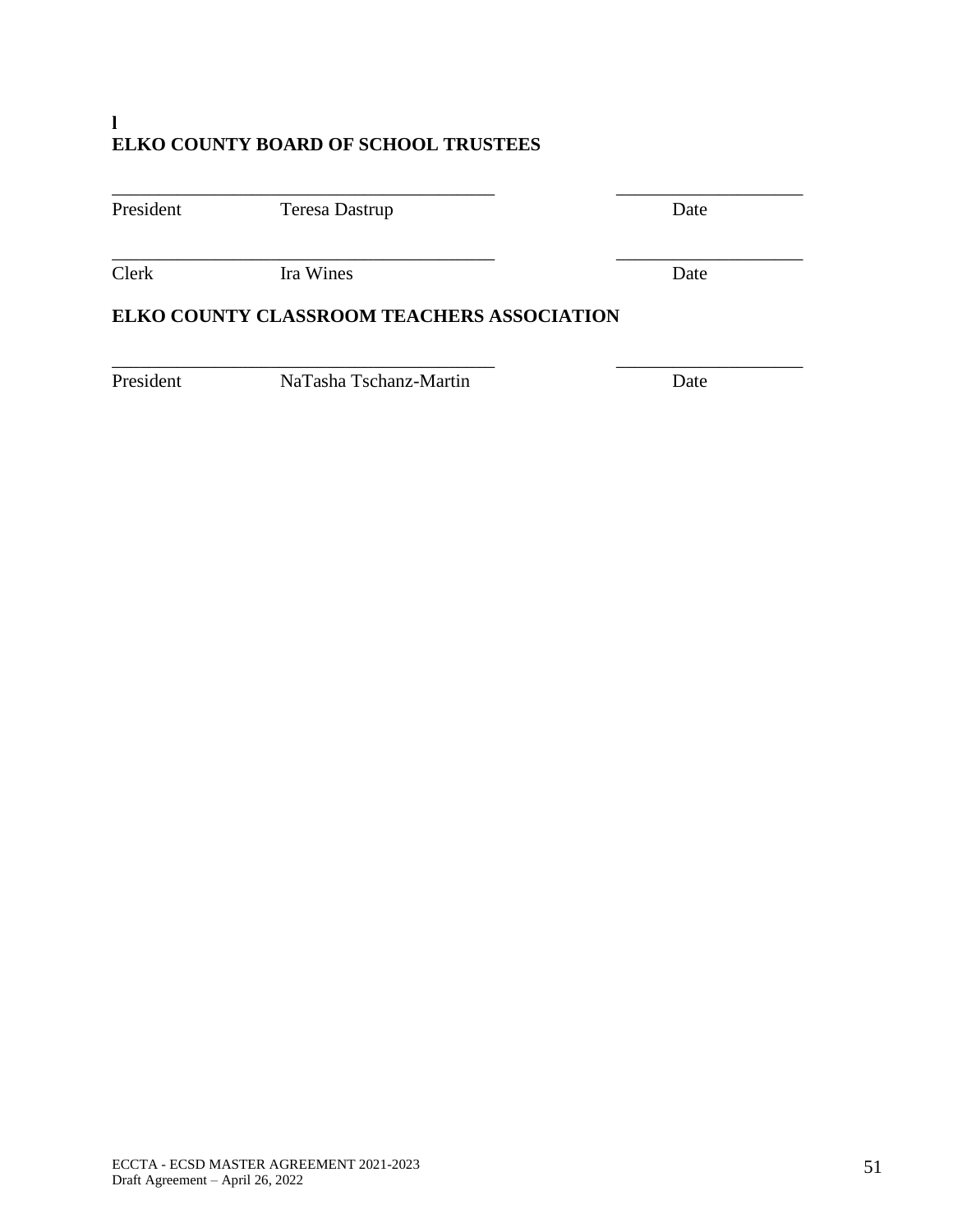Appendix A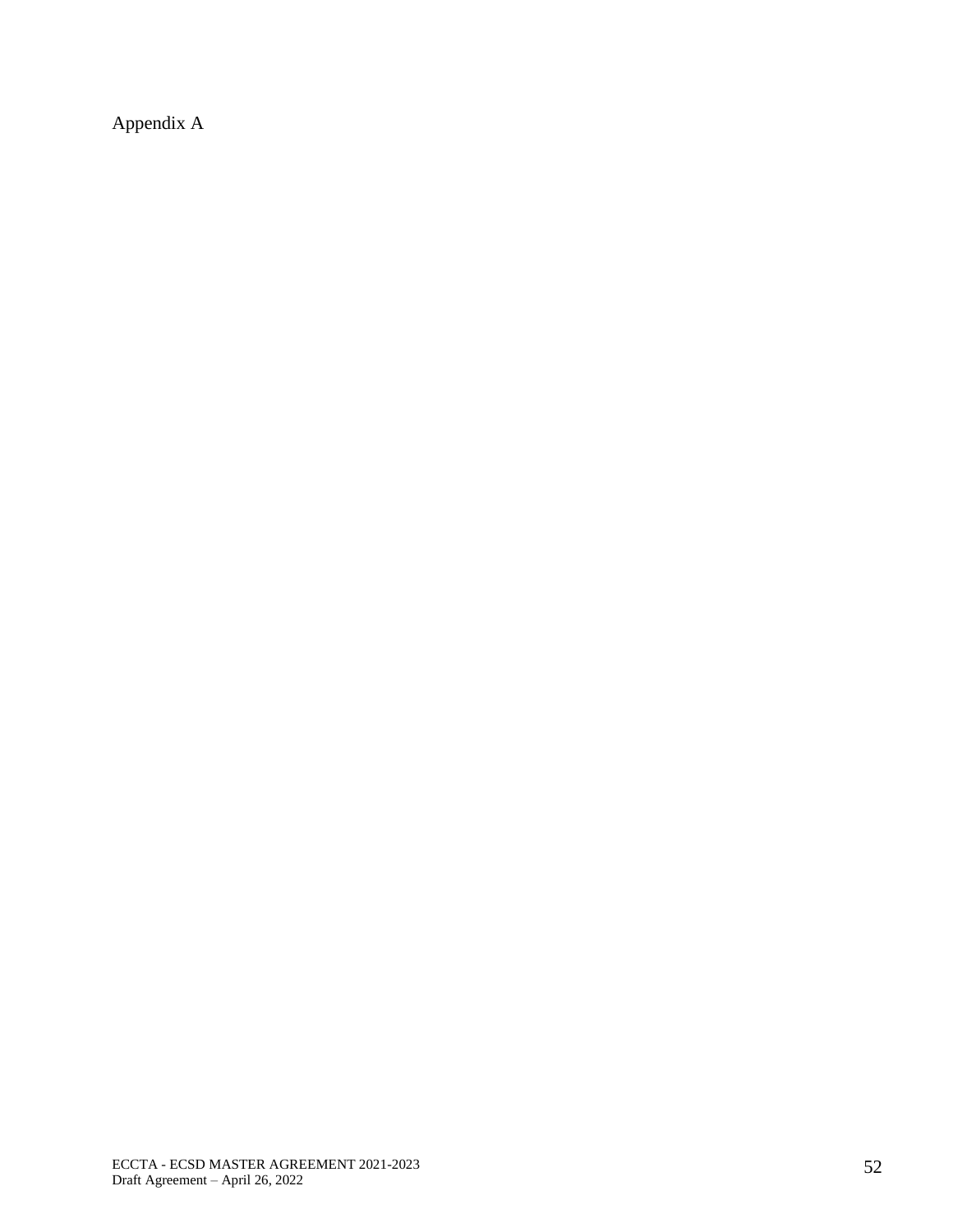**Appendix A-1**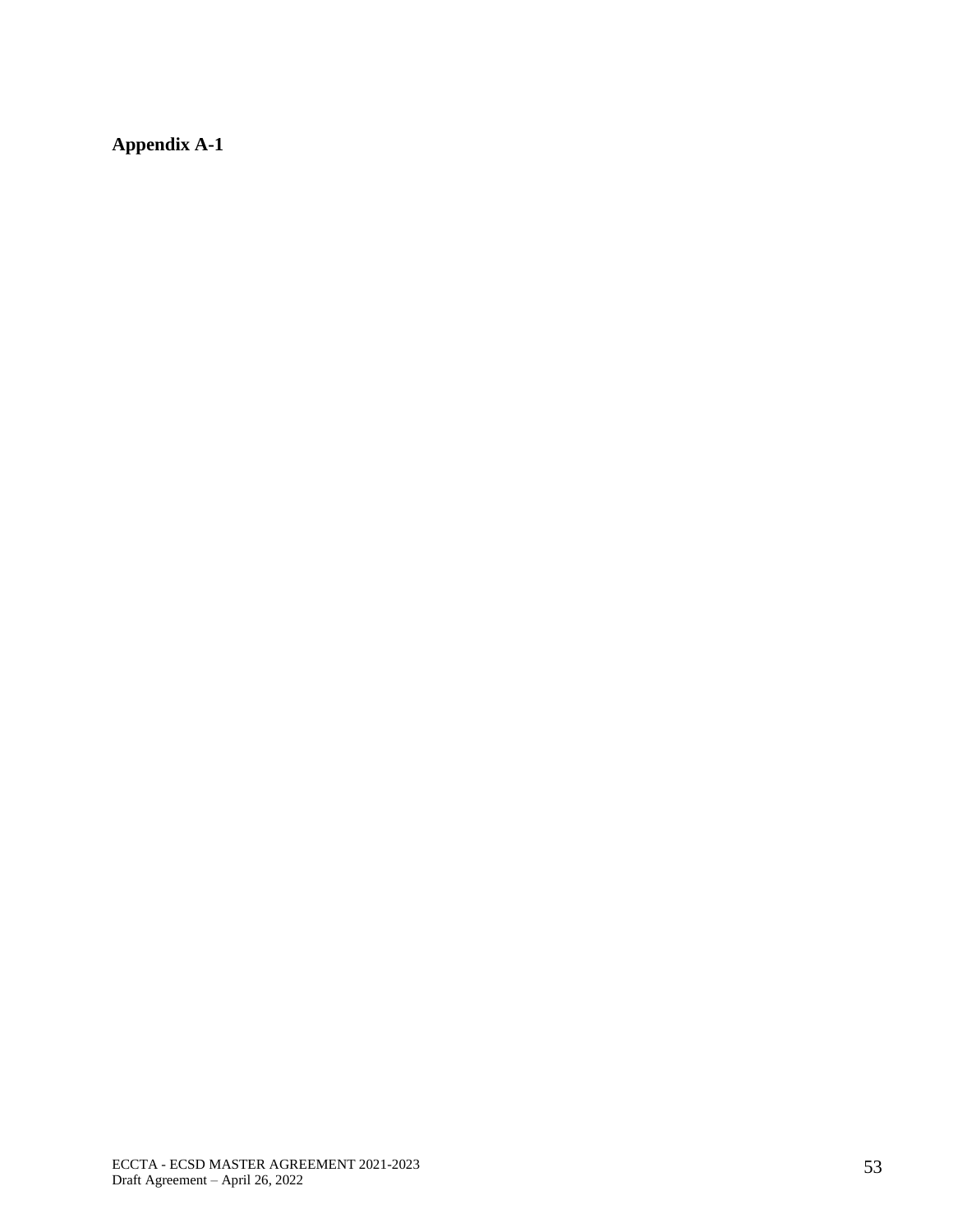# **Appendix B 7/10/17**

Extra Duty Pay Schedule and Duties **(% of Base) Base \$42,016**

|                                                | Years $1-3$        | Years $4-5$ | <b>Years 6 or more</b> |
|------------------------------------------------|--------------------|-------------|------------------------|
| <b>Athletic Director (Per Year)</b>            | 12.785             | 13.860      | 16.170                 |
| <b>Interscholastic Sports (Per Season)</b>     |                    |             |                        |
| <b>Head Coach Major Sport</b>                  | 12.785             | 13.860      | 16.170                 |
| <b>Head Coach All Others</b>                   | 9.920              | 10.895      | 12.785                 |
| Assistant, JV, or Frosh Coach                  | 7.575              | 8.450       | 9.920                  |
| <b>Intramural Activities (Per Activity)</b>    |                    |             |                        |
| Director                                       | 4.030              | 4.730       | 5.465                  |
| <b>Assistant Director</b>                      | 2.850              | 3.500       | 4.030                  |
| <b>Other Activities</b>                        |                    |             |                        |
| Dance Team Advisor-Per Season                  | 4.425              | 5.125       | 5.665                  |
| Spirit Squad Advisor – Per Season              | 4.680              | 5.405       | 6.245                  |
| Asst. Spirit Squad Advisor - Per Season        | 3.375              | 4.050       | 4.680                  |
| Auxiliary Guard (Flags) - Per Season           | 3.900              | 4.600       | 5.335                  |
| Newspaper (6 Issues) – Per Year                | 2.850              | 3.500       | 4.025                  |
| Yearbook – Per Year                            | 6.525              | 7.350       | 8.610                  |
| Student Council Advisor - Per Year             | 5.950              | 6.700       | 7.645                  |
| $12th$ Grade Sponsor – Per Year                | 3.900              | 4.600       | 5.335                  |
| $11th$ Grade Sponsor – Per Year                | 3.900              | 4.600       | 5.335                  |
| $10th$ Grade Sponsor – Per Year                | 2.325              | 2.950       | 3.370                  |
| $9th$ Grade Sponsor – Per Year                 | 2.325              | 2.950       | 3.370                  |
| $6th - 8th$ Grade Sponsor – Per Year           | 2.325              | 2.950       | 3.370                  |
| National Honor Society - Per Year              | 1.800              | 2.400       | 2.715                  |
| AOT/Quiz Bowl (HS) Interscholastic Conf. - Per | 4.425              | 5.150       | 5.990                  |
| Year                                           |                    |             |                        |
| AOT/Quiz Bowl (Jr. High) - Per Year            | 1.800              | 2.400       | 2.715                  |
| Destination Imagination - Per Year             | 2.850              | 3.500       | 4.025                  |
| Science Fair District Coordinator - Per Year   | 2.850              | 3.500       | 4.025                  |
| Spelling Bee District Coordinator - Per Year   | 1.800              | 2.400       | 2.715                  |
| Radio (War Whoops/Spartan Pride) - Per Year    | 2.850              | 3.500       | 4.025                  |
| Clubs - Per Year                               | 2.850              | 3.500       | 4.025                  |
| <b>Vocational Advisor - Per Year</b>           |                    |             |                        |
| Advisor (Class 1) **                           | 10.725             | 11.750      | 13.850                 |
| Asst. Advisor (Class 1) **                     | 6.525              | 7.350       | 8.610                  |
| Advisor (Class 2) **                           | 6.525              | 7.350       | 8.610                  |
| <b>Per Performance Duties</b>                  | <b>Per Perform</b> |             |                        |
| <b>Forensics</b>                               |                    |             |                        |
| Coach (Per Meet)**                             | 1.600              |             |                        |
| Assistant Coach (Per Meet)**                   | 1.050              |             |                        |
|                                                |                    |             |                        |
|                                                |                    |             |                        |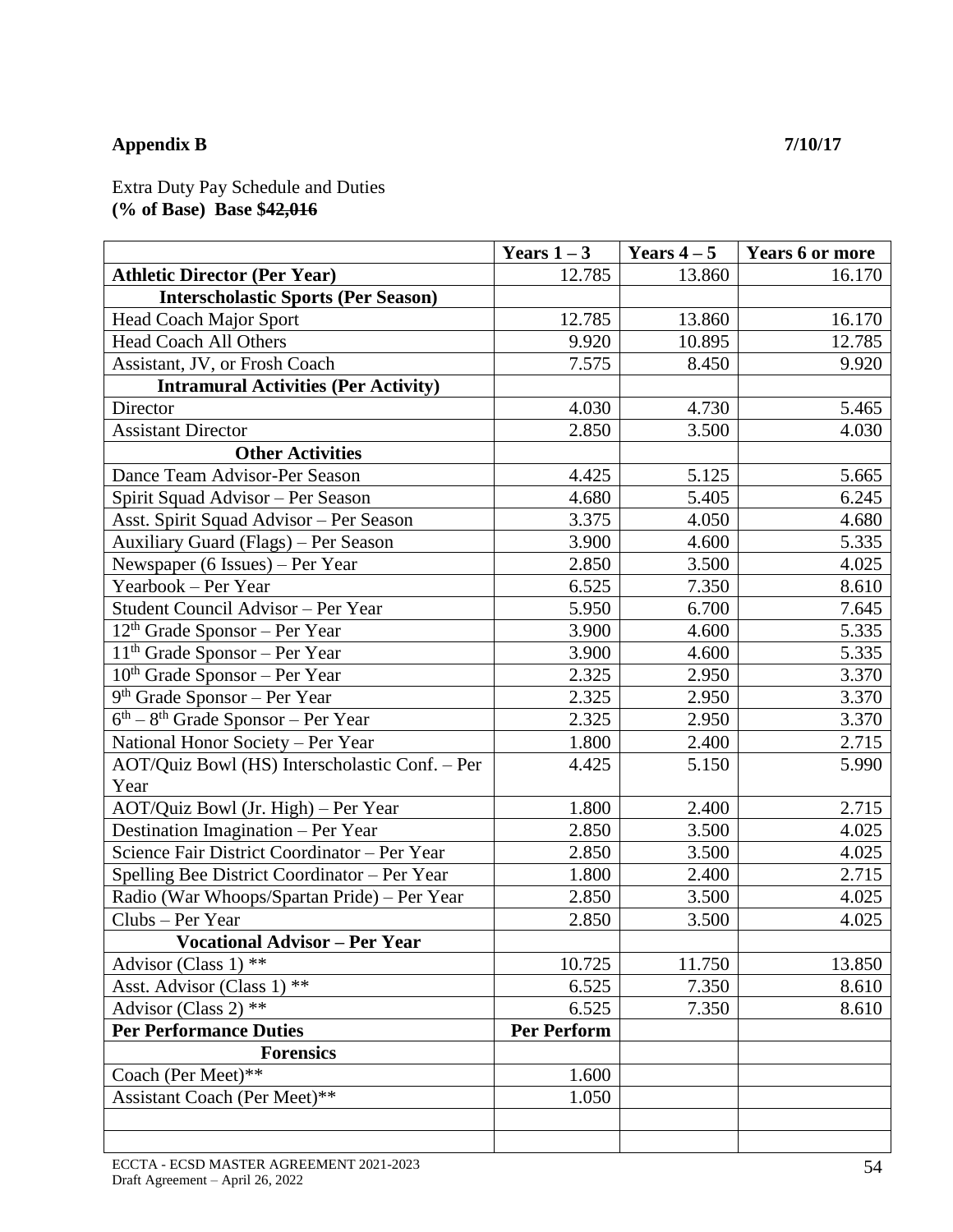| <b>Music</b>                                 | <b>Per Perform</b> |             |                        |
|----------------------------------------------|--------------------|-------------|------------------------|
| Marching Band (Per Performance Out of Town)* | 1.200              |             |                        |
| Marching Band (Per Performance In Town)*     | .65                |             |                        |
| Vocal Music (Per Performance Out of Town)    | 1.200              |             |                        |
| Pep Band (Per Performance)                   | 0.45               |             |                        |
| Vocal Music (Per Performance, to 5%)         | 0.45               |             |                        |
| <b>Musical Festival Coordinator</b>          | 3.25               | 3.96        | 4.62                   |
| Accompanist (Per Semester)                   | 4.66               |             |                        |
| <b>Drama Duties</b>                          | Years $1-3$        | Years $4-5$ | <b>Years 6 or more</b> |
| Director (Per Play)**                        | 4.175              | 5.450       |                        |
| Assistant Director (Per Play)**              | 2.600              | 3.800       |                        |

## **Years will be determined by consecutive years of service in the same position.\***

\*Effective at the start of the 2006-07 school year.

 **\*\***Must meet minimum activity requirements as set by district.

\*\*\*Must meet minimum requirements as set by the individual schools.

\*\*\*\*\*A Choir for the purposes of this extra duty must have a minimum of ten (10) members.

Anything done as part of the regular curriculum cannot be counted as extra duty. Only

one performance per day can be turned in for extra duty.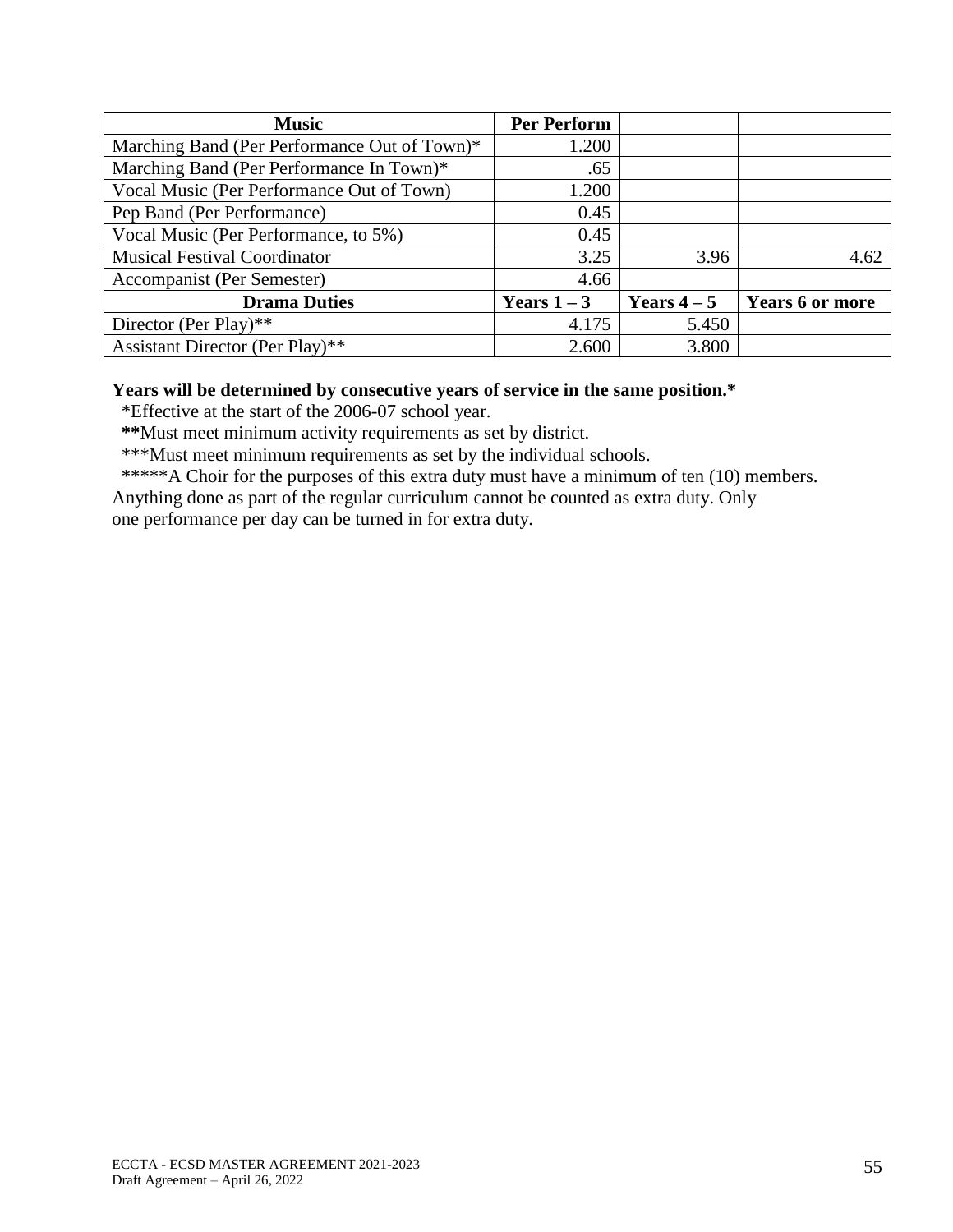## **APPENDIX C**

# **PROCEDURE TO INITIATE NEW CLUBS AND/OR ORGANIZATIONS**

When a school is considering starting a new club or organization they are to present a proposal to the Central Office, signed by the Principal. The proposal should include, but not limited to the following items:

- a. Name of club and/or organization
- b. Purpose of club and/or organization
- c. Advisor's name
- d. Estimated number of student participants
- e. Number of meetings per year
- f. By-laws
- g. Constitution
- h. Minutes
- i. How the club and/or organization relates to curriculum
- j. Any other pertinent information you deem necessary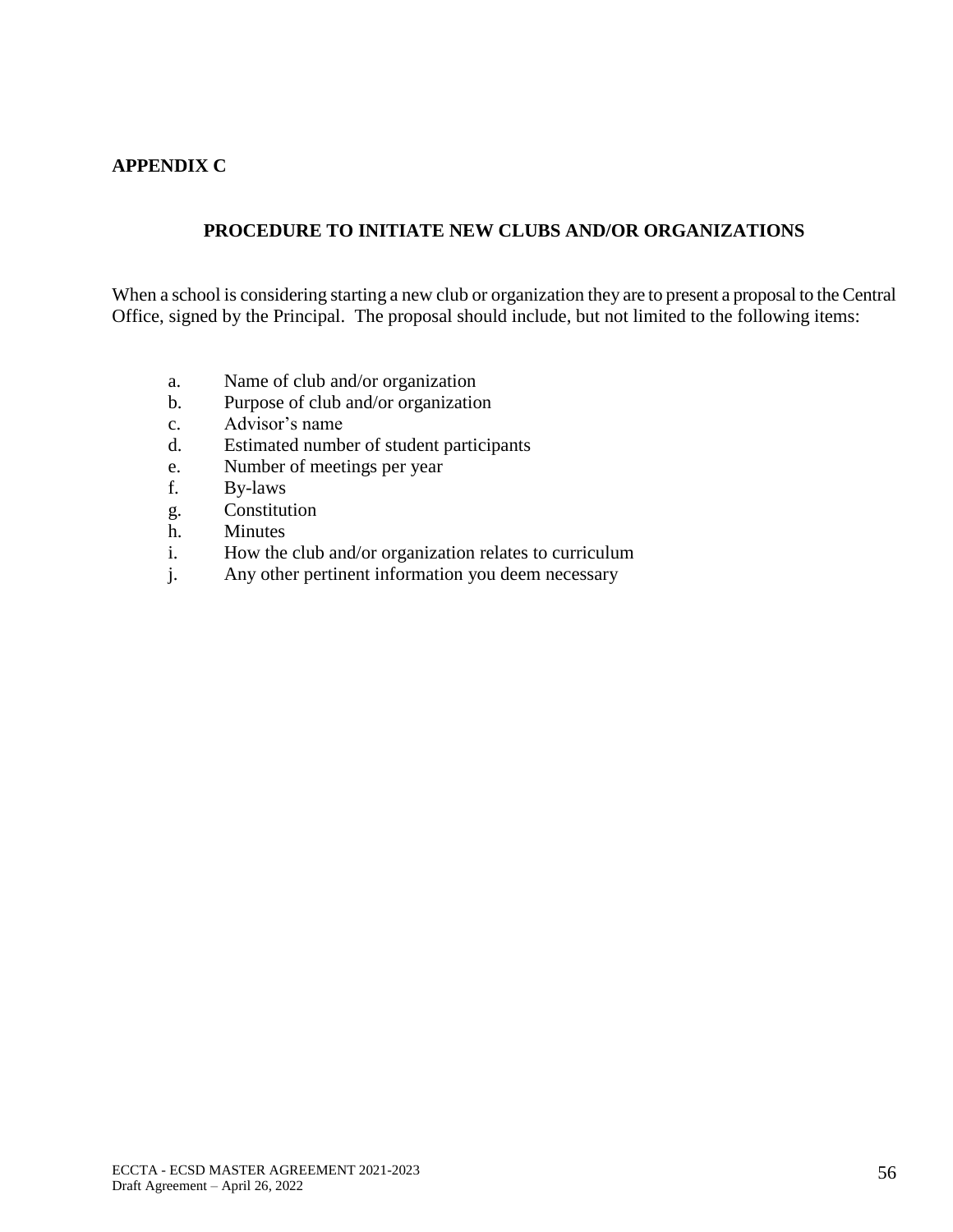## **APPENDIX D 2/27/19**

# **ELKO COUNTY SCHOOL DISTRICT SICK LEAVE BANK PROCEDURE**

## 1. PURPOSE

1.1 The Sick Leave Bank is provided to help personnel who are unable to perform the duties of their position due to personal illness or disability, and as a result have exhausted their sick leave accumulation. Also covered is illness or disability in the employee's family, for which the employee is the only person who can provide the necessary care.

Sick Leave Bank Requests may be denied by the Sick Leave Bank Committee and may not be limited to the following reasons:

- 1.2.1 Intent to use the Sick Leave Bank for maternity leave.
- 1.2.2 Intent to use the Sick Leave Bank to augment sick leave for no valid and/or documentable reason.
- 1.2.3 Intent to use the Sick Leave Bank to provide a blanket coverage for other than an employee's family.
- 1.2.4 Intent to use the Sick Leave Bank for personal business.
- 1.2.5 Intent to use the Sick Leave Bank for elective surgery.
- 1.2.6 Special circumstances may exist and will be dealt with at the discretion of the Sick Leave Bank Committee.
- 1.2.7 Intent to use the Sick Leave Bank to augment previously used sick leave which exhibits a clearly defined pattern of abuse with no documentable reason.

## 2. ELIGIBILITY

- 2.1 Employees interested in participating in the Sick Leave Bank shall complete and submit a Sick Leave Bank Participation/Authorization form to the Central Office.
	- 2.1.1 Sick Leave Bank Participation/Authorization forms will only be accepted during the open enrollment period, from the beginning of school through October 1.
	- 2.1.2 Sick Leave Bank participation/Authorization forms are available through the Central Office.
	- 2.1.3 Employees are not eligible for participation in the Sick Leave Bank if in the first year of employment with the District.

2.1.3.1 \*Employees become eligible for participation in the Sick Leave Bank in their second year of employment with the District if their sick leave balance is (5) days or more.

\*Applicable to eligible employees hired after the date of the ratification of the 2009- 2010 CBA.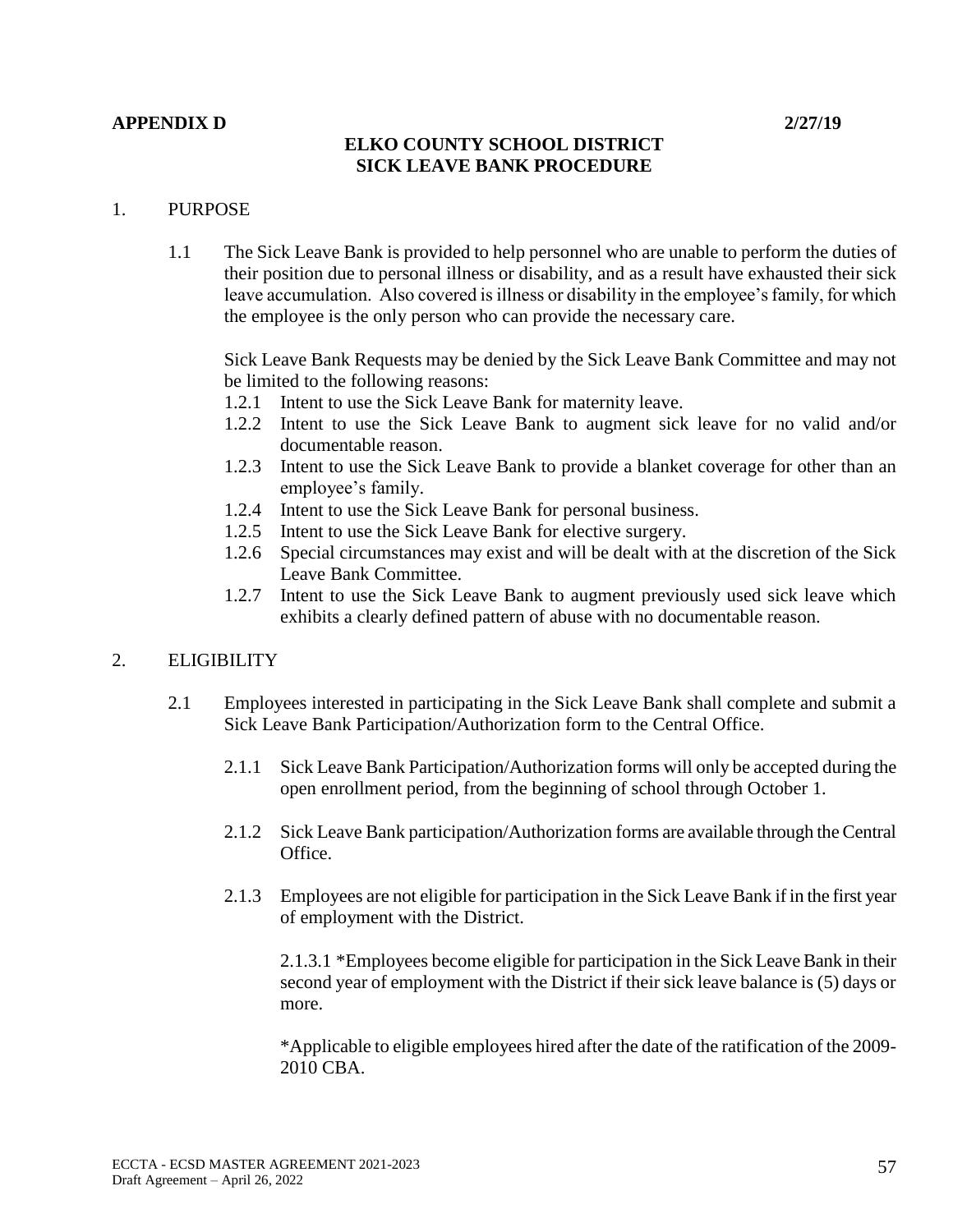- 2.2 Employees participating shall donate and have deducted from their accumulated sick leave no more than the equivalent of one (1) day at any time.
- 2.3 Employees participating in the Sick Leave Bank shall continue their participation from year to year, unless they notify the Central Office in writing.
	- 2.3.1 An employee who withdraws from the Sick Leave Bank may not be reimbursed for the sick leave time already contributed.
	- 2.3.2 Whenever the accumulation of time in the Sick Leave Bank is less than the equivalent of 50 days, the Sick Leave Bank Committee will inform the Bank membership that a special assessment of one sick leave day per member will be made to reimburse the Bank.
	- 2.3.3 Days in the Bank that were not used during the school year will carry over to the next year.

## 3. ASSISTANCE

- 3.1 Only employees who have contributed to the Sick Leave Bank are eligible to receive assistance from the Sick Leave Bank.
- 3.2 Employees must exhaust all available sick leave before they can become eligible to receive assistance from the Bank.
- 3.3 Employees who wish to apply for assistance from the Sick Leave Bank shall complete and submit a Sick Leave Bank Assistance Application to the Central Office. Sick Leave Bank Assistance Applications are available upon request from the Central Office.
- 3.4 The maximum number of days which can be granted from the Bank at any one time is twenty (20). Additional days can be granted from the Bank only after review and an additional application.
- 3.5 The Sick Leave Bank Committee shall consist of employee groups as follows: two members appointed by the ECCTA President, two members appointed by the ECSSO President, two members appointed by the ECSAA President, two at-large members not represented by one of the recognized bargaining units appointed by the Sick Leave Bank, and one Central Office administrator appointed by the Superintendent. Each Committee member shall have an alternate to serve on the committee, in the same manner described above, in their absence. Every effort shall be made to protect the anonymity of Sick Leave Bank Committee members.
	- 3.5.1 The Sick Leave Bank Committee shall review the employee's Sick Leave Bank Application and sick leave account and usage. The results of this review shall be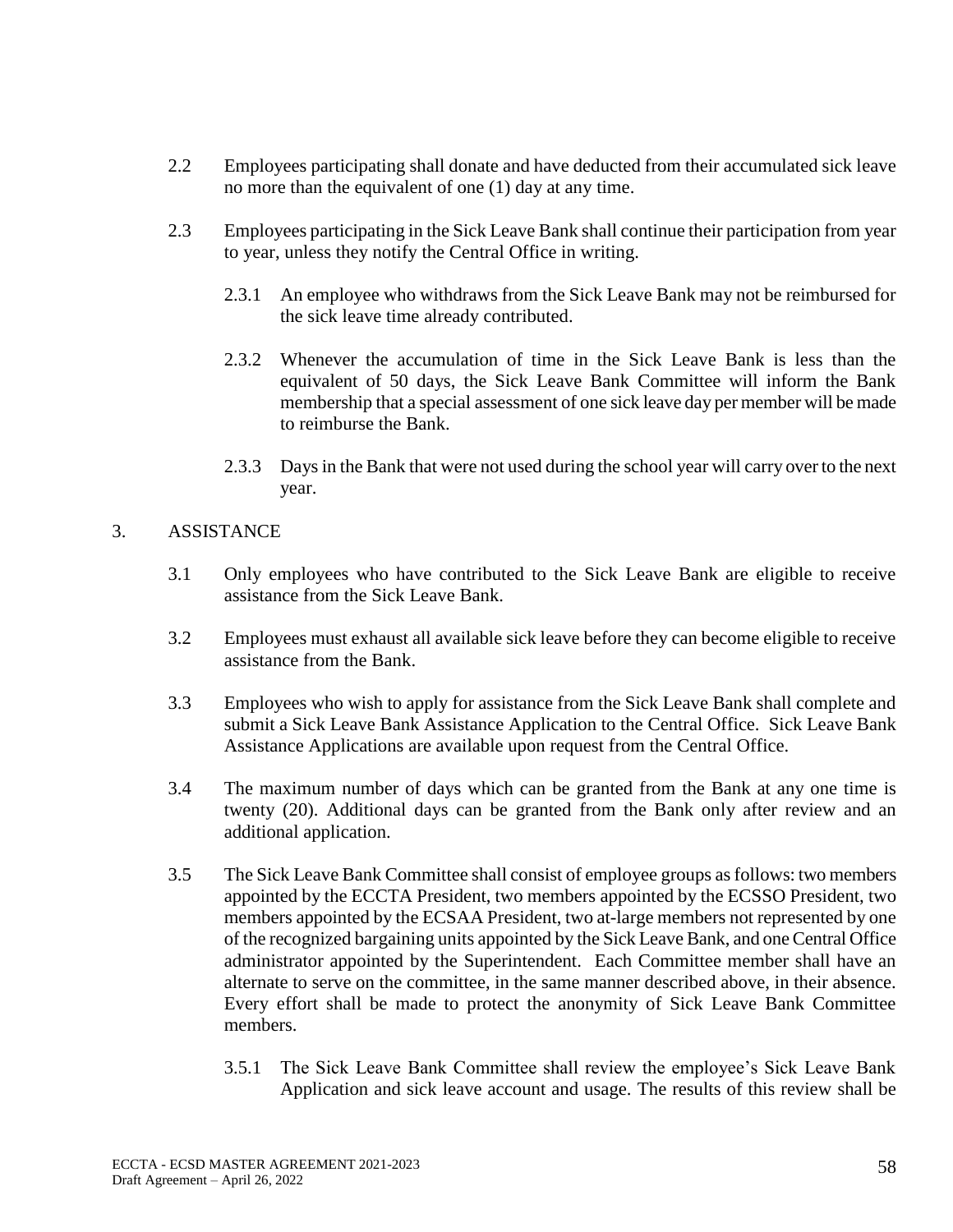used in the Sick Leave Bank Committee's decision to approve or deny a Sick Leave Bank Application.

- 3.5.2 For recommendation to be rendered on an application, at least one member from each of the employee groups defined in 3.5 or their respective alternates of the Sick Leave Bank Committee must be in attendance. Recommendations will be determined by majority vote, if consensus cannot be reached.
- 3.5.3 If the Sick Leave Bank Committee recommends an application for denial the affected employee will be notified of the recommendation. If the employee disagrees with the recommendation and has new information/documentation for the Committee to consider, the employee can request an appeal.

When an appeal is processed, the Sick Leave Bank Committee will reconvene to review the application, the new information/documentation and the policies and procedures.

- 3.5.4 Following any processed appeal, the decision of the Sick Leave Bank Committee will be final and is not subject to the grievance procedures defined in Article 6 of the Master Agreement.
- 3.5.5 An employee approved for assistance from the Sick Leave Bank may be granted a maximum number of sixty (60) days of sick leave per illness per year.
- 3.5.6 In extreme circumstances the Sick Leave Bank Committee can approve additional days beyond the sixty (60) day limit. The decision to award extra days rests with the Sick Leave Bank Committee.

Any sick leave that an employee receives from the Sick Leave Bank which was not used at the time the illness or disability ceased to exist or upon resignation or termination of the employment of the employee shall be returned to the Sick Leave Bank.

## 4. DEFINITIONS

- 4.1 "Year" is the school year July 1 through June 30 for year round employees and September 1 through August 31 for remaining employees.
- 4.2 "Disability" is a physical or mental condition for which treatment, as documented by a physician, prevents the employee from working.
- 4.3 "Illness" is a diagnosed medical problem, as documented by a physician, which results in the employee being unable to work.
- 4.4 "Family" as defined in Article 11 Sick Leave 3(b). Exceptions to the above may be made at the discretion of the Sick Leave Bank Committee.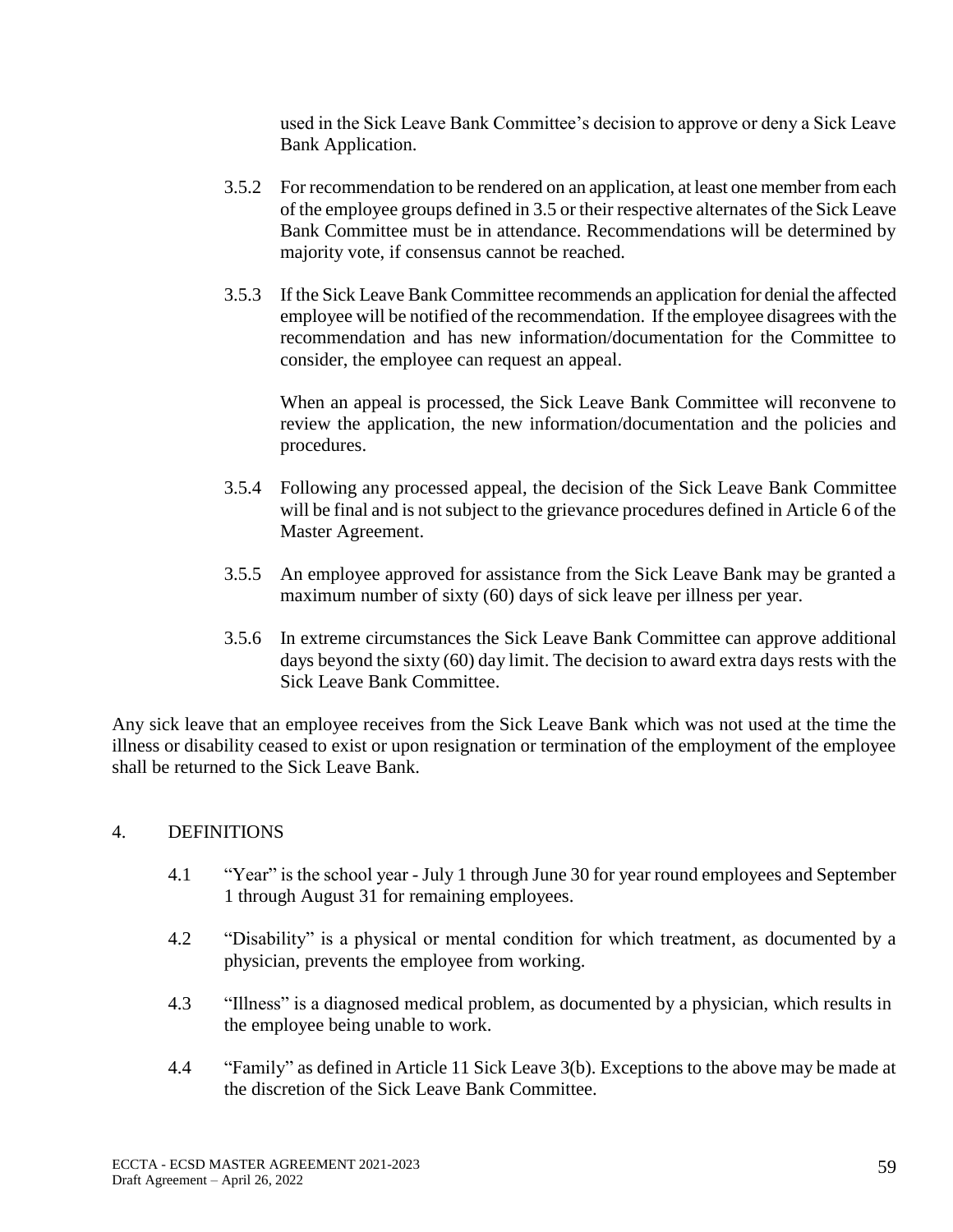- 4.5 "Family disability" is a physical or mental condition of a member of the employee's immediate family which requires the employee, as the only person who can provide the necessary constant care to be absent from work long term.
- 4.6 Family illness" is a diagnosed medical problem, as documented by a physician, which requires the employee as the only person who can provide the necessary constant care to be absent from work long term.
- 4.7 Either disability or illness may include ongoing treatments for those conditions at the discretion of the Sick Leave Bank Committee.

## 5. REVIEW

5.1 This plan will be reviewed on an annual basis.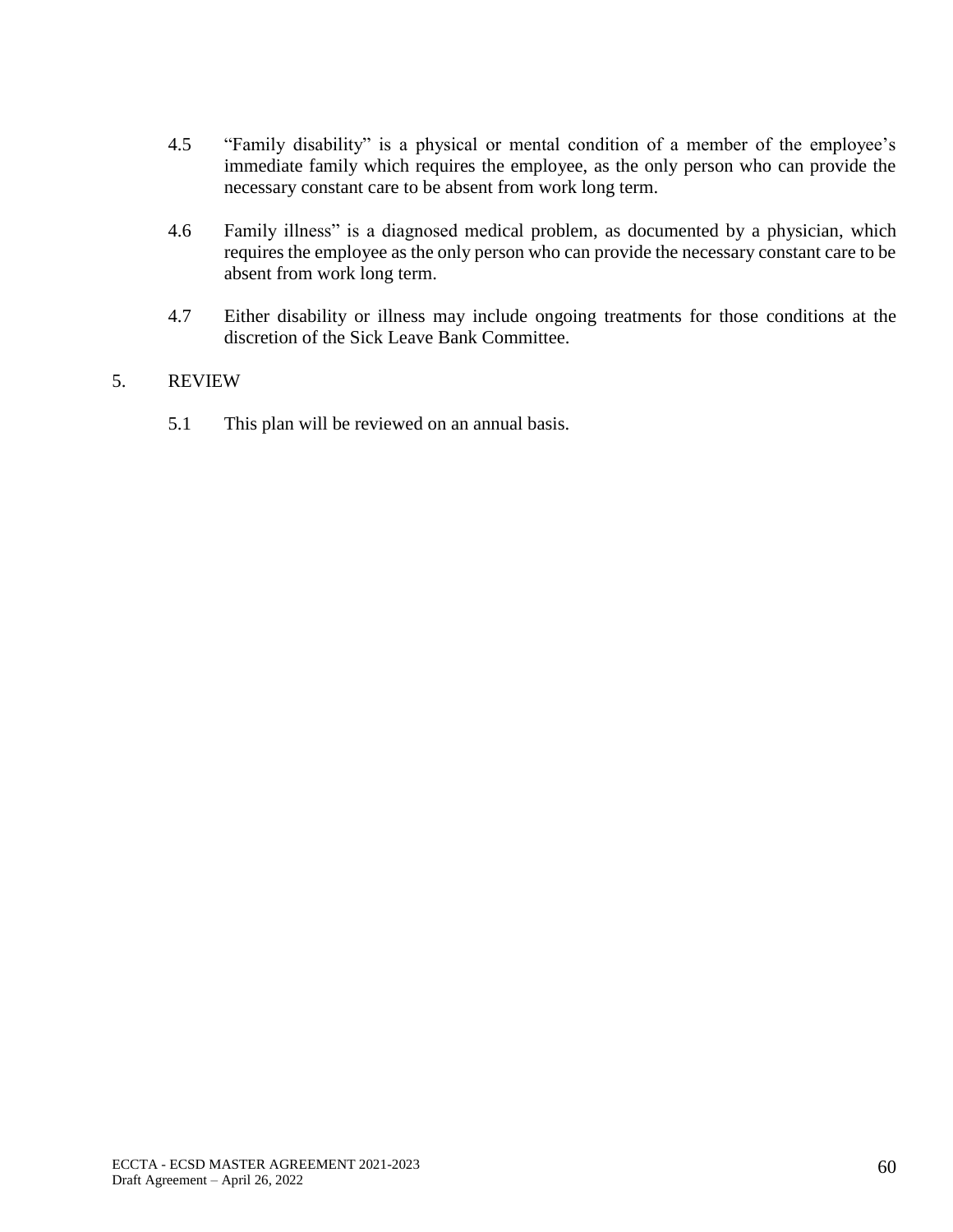### **APPENDIX E**

## **AGREEMENT TO SHARE A CONTRACT**

A shared contract shall consist of one full-time position at one school shared during one school year by two teachers who have agreed to accept such a contract. The Elko County School District retains the right to approve or disapprove all shared contract requests without justification. The Elko County School District, [Teacher 1] and [Teacher 2] are parties to this agreement. We agree to a shared contract between both teachers with the following conditions:

- 1. This agreement is for the [2008-2009] school year only. If either or both teachers wish to share a contract in subsequent years, a request must be submitted for approval by the Principal and the Human Resources Department by April 1. The request shall be approved or denied in writing by the principal. Upon approval by the principal, the request shall be forwarded to the Human Resources Department for final approval or denial. If one teacher accepting a shared contract is unable, for any reason, to fulfill their shared contract obligation, the other teacher agrees to work the remainder of the year full time. No guarantee of shared contract approval is implied in future years, with the option for renewal being at the sole discretion of the District.
- 2. A teacher accepting a shared contract shall:
	- a. Work the equivalent of ninety-two (92) days each contract year.
	- b. Have an established work day of 3.5 hours or the equivalent of 644 hours per year.
	- c. Attend all staff training days, staff meetings and will be included in the school's duty schedule.
	- d. Participate in parent-teacher conferences.
	- e. Be compensated at a rate of  $1/184<sup>th</sup>$  divided by 7 of the BA-0 step on the certified salary schedule when required to attend training outside the established shared contract work day.
	- f. Be covered by the terms and conditions of the ECCTA Master Agreement except as provided in this agreement.
- 3. A teacher accepting a shared contract shall receive benefits as follows:
	- a. Compensation Teachers agreeing to a shared contract must serve two (2) years in a shared position to move one longevity step on the salary schedule.
		- i. Teachers sharing a contract for one year and returning to a full contract in the ensuing year do not qualify to move a longevity step on the salary schedule.
		- ii. Teachers agreeing to a shared contract may advance on salary schedule based upon credits earned as defined for full time teachers.
	- b. Health Insurance Teachers agreeing to a shared contract will be required to pay one-half (1/2) of the employer paid monthly health insurance premium and the full amount for any dependent coverage via automatic payroll deduction.
	- c. Leave:
		- i. Sick Leave Teachers will receive prorated sick leave at a rate of .75 days per month for 10 months or 7.5 days/year. If one teacher refuses health benefits, he/she must contact the Human Resources Department to complete the appropriate form;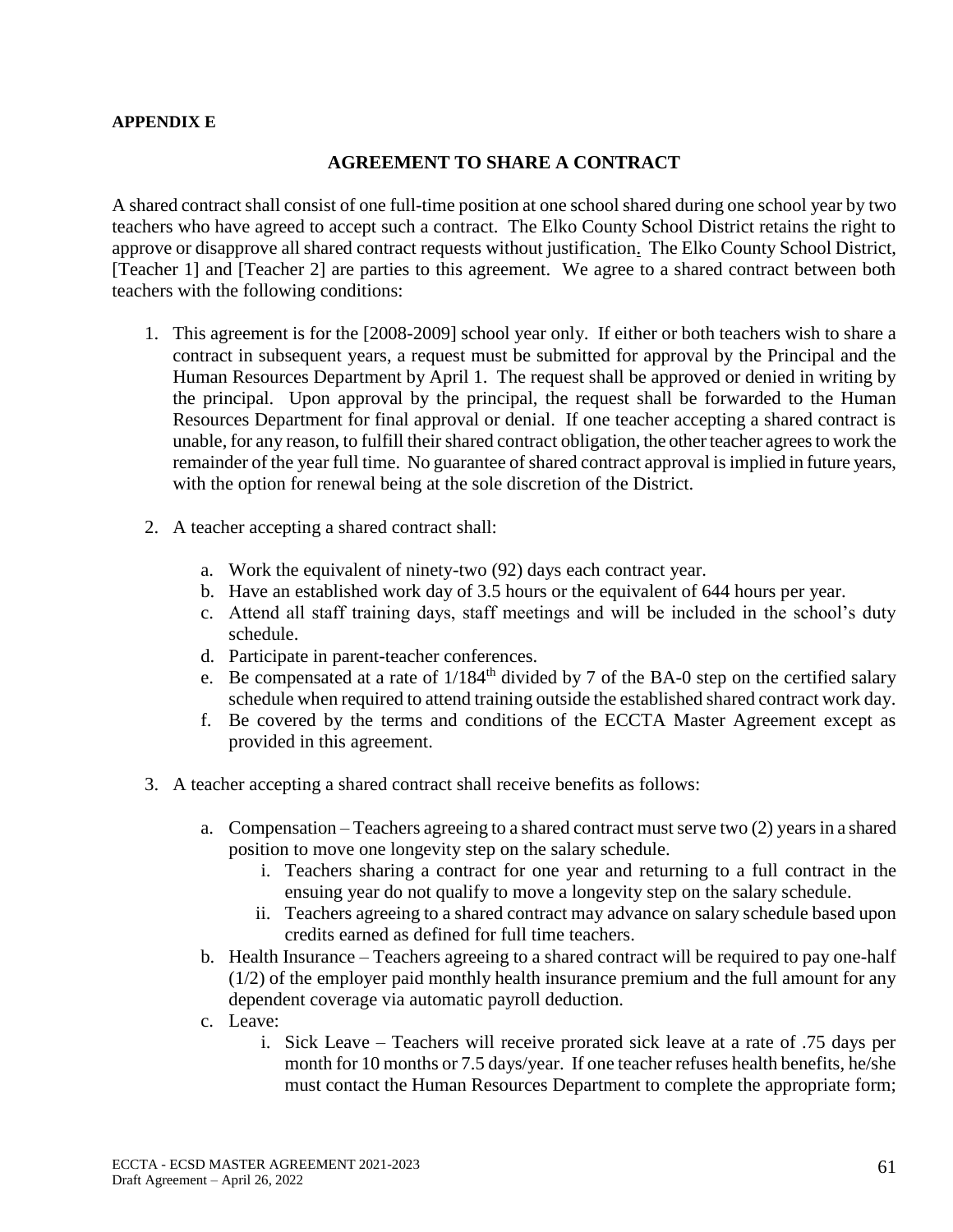- ii. Sick Leave Bank Teachers agreeing to a shared contract shall be eligible to join the sick leave bank after two (2) years of employment and are eligible for prorated benefits (50%) as defined in the Sick Leave Bank policy;
- iii. Personal Leave Teachers will receive one (1) Personal Leave day per year;
- iv. Personal Business Leave Teachers will receive one (1) Personal Business Leave day per year;
- v. Professional Leave Teachers agreeing to a shared contract are not eligible for Professional Leave during the term of the shared contract;
- vi. Sabbatical Leave Teachers agreeing to a shared contract are not eligible for Sabbatical Leave during the term of the shared contract;
- vii. FMLA Leave Teachers agreeing to a shared contract must have been employed by the District for at least twelve (12) months and must have worked at least 1,250 hours during the twelve (12) month period immediately preceding commencement of the FMLA Leave;
- viii. Leave Without Pay Teachers agreeing to a shared contract who have completed at least six (6) continuous years of service to the District may qualify, upon written request, for Leave Without Pay not to exceed one (1) year.
- d. Retirement Teachers agreeing to a shared contract shall receive a prorated share of PERS benefits.
- e. Seniority Teachers working less than twenty (20) hours per week shall accrue seniority at a rate of one-half annual seniority.
	- i. Current full-time teachers electing to participate in a shared contract do not retain any rights associated with a full-time teaching position.
- f. Preparation Time Teachers agreeing to a shared contract each receive 50% of the daily preparation time accorded to a full time position. Teachers agreeing to a shared contract agree to participate in joint planning time to ensure coordination of instruction and consistency of classroom management.
- 4. Both teachers acknowledge that they must be available for parent conferences, faculty meetings and other required activities which may include staff training.
- 5. All parties subject to this contract agree to the following schedule of days and hours on the [2008- 2009] 184 day school calendar, with both teachers working an aggregate of 92 days:

| [Teacher 1] | [Teacher 2] |
|-------------|-------------|
|             |             |
|             |             |
|             |             |
|             |             |
|             |             |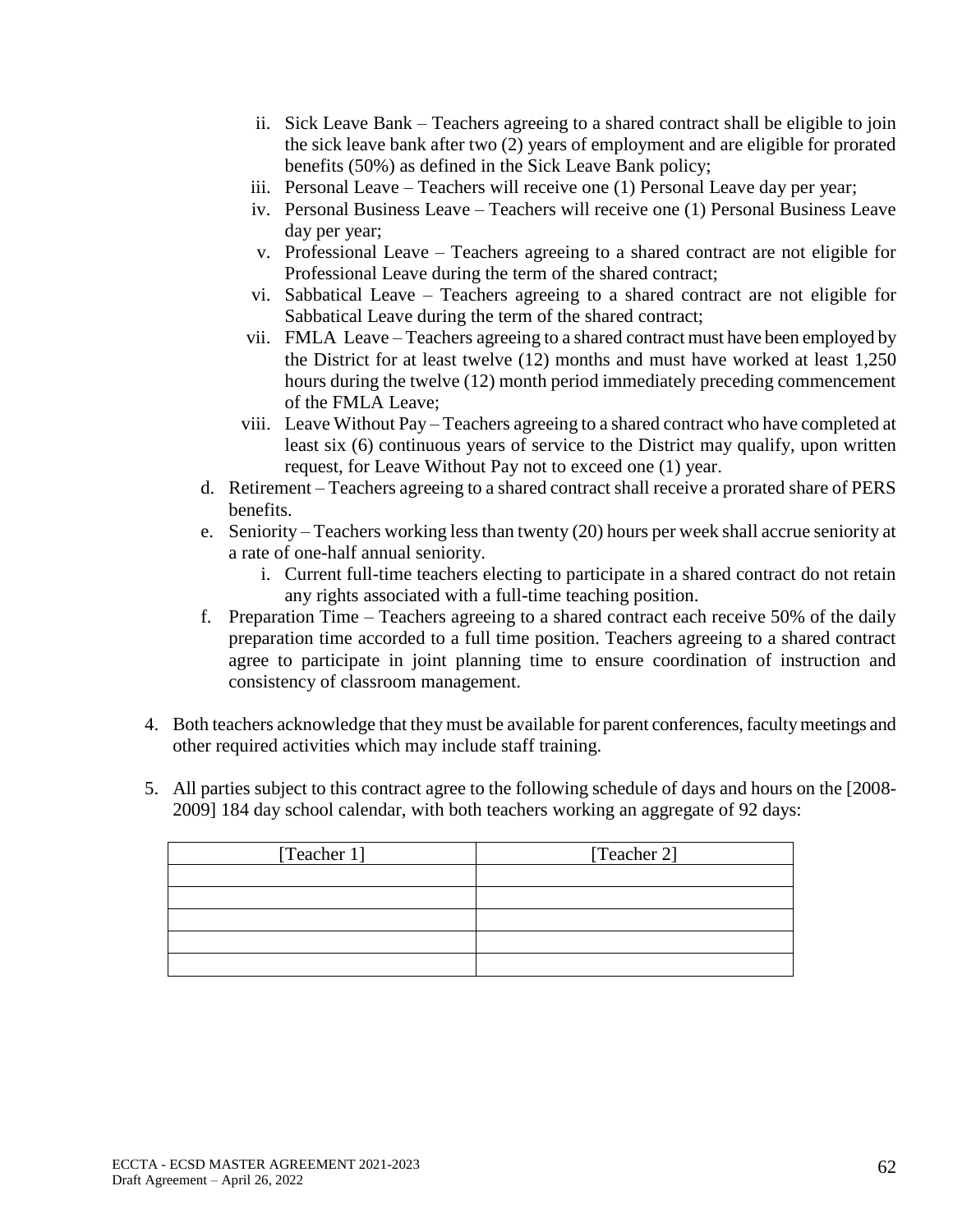The specific distribution of duties and responsibilities has been discussed and agreed to by all parties subject to this contract.

| <b>Name</b> |                               | Signature | Date |
|-------------|-------------------------------|-----------|------|
| [Teacher 1] |                               |           |      |
| [Teacher 2] |                               |           |      |
| [Principal] | $\Box$ Approved $\Box$ Denied |           |      |
| [HR]        | $\Box$ Approved $\Box$ Denied |           |      |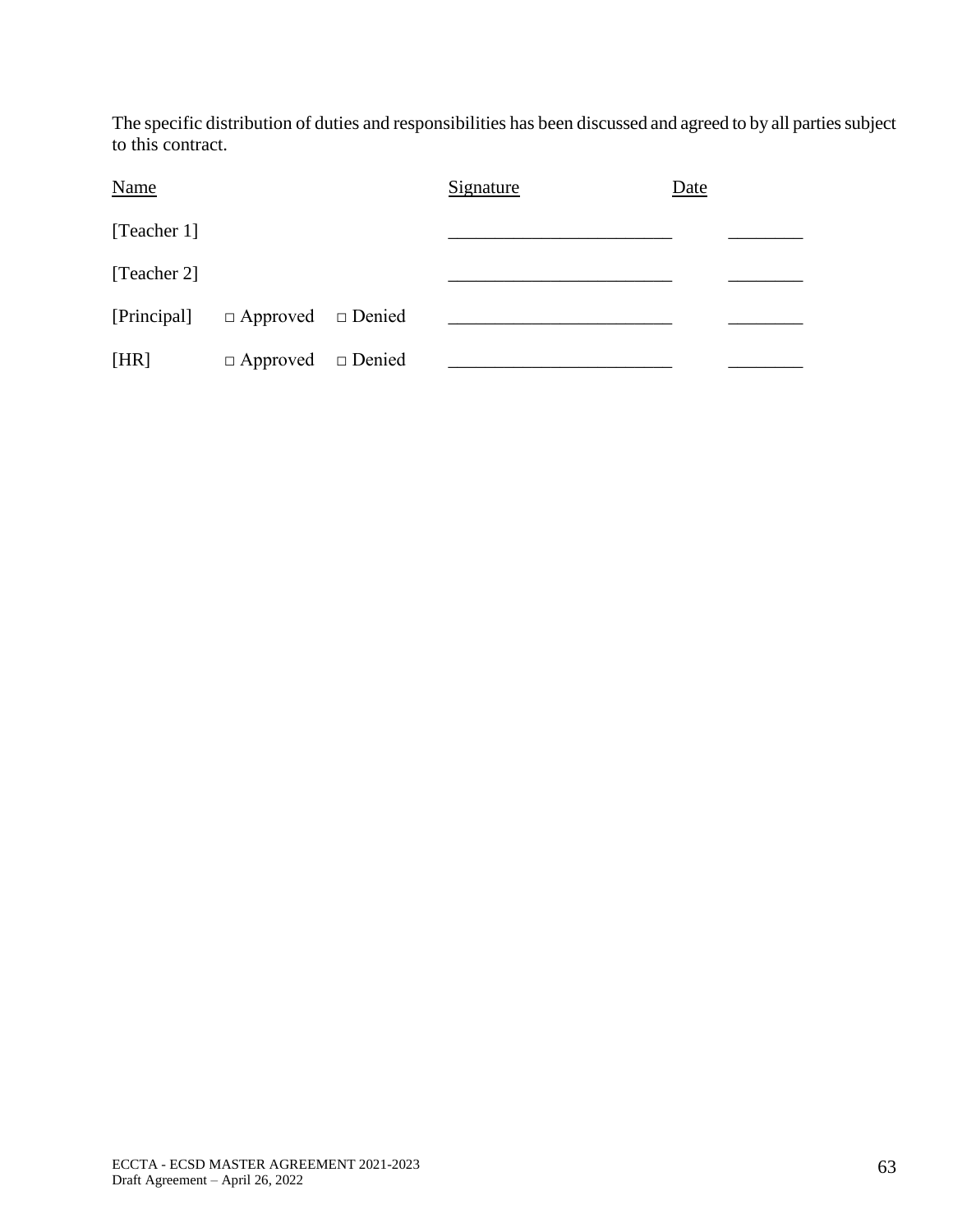# **Appendix F Self Insurance Fund Balance and Claims Status Report**

**(See Attached)** 

**Elko County School District Cash Basis Fund Balance Analysis Report**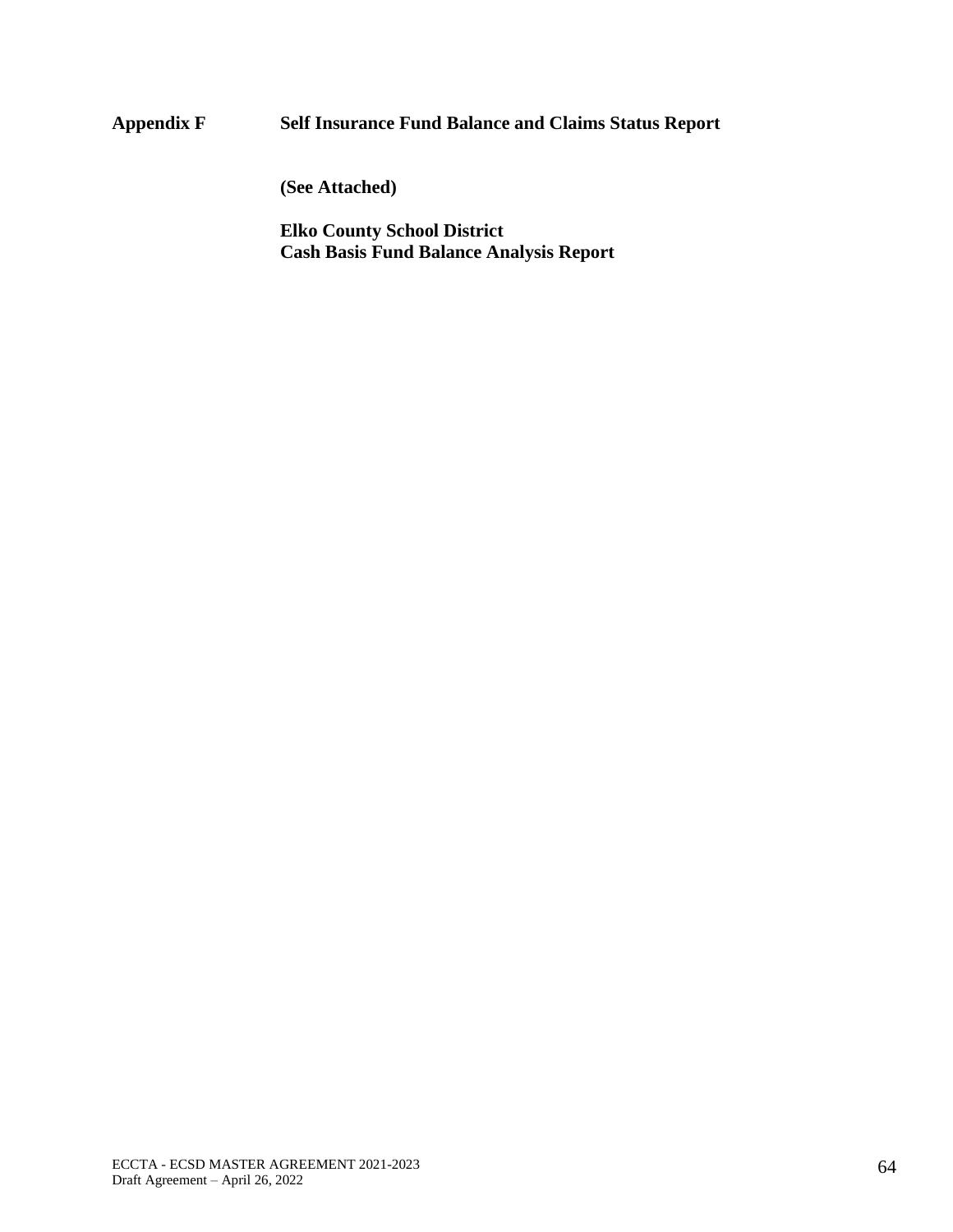## **Appendix G Contract Modification History**

**Article 1: Purpose and Intent**

**Article 2: Definitions**

**Article 3: Recognition**

**Article 4: Association Rights**

**Article 5: Dues Deduction**

**Article 6: Grievance Procedure**

**Article 7: Teacher Rights**

**Article 8: Teacher Protection**

**Article 9: Working Conditions**

• (20.) In the event the Elko County School District establishes a "Teacher Mentoring Program" for teachers in their first year with the District and teachers in the second year of probation the program shall include a steering committee which will be composed of, but not limited to teachers appointed by the Association and licensed staff members. All provisions of Teacher Mentoring Program related to salary, benefits and working conditions shall be subject to bargaining. (13-14)

### **Article 10: Materials and Supplies**

### **Article 11: Leaves**

• **(5. a. & b.) Sick leave payoffs increase \$1,000 for all categories (13-14) (5.c.)** \*\$8,500 with 75% or more of maximum possible sick leave accrual balance \*\* \$11,000 with 75% or more of maximum possible sick leave accrual balance \*\*\* \$13,500 with 75% or more of maximum possible sick leave accrual balance (13-14)

- **(6.) Attendance bonuses eliminated (13-14)**
- **Donation of Sick Leave (1.e)** Requests for exceptions to these requirements due to special circumstances may be reviewed by the Elko County School District Sick Leave Bank Committee on a case-by-case basis if warranted. Decisions made by this Committee are final and are not subject to appeal. (13-14)

### **Article 12: Transfer and Reassignment**

### **Article 13: Reduction in Force**

**Article 14: Compensation**

**Article 15: Insurance**

## **Article 16: Retirement**

### **Article 17: General Savings Clause**

### **Article 18: Terms of Agreement**